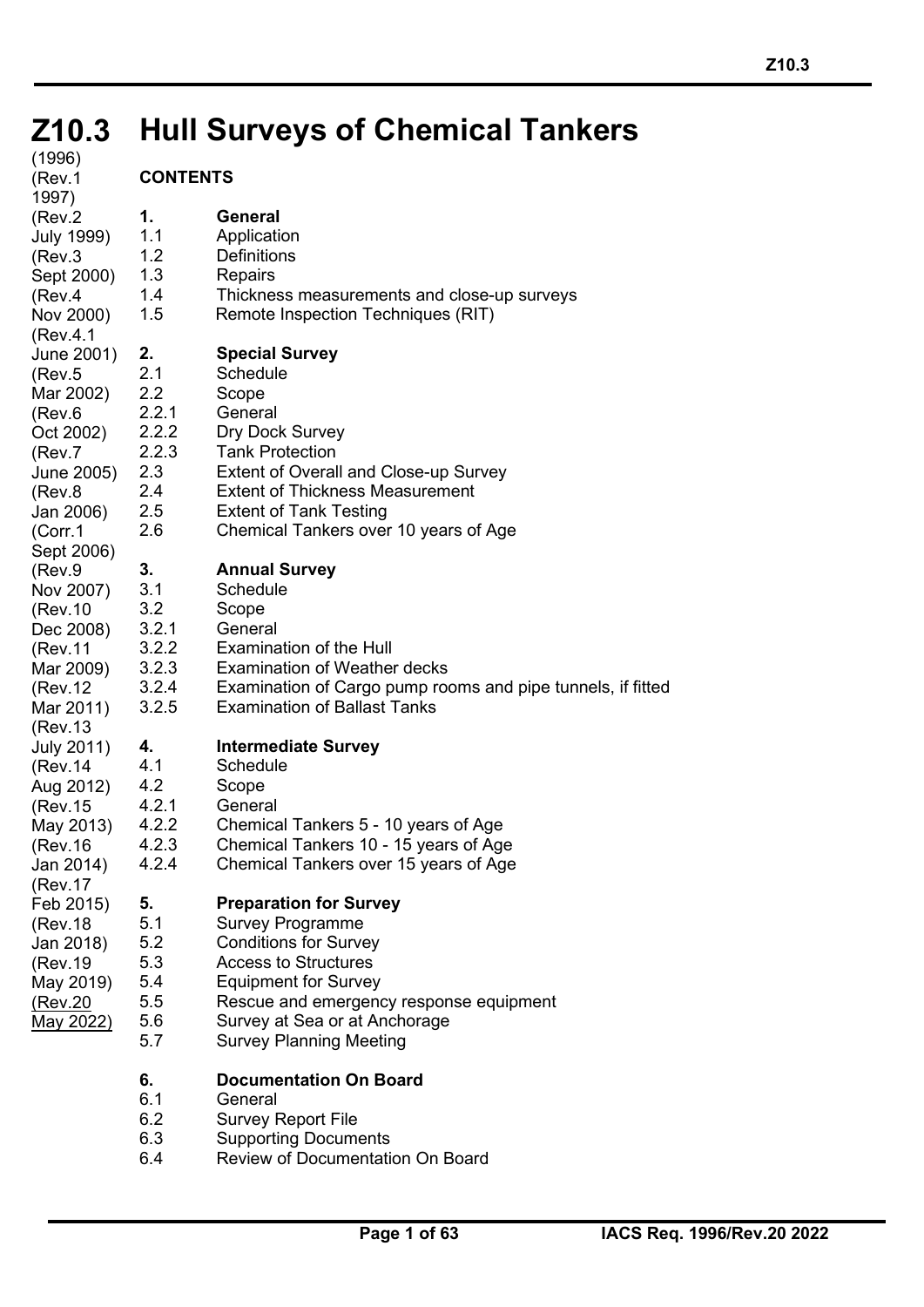## Z<sub>10.3</sub><sup>7</sup><sub>7.1</sub> (cont)

## **7. Procedures for Thickness Measurements**

- 7.1 General<br>7.2 Certificat
- 7.2 Certification of Thickness Measurement Firm<br>7.3 Reporting
	- **Reporting**

# **8. Reporting and Evaluation of Survey**

- 8.1 Evaluation of Survey Report<br>8.2 Reporting
- **Reporting**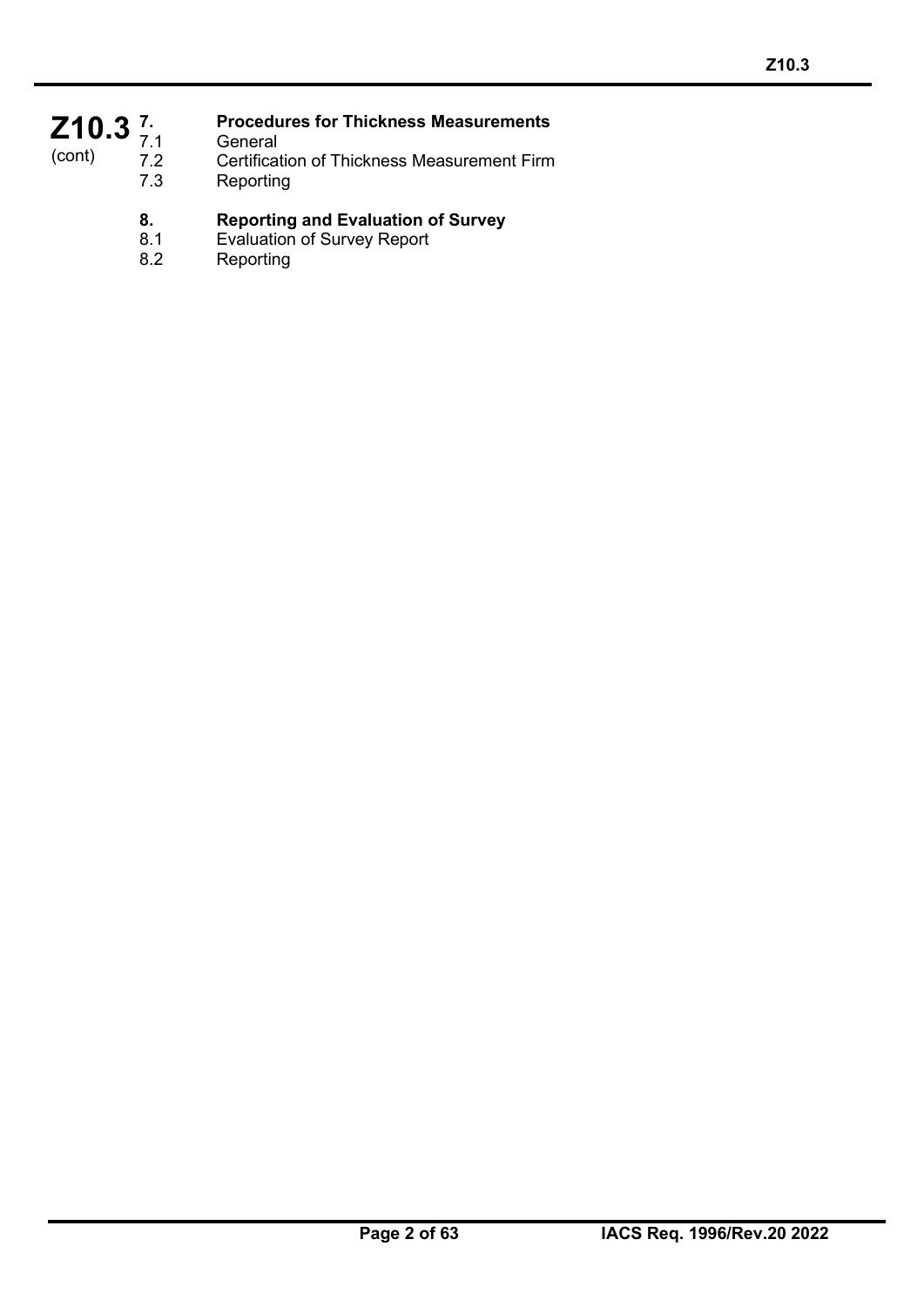# **Z10.3 ENCLOSURES**

| cont)<br>( |  |
|------------|--|

Table I.1: Minimum requirements for Close-up Survey at Special Survey of Single Skin Chemical Tankers

- I.2: Minimum requirements for Close-up Survey at Special Survey of Double Skin Chemical Tankers
- Table II: Minimum requirements for thickness measurements at Special Survey of Chemical Tankers
- Table III: Minimum requirements for tank testing at Special Survey of Chemical Tankers
- Table IV: Requirements for extent of thickness measurements at those areas of substantial corrosion
- Table V: Procedures for certification of Firms Engaged in Thickness Gauging of Hull **Structures**
- Table VI: Survey Reporting Principles
- Table VII: Executive Hull Summary

| Annex I: | Guidelines for Technical Assessment in conjunction with planning for |
|----------|----------------------------------------------------------------------|
|          | Enhanced Surveys of Chemical Tankers Special Survey - Hull           |

- **Annex II:** Recommended Procedures for Thickness Measurements of Chemical **Tankers**
- **Annex IIIA:** Survey Programme

Appendix 1 List of Plans Appendix 2 Survey Planning Questionnaire Appendix 3 Other Documentation

- **Annex IIIB:** Survey Planning Questionnaire
- **Annex IIIC:** Owner's Inspection Report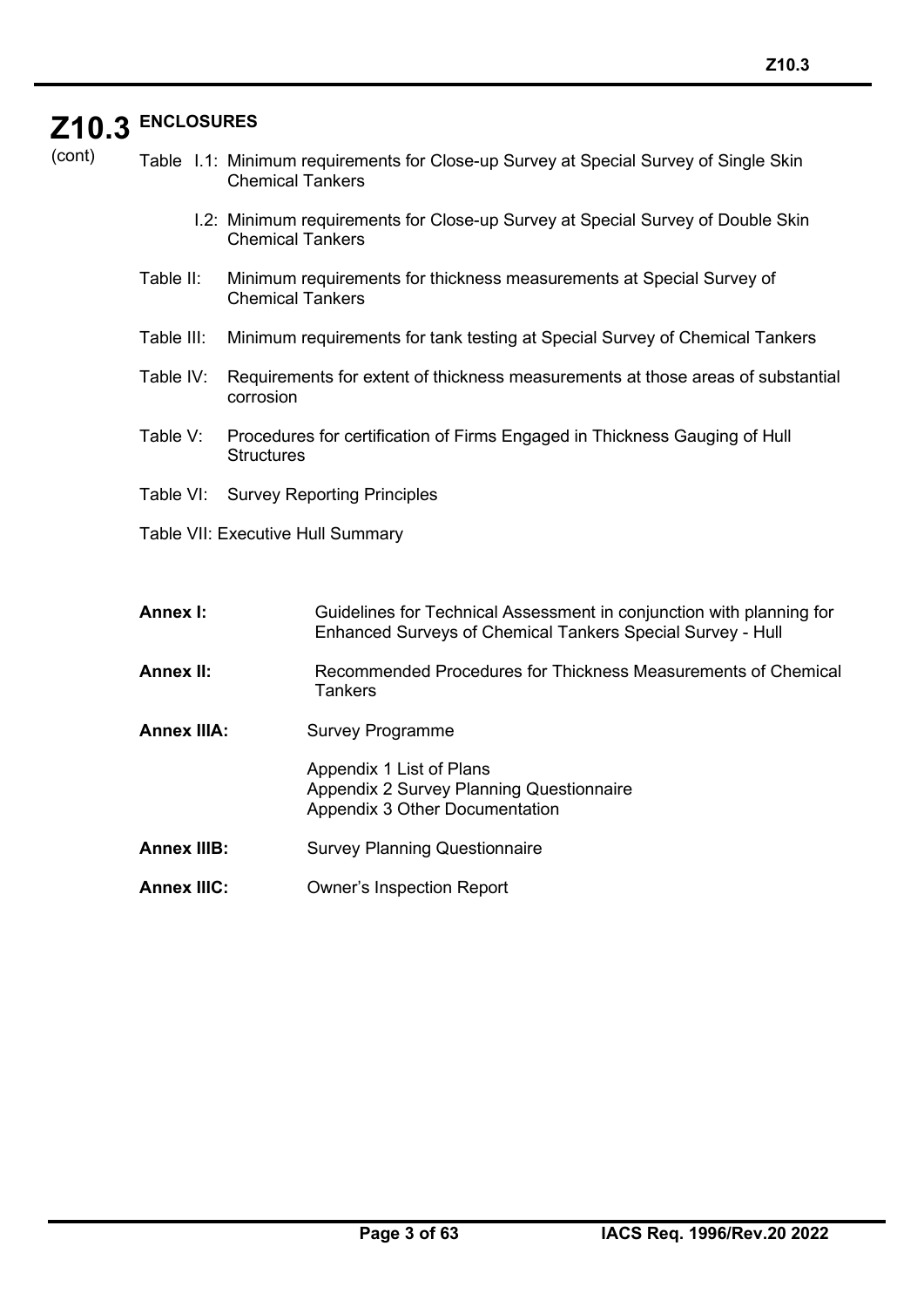# **Z10.3** Notes:

(cont)

1. This UR Z10.3 is applicable from the first Annual, Intermediate or Special Survey commencing on or after 1 July 1997.

- 2. Changes introduced in Rev.2 to UR Z10.3 are to be applied by all Member Societies and Associates from 1 September 1999.
- 3. Changes introduced in Rev.3 to UR Z10.3 are to be applied by all Member Societies and Associates from 1 July 2001.
- 4. Changes introduced in Rev.4 and Rev.4.1 to UR Z10.3 are to be applied by all Member Societies and Associates from 1 July 2001.
- 5. Paragraph 4.2.4.3 is newly introduced in Rev.5 in accordance with Res MSC.105(73) and is to be implemented from 1 July 2002. The other changes introduced in Rev.5 are to be implemented within one year of the adoption by Council.
- 6. Changes introduced in Rev.7 are to be uniformly implemented from 1 July 2006. The amendments to paragraphs 2.2.3.1 and 4.2.2.2 related to the protective coating condition are to apply to the ballast tanks of which the condition will be assessed at the forthcoming Special Survey and Intermediate Survey on or after 1 July 2006.
- 7. Changes introduced in Rev.8 (para. 1.4, 5.5.4, 5.5.6 and 7.1.3) are to be uniformly applied by IACS Societies on surveys commenced on or after 1 January 2007.
- 8. Changes introduced in Rev.9 are to be uniformly applied by IACS Societies for surveys commenced on or after the 1 January 2009.
- 9. Changes introduced in Rev.10 are to be uniformly applied by IACS Societies for surveys commenced on or after 1 January 2010.
- 10. Changes introduced in Rev.11 are to be uniformly applied by IACS Societies for surveys commenced on or after 1 July 2010.

As for the requirements regarding semi-hard coatings, these coatings, if already applied, will not be accepted from the next special or intermediate survey commenced on or after 1 July 2010, whichever comes first, with respect to waiving the annual internal examination of the ballast tanks.

- 11. Changes introduced in Rev.12 are to be uniformly applied by IACS Societies for surveys commenced on or after 1 July 2012.
- 12. Changes introduced in Rev.13 are to be uniformly applied by IACS Societies for surveys commenced on or after 1 July 2012.
- 13. Changes introduced in Rev.14 are to be uniformly applied by IACS Societies for surveys commenced on or after 1 July 2013.
- 14. Changes introduced in Rev.15 are to be uniformly applied by IACS Societies for surveys commenced on or after 1 July 2014.
- 15. Changes introduced in Rev.16 are to be uniformly applied by IACS Societies for surveys commenced on or after 1 January 2015.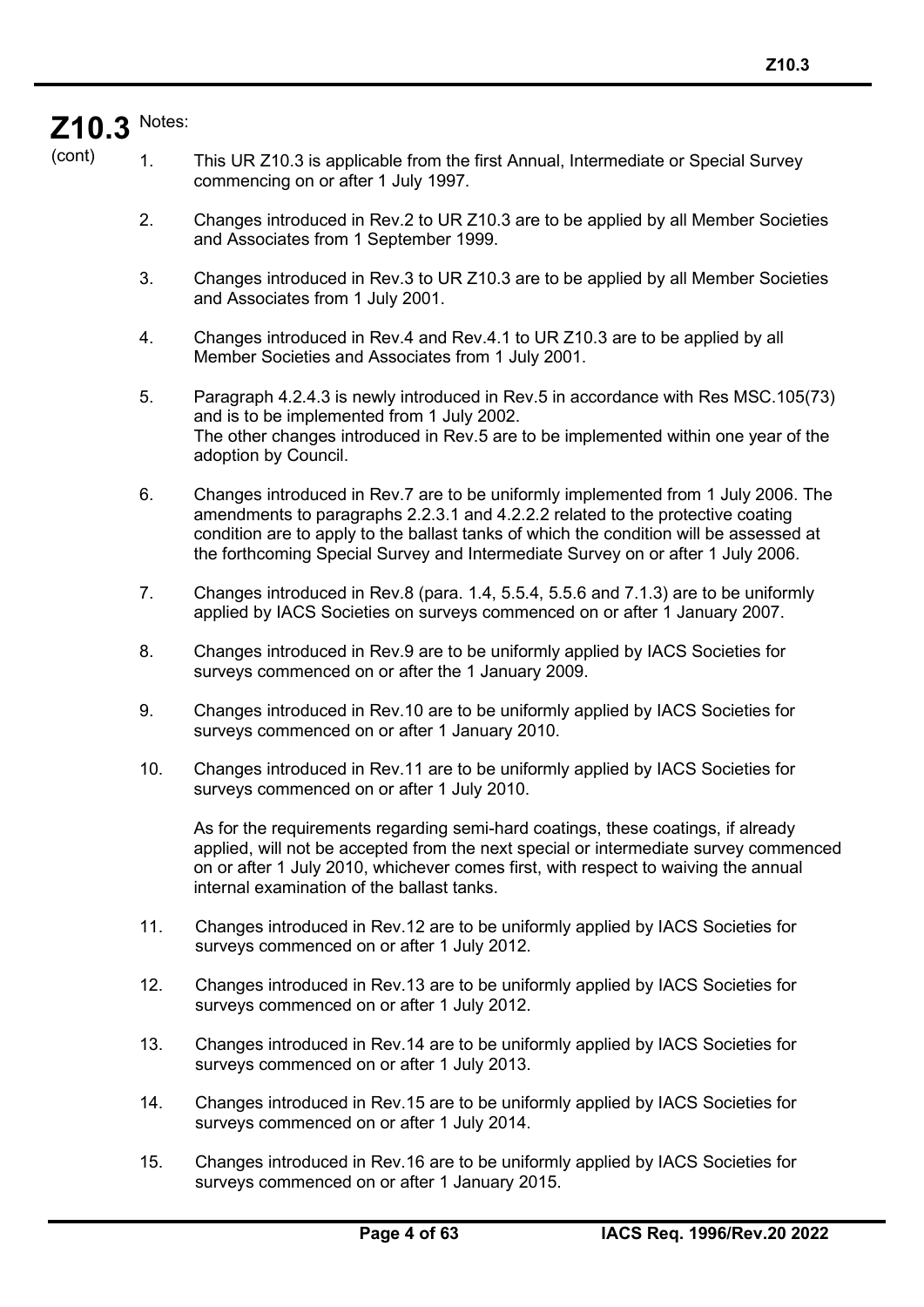- **Z10.3** (cont) 16. Changes introduced in Rev.17 are to be uniformly applied by IACS Societies for surveys commenced on or after 1 July 2016.
	- 17. Changes introduced in Rev.18 are to be uniformly applied by IACS Societies for surveys commenced on or after 1 January 2019.
	- 18. Changes introduced in Rev.19 are to be uniformly applied by IACS Societies for surveys commenced on or after 1 July 2020.
	- 19. Changes introduced in Rev.20 are to be uniformly applied by IACS Societies for surveys commenced on or after 1 January 2023.

֦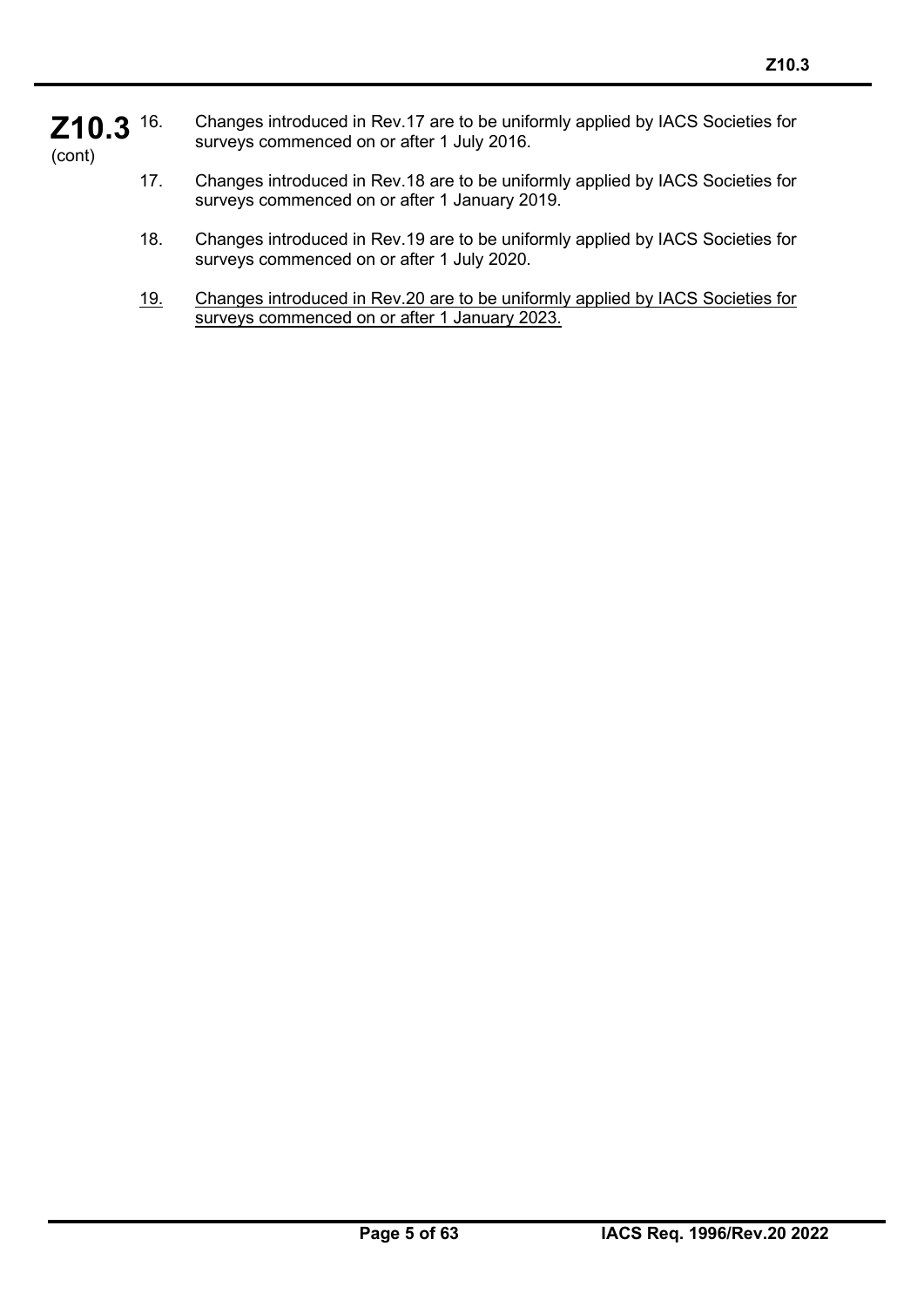#### **Z10.3 1. GENERAL**

#### (cont) **1.1 Application**

1.1.1 The requirements apply to all self-propelled Chemical Tankers with integral tanks i.e. vessels with IMO certificate of fitness for the carriage of dangerous chemicals in bulk. If a chemical tanker is constructed with both integral and independent tanks, these requirements are applicable only to that portion of the cargo length containing integral tanks. Combined gas carriers/chemical tankers with independent tanks within the hull, are to be surveyed as gas carriers.

1.1.2 The requirements apply to surveys of hull structure and piping systems in way of cargo tanks, pump rooms, cofferdams, pipe tunnels, void spaces within the cargo area and all Ballast Tanks. The requirements are additional to the classification requirements applicable to the remainder of the ship. The requirements are not applicable for independent tanks on deck. Refer to Z7.

1.1.3 The requirements contain the minimum extent of examination, thickness measurements and tank testing. The survey is to be extended when Substantial Corrosion and/or structural defects are found and include additional Close-up Survey when necessary.

## **1.2 Definitions**

## 1.2.1 Chemical Tanker

A Chemical Tanker is a ship constructed or adapted and used for the carriage in bulk of any liquid product listed in Chapter 17 of the International Code For The Construction And Equipment Of Ships Carrying Dangerous Chemicals In Bulk, IBC Code.

#### 1.2.2 Ballast Tank

A Ballast Tank is a tank which is used solely primarily for the carriage of salt water ballast.

1.2.2 bis A Combined Cargo/Ballast Tank is a tank which is used for the carriage of cargo or ballast water as a routine part of the vessel's operation and will be treated as a Ballast Tank. Cargo tanks in which water ballast might be carried only in exceptional cases per MARPOL I/18.3 are to be treated as cargo tanks.

#### 1.2.3 Overall Survey

An Overall Survey is a survey intended to report on the overall condition of the hull structure and determine the extent of additional Close-up Surveys.

#### 1.2.4 Close-up Survey

A Close-up Survey is a survey where the details of structural components are within the close visual inspection range of the surveyor, i.e. normally within reach of hand.

#### 1.2.5 Transverse Section

A Transverse Section includes all longitudinal members such as plating, longitudinals and girders at the deck, sides, bottom, inner bottom and longitudinal bulkheads. For transversely framed vessels, a transverse section includes adjacent frames and their end connections in way of transverse sections.

#### 1.2.6 Representative Tank

֦

Representative Tanks are those which are expected to reflect the condition of other tanks of similar type and service and with similar corrosion prevention systems. When selecting Representative Tanks account is to be taken of the service and repair history onboard and identifiable Critical Structural Areas and/or Suspect Areas.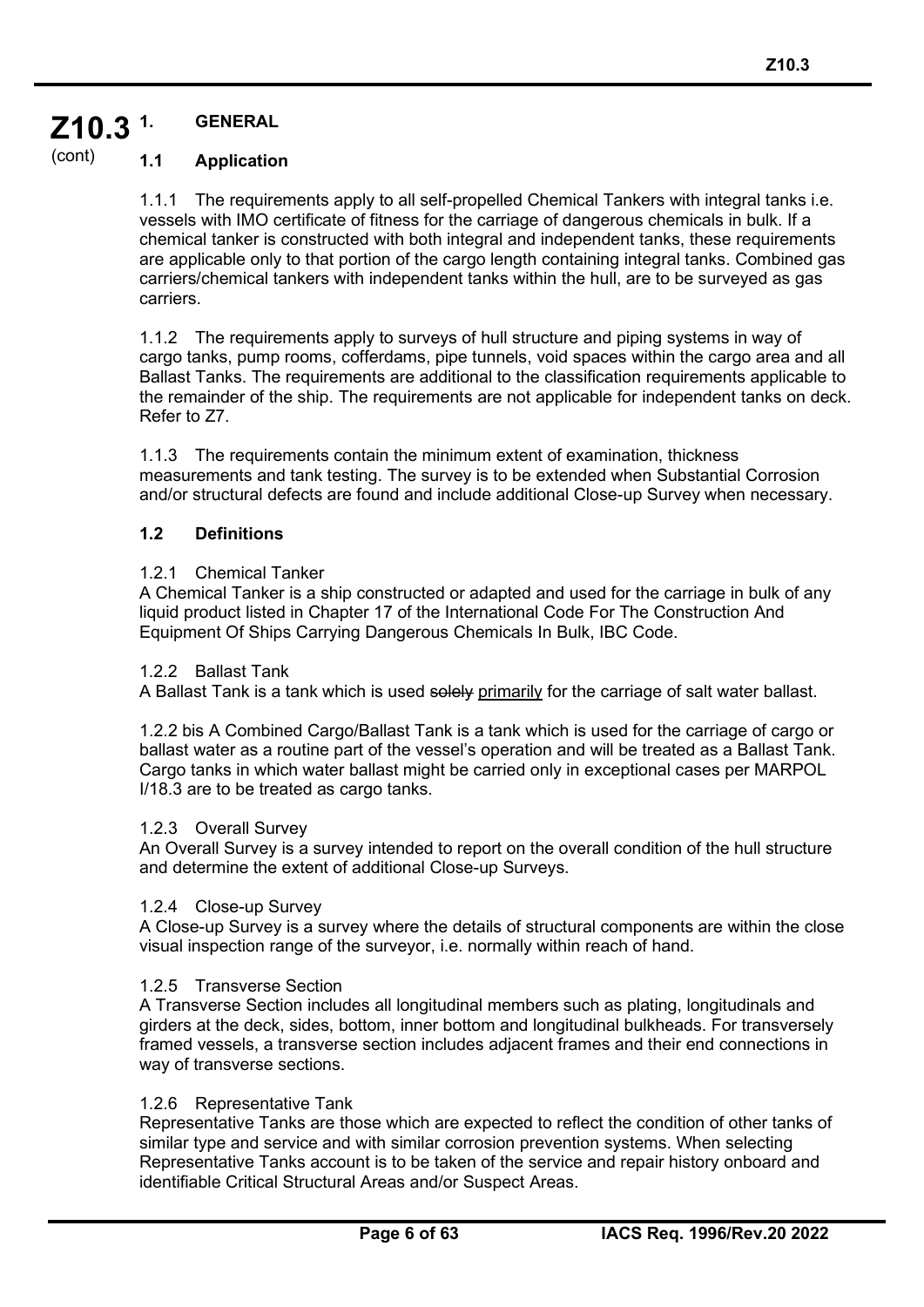# **Z10.3** 1.2.7 Suspect Area

(cont)

Suspect Areas are locations showing Substantial Corrosion and/or are considered by the Surveyor to be prone to rapid wastage.

#### 1.2.8 Critical Structural Area

Critical Structural Areas are locations which have been identified from calculations to require monitoring or from the service history of the subject ship or from similar or sister ships (if available) to be sensitive to cracking, buckling or corrosion which would impair the structural integrity of the ship.

#### 1.2.9 Substantial Corrosion

Substantial Corrosion is an extent of corrosion such that assessment of corrosion pattern indicate a wastage in excess of 75% of allowable margins, but within acceptable limits.

#### 1.2.10 Corrosion Prevention System

A Corrosion Prevention System is normally considered a full hard protective coating.

Hard Protective Coating is usually to be epoxy coating or equivalent. Other coating systems, which are neither soft nor semi-hard coatings, may be considered acceptable as alternatives provided that they are applied and maintained in compliance with the manufacturer's specifications.

1.2.11 Coating condition Coating condition is defined as follows:

- **GOOD** condition with only minor spot rusting.
- **FAIR** condition with local breakdown at edges of stiffeners and weld connections and/or light rusting over 20% or more of areas under consideration, but less than as defined for POOR condition.
- **POOR** condition with general breakdown of coating over 20% or more, or hard scale at 10% or more, of areas under consideration.

*Reference is made to IACS Recommendation No.87 "Guidelines for Coating Maintenance & Repairs for Ballast Tanks and Combined Cargo/Ballast Tanks on Oil Tankers".*

#### 1.2.12 Cargo Area

Cargo Area is that part of the ship which contains cargo tanks, slop tanks and cargo/ballast pump-rooms, cofferdams, ballast tanks and void spaces adjacent to cargo tanks and also deck areas throughout the entire length and breadth of the part of the ship over the above mentioned spaces.

#### 1.2.13 Special consideration

Special consideration or specially considered (in connection with close-up surveys and thickness measurements) means sufficient close-up inspection and thickness measurements are to be taken to confirm the actual average condition of the structure under the coating.

#### 1.2.14 Prompt and Thorough Repair

A Prompt and Thorough repair is a permanent repair completed at the time of survey to the satisfaction of the Surveyor, therein removing the need for the imposition of any associated condition of class.

1.2.15 Remote Inspection Techniques(RIT)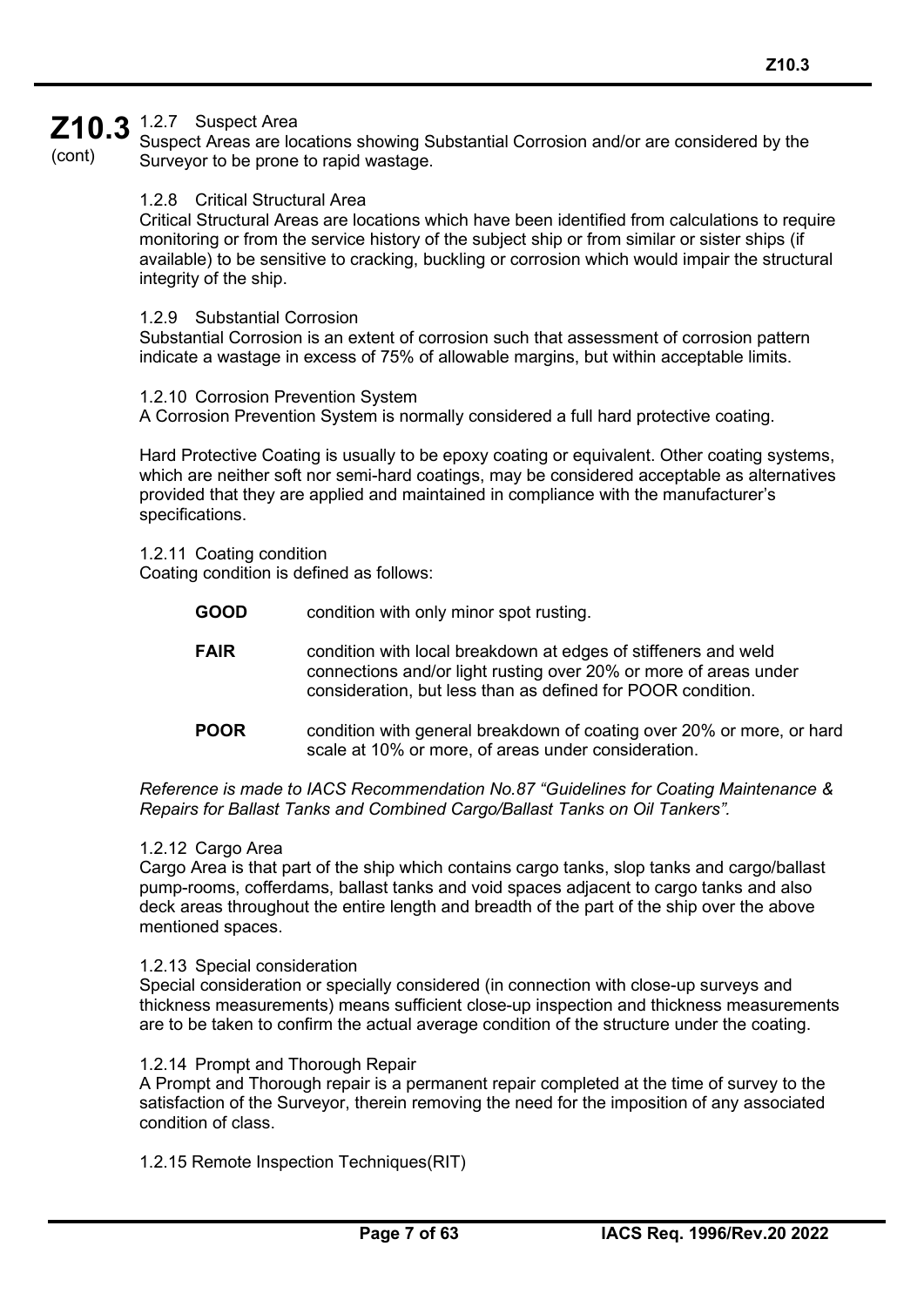**Z10.3** (cont) Remote Inspection Technique is a means of survey that enables examination of any part of the structure without the need for direct physical access of the surveyor(refer to Rec.42).

## **1.3 Repairs**

1.3.1 Any damage in association with wastage over the allowable limits (including buckling, grooving, detachment or fracture), or extensive areas of wastage over the allowable limits, which affects or, in the opinion of the Surveyor, **will** affect the vessel's structural, watertight or weathertight integrity, is to be **promptly and thoroughly** (see 1.2.14) repaired. Areas to be considered include:

- bottom structure and bottom plating;
- side structure and side plating;
- deck structure and deck plating;
- watertight or oiltight bulkheads;
- hatch covers or hatch coamings, where fitted.

For locations where adequate repair facilities are not available, consideration may be given to allow the vessel to proceed directly to a repair facility. This may require discharging the cargo and/or temporary repairs for the intended voyage.

1.3.2 Additionally, when a survey results in the identification of structural defects or corrosion, either of which, in the opinion of the Surveyor, will impair the vessel's fitness for continued service, remedial measures are to be implemented before the ship continues in service.

1.3.3 Where the damage found on structure mentioned in Para. 1.3.1 is isolated and of a localised nature which does not affect the ship's structural integrity, consideration may be given by the surveyor to allow an appropriate temporary repair to restore watertight or weather tight integrity and impose a condition of class in accordance with IACS PR 35, with a specific time limit.

#### **1.4 Thickness measurements and close-up surveys**

1.4.1 In any kind of survey, i.e. special, intermediate, annual or other surveys having the scope of the foregoing ones, thickness measurements, when required by Table II, of structures in areas where close-up surveys are required shall be carried out simultaneously with close-up surveys.

1.4.2 Consideration may be given by the attending Surveyor to allow use of Remote Inspection Techniques (RIT) as an alternative to close-up survey. Surveys conducted using a RIT are to be completed to the satisfaction of the attending Surveyor.

#### **1.5 Remote Inspection Techniques (RIT)**

1.5.1 The RIT is to provide the information normally obtained from a close-up survey. RIT surveys are to be carried out in accordance with the requirements given here-in and the requirements of IACS Recommendation 42 'Guidelines for Use of Remote Inspection Techniques for surveys'. These considerations are to be included in the proposals for use of a RIT which are to be submitted in advance of the survey so that satisfactory arrangements can be agreed with the Classification Society.

1.5.2 The equipment and procedure for observing and reporting the survey using a RIT are to be discussed and agreed with the parties involved prior to the RIT survey, and suitable time is to be allowed to set-up, calibrate and test all equipment beforehand.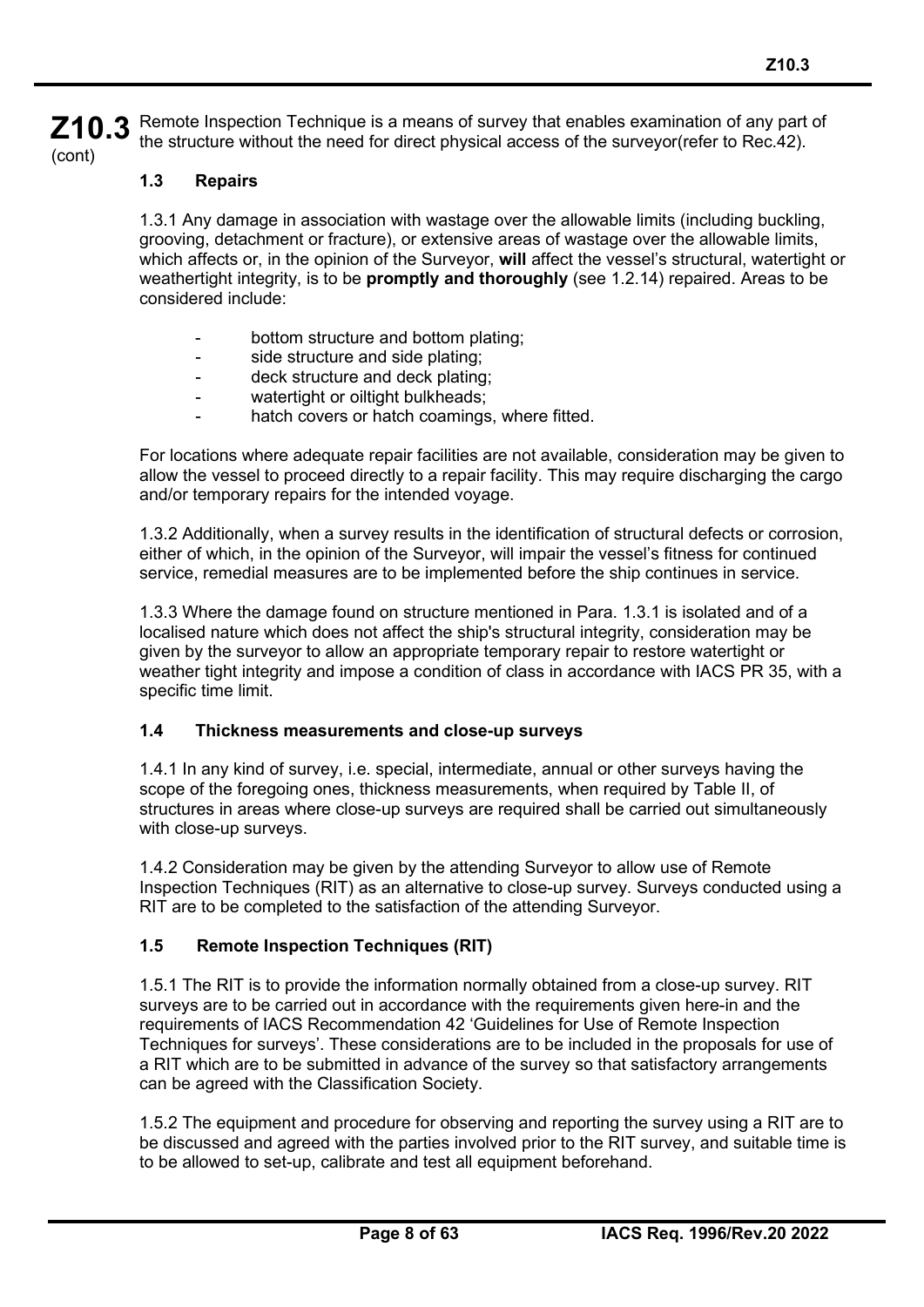#### **Z10.3** 1.5.3 When using a RIT as an alternative to close-up survey, if not carried out by the Society **Z10.3** itself, it is to be conducted by a firm approved as a service supplier according to UR Z17 and (cont) itself, it is to be conducted by a firm approved as a service supplier according to UR Z17 and is to be witnessed by an attending surveyor of the Society.

1.5.4 The structure to be examined using a RIT is to be sufficiently clean to permit meaningful examination. Visibility is to be sufficient to allow for a meaningful examination. The Classification Society is to be satisfied with the methods of orientation on the structure.

1.5.5 The Surveyor is to be satisfied with the method of data presentation including pictorial representation, and a good two-way communication between the Surveyor and RIT operator is to be provided.

1.5.6 If the RIT reveals damage or deterioration that requires attention, the Surveyor may require traditional survey to be undertaken without the use of a RIT.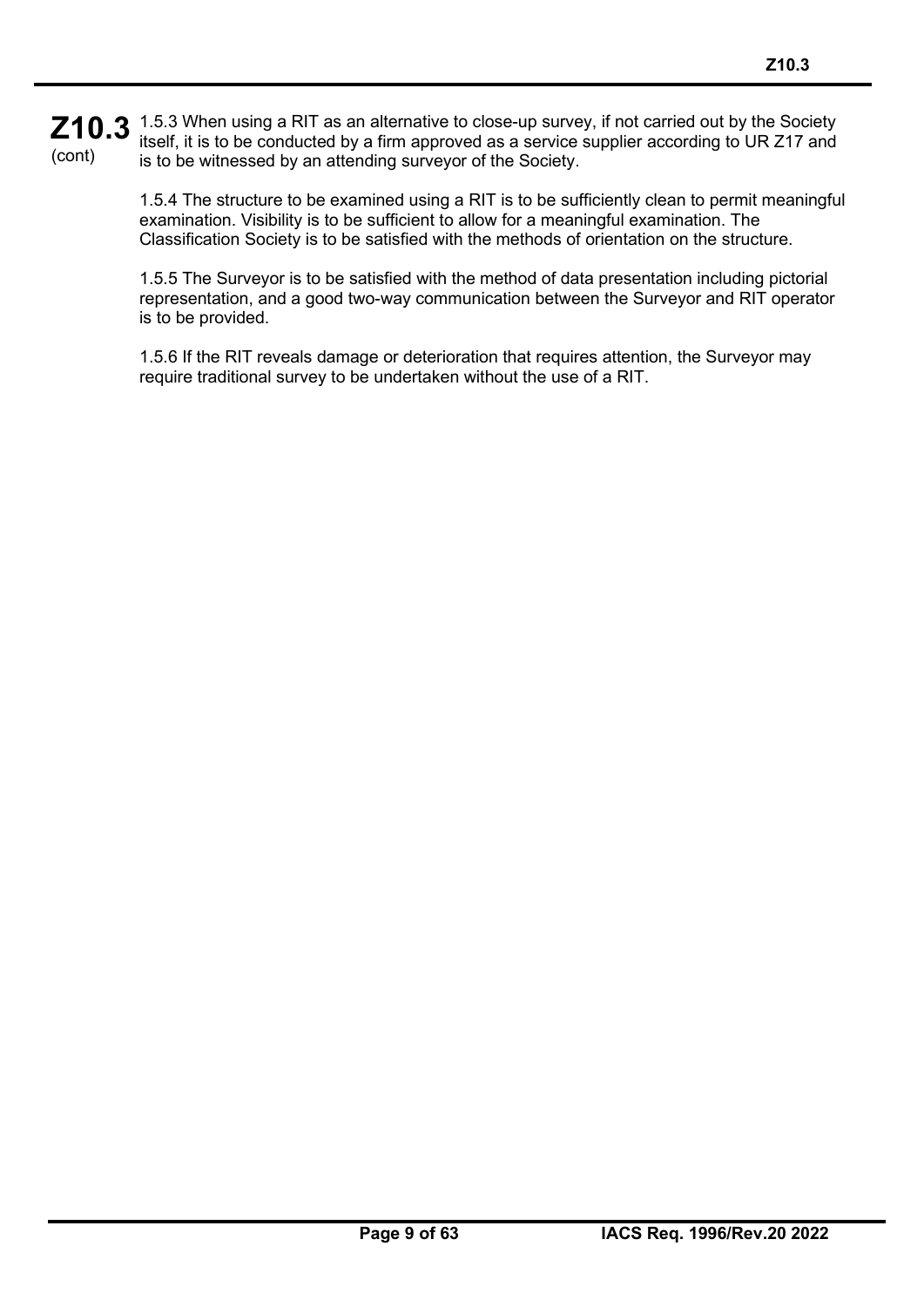#### **Z10.3 2. SPECIAL SURVEY[1](#page-9-0)**

#### (cont) **2.1 Schedule**

2.1.1 Special Surveys are to be carried out at 5 years intervals to renew the Classification Certificate.

2.1.2 The first Special Survey is to be completed within 5 years from the date of the initial classification survey and thereafter within 5 years from the credited date of the previous Special Survey. However, an extension of class of 3 months maximum beyond the 5th year can be granted in exceptional circumstances. In this case, the next period of class will start from the expiry date of the Special Survey before the extension was granted.

2.1.3 For surveys completed within 3 months before the expiry date of the Special Survey, the next period of class will start from the expiry date of the Special Survey. For surveys completed more than 3 months before the expiry date of the Special Survey, the period of class will start from the survey completion date. In cases where the vessel has been laid up or has been out of service for a considerable period because of a major repair or modification and the owner elects to only carry out the overdue surveys, the next period of class will start from the expiry date of the special survey. If the owner elects to carry out the next due special survey, the period of class will start from the survey completion date.

2.1.4 The Special Survey may be commenced at the 4th Annual Survey and be progressed with a view to completion by the 5th anniversary date. When the Special Survey is commenced prior to the 4th Annual Survey, the entire survey is to be completed within 15 months if such work is to be credited to the Special Survey.

2.1.5 Concurrent crediting to both Intermediate Survey (IS) and Special Survey (SS) for surveys and thickness measurements of spaces are not acceptable.

#### **2.2 Scope**

#### 2.2.1 General

2.2.1.1 The Special Survey is to include, in addition to the requirements of the Annual Survey, examination, tests and checks of sufficient extent to ensure that the hull and related piping, as required in 2.2.1.3, is in a satisfactory condition and is fit for its intended purpose for the new period of class of 5 years to be assigned, subject to proper maintenance and operation and to periodical surveys being carried out at the due dates.

2.2.1.2 All cargo tanks, Ballast Tanks, including double bottom tanks, pump rooms, pipe tunnels, cofferdams and void spaces bounding cargo tanks, decks and outer hull are to be examined, and this examination is to be supplemented by thickness measurement and testing as required in 2.4 and 2.5, to ensure that the structural integrity remains effective. The aim of the examination is to discover Substantial Corrosion, significant deformation, fractures, damages or other structural deterioration, that may be present.

2.2.1.3 Cargo piping on deck and cargo and ballast piping within the above tanks and spaces are to be examined and operationally tested to working pressure to attending Surveyor's satisfaction to ensure that tightness and condition remain satisfactory. Special attention is to be given to any ballast piping in cargo tanks and cargo piping in ballast tanks and void

<span id="page-9-0"></span><sup>1</sup> Some member Societies use the term "Special Periodical Survey" others use the term "Class Renewal Survey" instead of the term "Special Survey".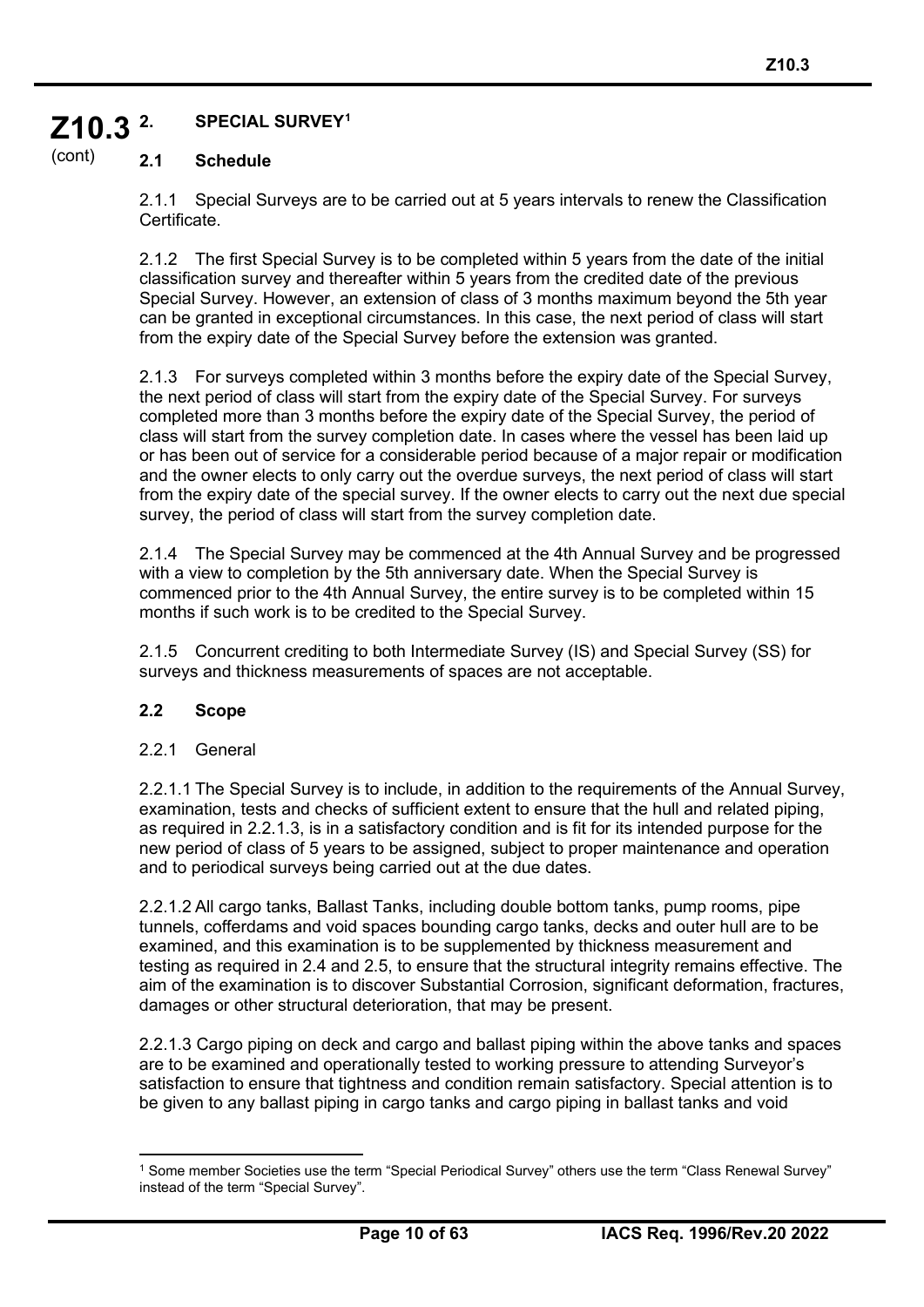**Z10.3** (cont) spaces, and Surveyors are to be advised on all occasions when this piping, including valves and fittings are open during repair periods and can be examined internally.

2.2.2 Dry Dock Survey

2.2.2.1 A survey in dry dock is to be a part of the Special Survey. The overall and close-up surveys and thickness measurements, as applicable, of the lower portions of the cargo tanks and ballast tanks are to be carried out in accordance with the applicable requirements for special surveys, if not already performed.

- Note: lower portions of the cargo and ballast tanks are considered to be the parts below light ballast water line.
- 2.2.3 Tank Protection

2.2.3.1 Where provided, the condition of the corrosion prevention system of cargo tanks is to be examined.

A Ballast Tank is to be examined at subsequent annual intervals where:

- a. a **hard** protective coating has not been applied from the time of construction, or
- b. a soft or semi-hard coating has been applied, or
- c. substantial corrosion is found within the tank, or
- d. the **hard** protective coating is found to be in less than GOOD condition and the **hard**  protective coating is not repaired to the satisfaction of the Surveyor.

Thickness measurements are to be carried out as deemed necessary by the surveyor.

#### **2.3 Extent of Overall and Close-up Survey**

2.3.1 An Overall Survey of all tanks and spaces is to be carried out at each Special Survey.

2.3.2 The minimum requirements for Close-up Surveys at Special Survey are given in Table I. The survey of stainless steel tanks may be carried out as an overall survey supplemented by Close-up Survey as deemed necessary by the surveyor.

2.3.3 The Surveyor may extend the Close-up Survey as deemed necessary taking into account the maintenance of the tanks under survey, the condition of the corrosion prevention system and also in the following cases:

- a) In particular, tanks having structural arrangements or details which have suffered defects in similar tanks or on similar ships according to available information.
- b) In tanks which have structures approved with reduced scantlings due to an approved corrosion control system.

2.3.4 For areas in tanks where hard protective coatings are found to be in a GOOD condition as defined in 1.2.11, the extent of Close-up Surveys according to Table I may be specially considered.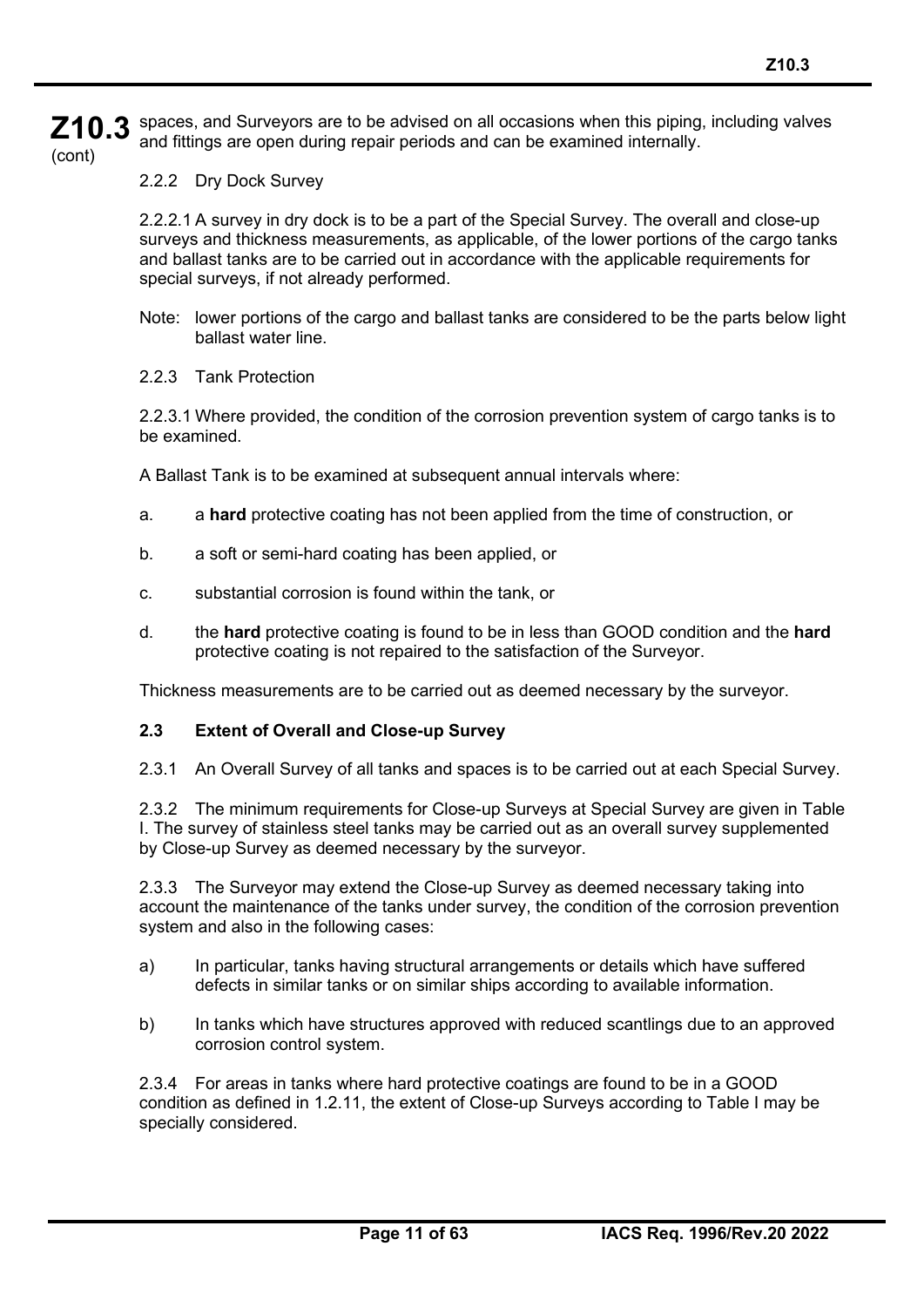#### **Z10.3 2.4 Extent of Thickness Measurement**

(cont)

2.4.1 The minimum requirements for thickness measurements at Special Survey are given in Table II. Thickness measurement of stainless steel hull structure and piping may be waived, except for clad steel plating.

2.4.2 Provisions for extended measurements for areas with Substantial Corrosion are given in Table IV, and as may be additionally specified in the Survey Programme as required in 5.1. These extended thickness measurements are to be carried out before the survey is credited as completed. Suspect Areas identified at previous Special Surveys are to be examined. Areas of substantial corrosion identified at previous surveys are to have thickness measurements taken.

2.4.3 The Surveyor may further extend the thickness measurements as deemed necessary.

2.4.4 For areas in tanks where hard protective coatings are found to be in a GOOD condition as defined in 1.2.11, the extent of thickness measurements according to Table II may be specially considered.

2.4.5 Transverse sections are to be chosen where the largest reductions are suspected to occur or are revealed from deck plating measurements.

2.4.6 In cases where two or three sections are to be measured, at least one is to include a Ballast Tank within 0.5L amidships.

#### **2.5 Extent of Tank Testing**

2.5.1 The minimum requirements for ballast tank testing at Special Survey are given in 2.5.3 and Table III. The minimum requirements for cargo tank testing at Special Survey are given in 2.5.4 and Table III. Cargo tank testing carried out by the vessel's crew under the direction of the Master may be accepted by the surveyor provided the following conditions are complied with:

- a) a tank testing procedure, specifying fill heights, tanks being filled and bulkheads being tested, has been submitted by the owner and reviewed by the Society prior to the testing being carried out;
- b) there is no record of leakage, distortion or substantial corrosion that would affect the structural integrity of the tank;
- c) the tank testing has been satisfactorily carried out within special survey window not more than 3 months prior to the date of the survey on which the overall or close up survey is completed;
- d) the satisfactory results of the testing is recorded in the vessel's logbook;
- e) the internal and external condition of the tanks and associated structure are found satisfactory by the surveyor at the time of the overall and close up survey.
- 2.5.2 The Surveyor may extend the tank testing as deemed necessary.
- 2.5.3 Boundaries of ballast tanks are to be tested with a head of liquid to the top of air pipes.

2.5.4 Boundaries of cargo tanks are to be tested to the highest point that liquid will rise under service conditions.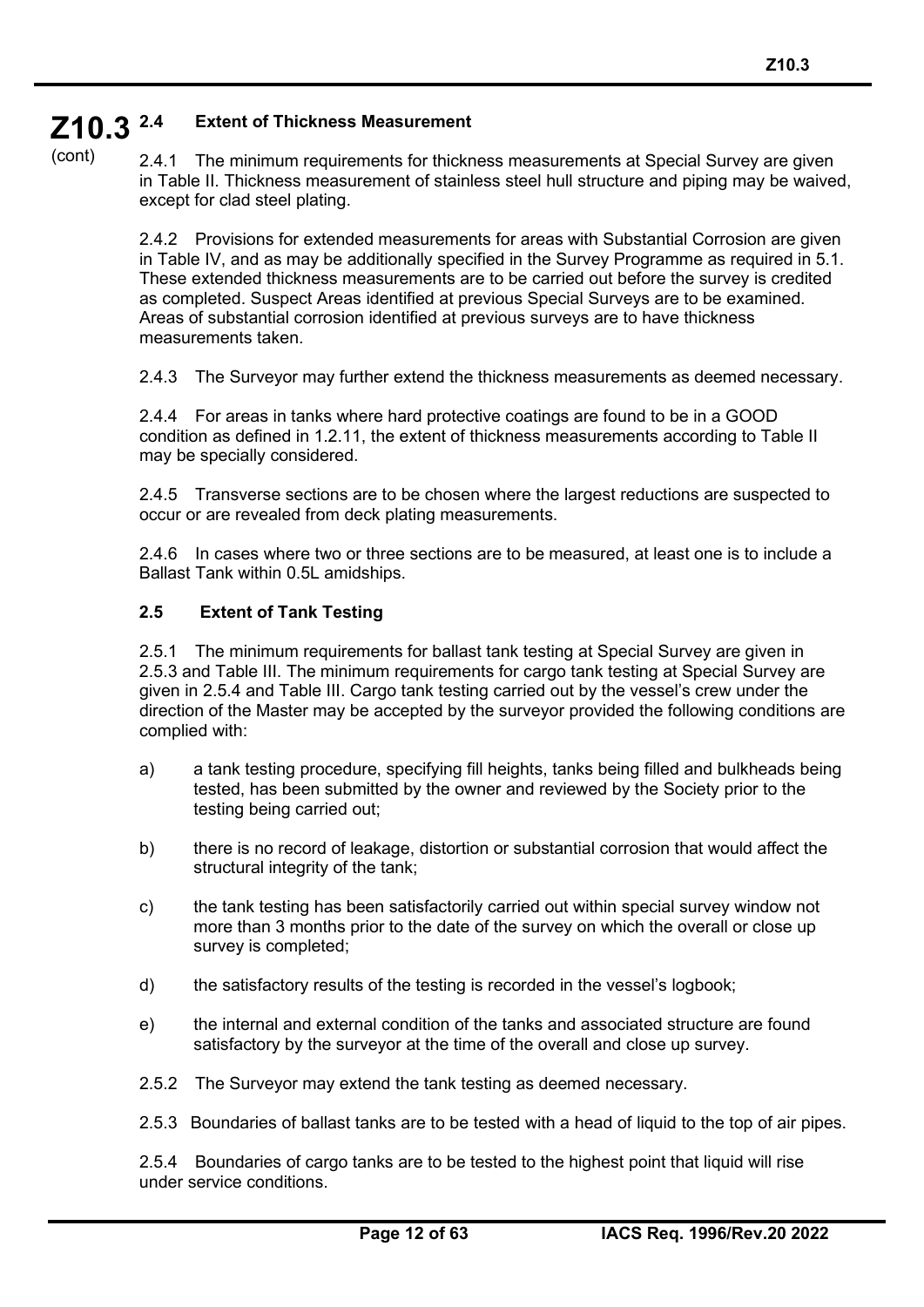2.5.5 The testing of double bottom tanks and other spaces not designed for the carriage of liquid may be omitted, provided a satisfactory internal examination together with an examination of the tanktop is carried out.

## **2.6 Chemical Tankers over 10 Years of Age**

2.6.1 Selected steel cargo pipes outside cargo tanks and ballast pipes passing through cargo tanks are to be:

- Thickness measured at random or selected pipe lengths to be opened for internal inspection;
- Pressure tested to the maximum working pressure.

Special attention is to be given to cargo/slop discharge piping through Ballast Tanks and void spaces.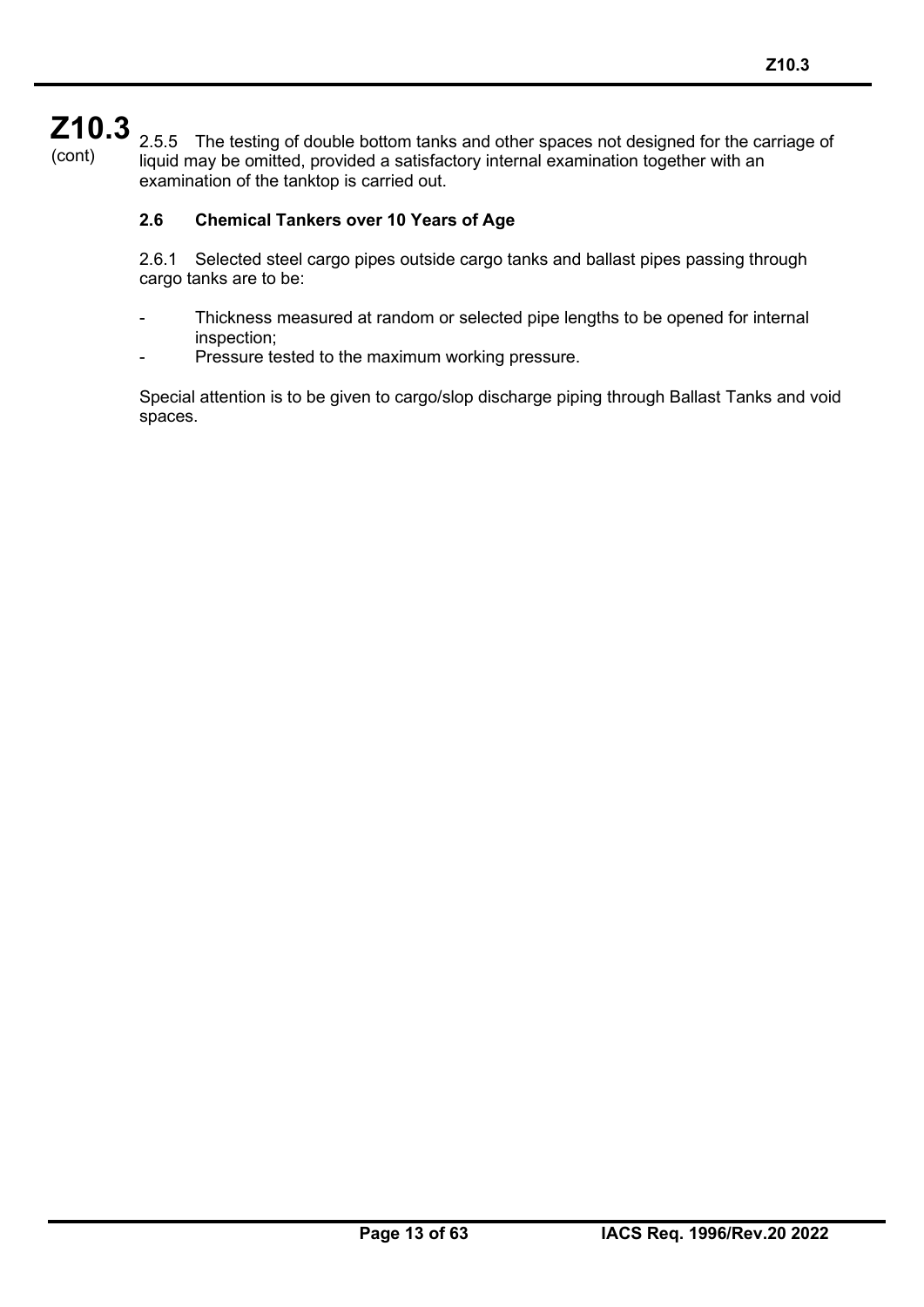#### **Z10.3 3. ANNUAL SURVEY**

#### (cont) **3.1 Schedule**

3.1.1 Annual Surveys are to be held within 3 months before or after anniversary date from the date of the initial classification survey or of the date credited for the last Special Survey.

#### **3.2 Scope**

#### **3.2.1 General**

3.2.1.1 The survey is to consist of an examination for the purpose of ensuring, as far as practicable, that the hull and piping are maintained in a satisfactory condition and should take into account the service history, condition and extent of the corrosion prevention system of ballast tanks and areas identified in the survey report file.

#### **3.2.2 Examination of the Hull**

3.2.2.1 Examination of the hull plating and its closing appliances as far as can be seen.

3.2.2.2 Examination of watertight penetrations as far as practicable.

#### **3.2.3 Examination of weather decks**

3.2.3.1 Examination of cargo tank openings including gaskets, covers, coamings and flame screens.

3.2.3.2 Examination of cargo tanks pressure/vacuum valves and flame screens.

3.2.3.3 Examination of flame screens on vents to all bunker tanks.

3.2.3.4 Examination of cargo, bunker and vent piping systems, including vent masts and headers.

#### **3.2.4 Examination of Cargo pump rooms and pipe tunnels if fitted**

3.2.4.1 Examination of all pump room bulkheads for signs of chemical leakage or fractures and, in particular, the sealing arrangements of all penetrations of pump room bulkheads.

3.2.4.2 Examination of the condition of all piping systems.

#### **3.2.5 Examination of Ballast Tanks**

3.2.5.1 Examination of Ballast Tanks where required as a consequence of the results of the Special Survey (see 2.2.3) and Intermediate Survey (see 4.2.2.1 and 4.2.2.2) is to be carried out. When considered necessary by the surveyor, or when extensive corrosion exists, thickness measurements are to be carried out and if the results of these thickness measurements indicate that Substantial Corrosion is found, the extent of thickness measurements is to be increased in accordance with Table IV. These extended thickness measurements are to be carried out before the survey is credited as completed. Suspect Areas identified at previous Surveys are to be examined. Areas of substantial corrosion identified at previous surveys are to have thickness measurements taken.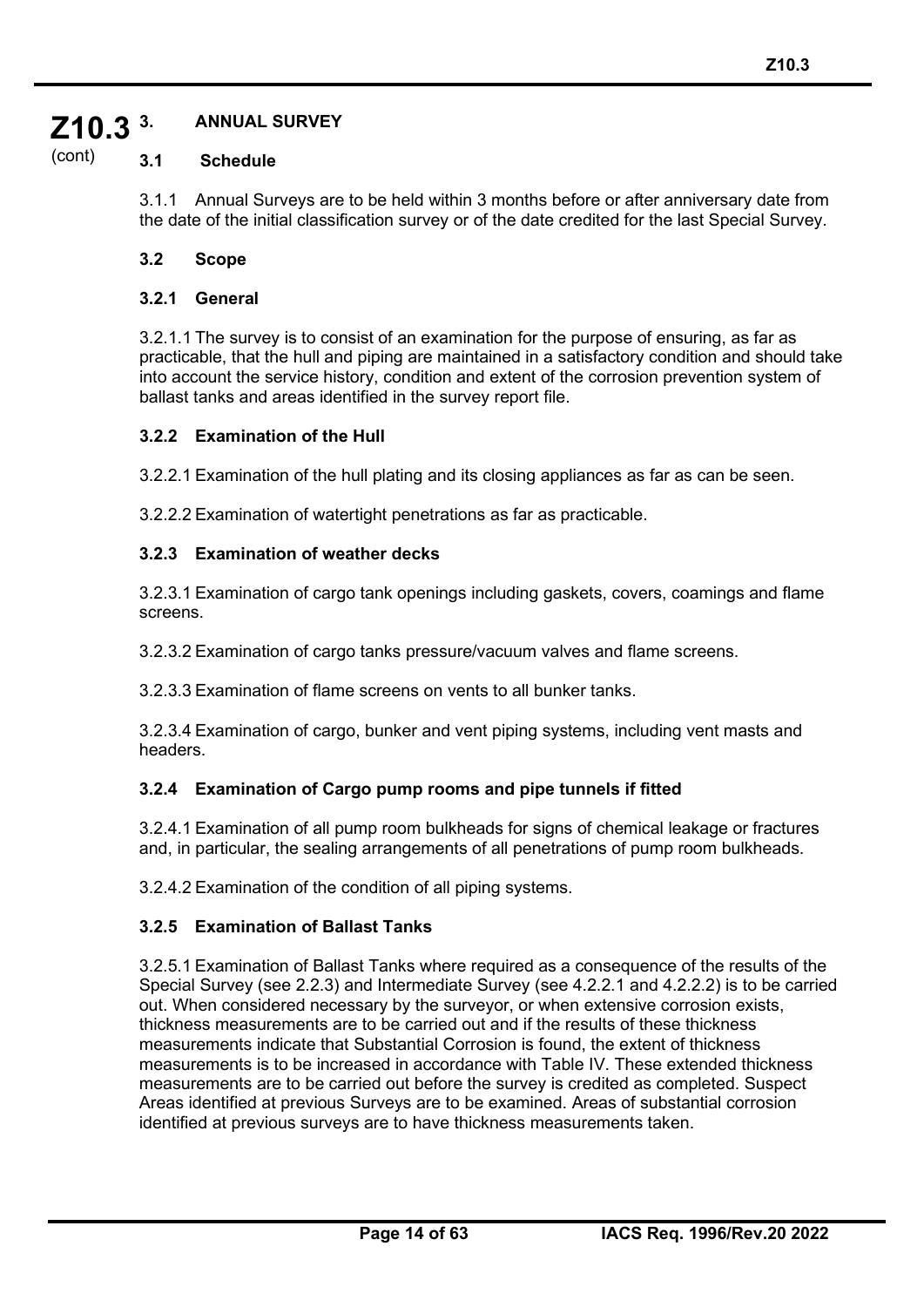#### **Z10.3 4. INTERMEDIATE SURVEY**

#### (cont) **4.1 Schedule**

4.1.1 The Intermediate Survey is to be held at or between either the 2nd or 3rd Annual Survey.

4.1.2 Those items which are additional to the requirements of the Annual Survey may be surveyed either at or between the 2nd and 3rd Annual Survey.

4.1.3 Concurrent crediting to both Intermediate Survey (IS) and Special Survey (SS) for surveys and thickness measurements of spaces are not acceptable.

#### **4.2 Scope**

#### **4.2.1 General**

4.2.1.1 The survey extent is dependent on the age of the vessel as specified in 4.2.2 to 4.2.4.

4.2.1.2 For weather decks, an examination as far as applicable of cargo, bunker, ballast, steam and vent piping systems as well as vent masts and headers is to be carried out. If upon examination there is any doubt as to the condition of the piping, the piping may be required to be pressure tested, thickness measured or both.

#### **4.2.2 Chemical Tankers between 5 and 10 Years of Age**

The following is to apply:

4.2.2.1 For ballast tanks, an Overall Survey of Representative Tanks selected by the Surveyor is to be carried out. If such inspections reveal no visible structural defects, the examination may be limited to a verification that the hard protective coating remains in GOOD condition.

4.2.2.2 A Ballast Tank is to be examined at subsequent annual intervals where:

- a. a hard protective coating has not been applied from the time of construction, or
- b. a soft or semi-hard coating has been applied, or
- c. substantial corrosion is found within the tank, or
- d. the hard protective coating is found to be in less than GOOD condition and the hard protective coating is not repaired to the satisfaction of the Surveyor.

4.2.2.3 In addition to the requirements above, suspect areas identified at previous surveys are to be examined.

#### **4.2.3 Chemical Tankers between 10 and 15 years of Age**

The following is to apply:

4.2.3.1 The requirements of the Intermediate Survey are to be to the same extent as the previous Special Survey as required in 2 and 5.1. However, pressure testing of cargo and ballast tanks is not required unless deemed necessary by the attending Surveyor.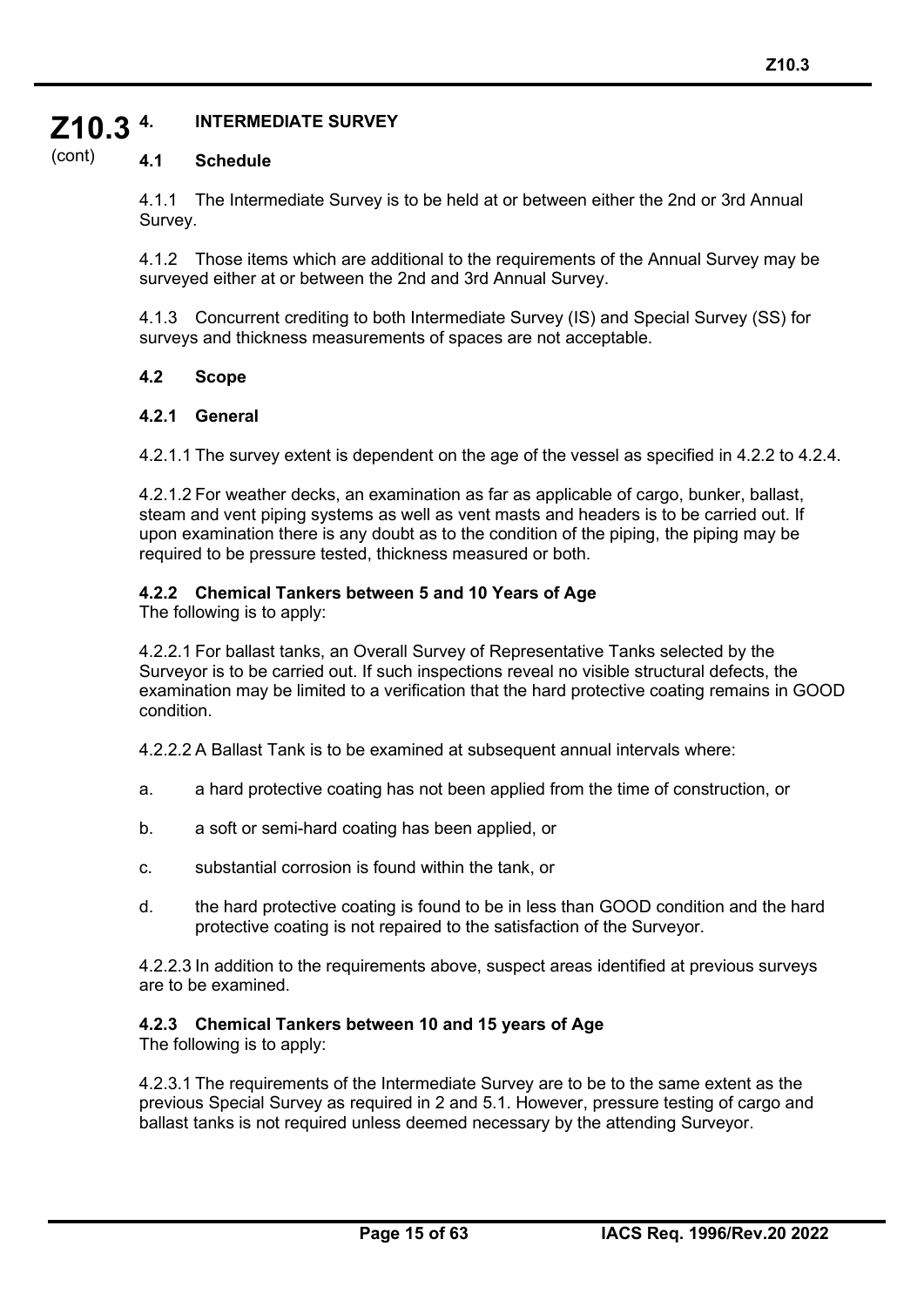**Z10.3** 4.2.3.2 In application of 4.2.3.1, the intermediate survey may be commenced at the second  $\overline{\phantom{a}}$ (cont) annual survey and be progressed during the succeeding year with a view to completion at the third annual survey in lieu of the application of 2.1.4.

> 4.2.3.3 In application of 4.2.3.1, an under water survey may be considered in lieu of the requirements of 2.2.2.

## **4.2.4 Chemical Tankers over 15 years of Age**

The following is to apply:

4.2.4.1 The requirements of the Intermediate Survey are to be to the same extent as the previous Special Survey as required in 2 and 5.1. However, pressure testing of cargo and ballast tanks is not required unless deemed necessary by the attending Surveyor.

4.2.4.2 In application of 4.2.4.1, the intermediate survey may be commenced at the second annual survey and be progressed during the succeeding year with a view to completion at the third annual survey in lieu of the application of 2.1.4.

4.2.4.3 In application of 4.2.4.1, a survey in dry dock is to be part of the intermediate survey. The overall and close-up surveys and thickness measurements, as applicable, of the lower portions of the cargo tanks and water ballast tanks are to be carried out in accordance with the applicable requirements for intermediate surveys, if not already performed.

Note: lower portions of the cargo and ballast tanks are considered to be the parts below light ballast water line.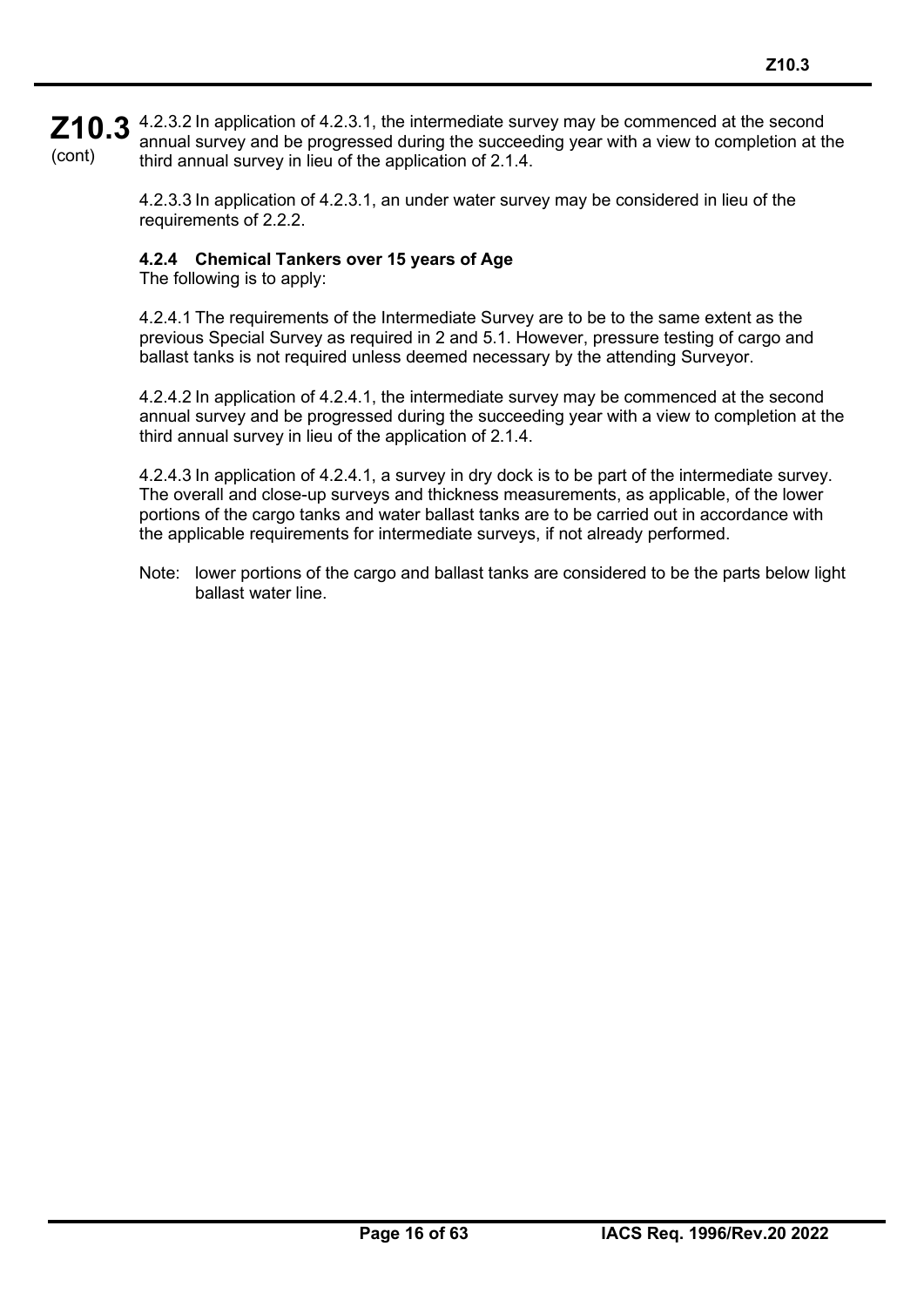#### **Z10.3 5. PREPARATION FOR SURVEY**

#### (cont) **5.1 Survey Programme**

5.1.1 The Owner in co-operation with the Classification Society is to work out a specific Survey Programme prior to the commencement of any part of:

- the Special Survey;
- the Intermediate Survey for chemical tankers over 10 years of age.

The Survey Programme at Intermediate Survey may consist of the Survey Programme at the previous Special Survey supplemented by the Executive Hull Summary of that Special Survey and later relevant survey reports.

The Survey Programme is to be worked out taking into account any amendments to the survey requirements implemented after the last Special Survey carried out.

The Survey Programme is to be in a written format based on the information in annex IIIA.

5.1.1.1 Prior to the development of the survey programme, the survey planning questionnaire is to be completed by the owner based on the information set out in annex IIIB, and forwarded to the Classification Society.

5.1.2 In developing the Survey Programme, the following documentation is to be collected and consulted with a view to selecting tanks, areas, and structural elements to be examined:

- .1 Survey status and basic ship information;
- .2 Documentation on-board, as described in 6.2 and 6.3;
- .3 Main structural plans of cargo and ballast tanks (scantling drawings), including information regarding use of high tensile steels (HTS), clad steel and stainless steel;
- .4 Executive Hull Summary;
- .5 Relevant previous damage and repair history;
- .6 Relevant previous survey and inspection reports from both Classification Society and the owner;
- .7 Information regarding the use of the ship's tanks, typical cargoes and other relevant data;
- .8 details of the inert gas plant and tank cleaning procedures;
- .9 information and other relevant data regarding conversion or modification of the ship's cargo and ballast tanks since the time of construction;
- .10 description and history of the coating and corrosion protection system (previous class notations), if any;
- .11 inspections by the Owner's personnel during the last 3 years with reference to structural deterioration in general, leakages in tank boundaries and piping and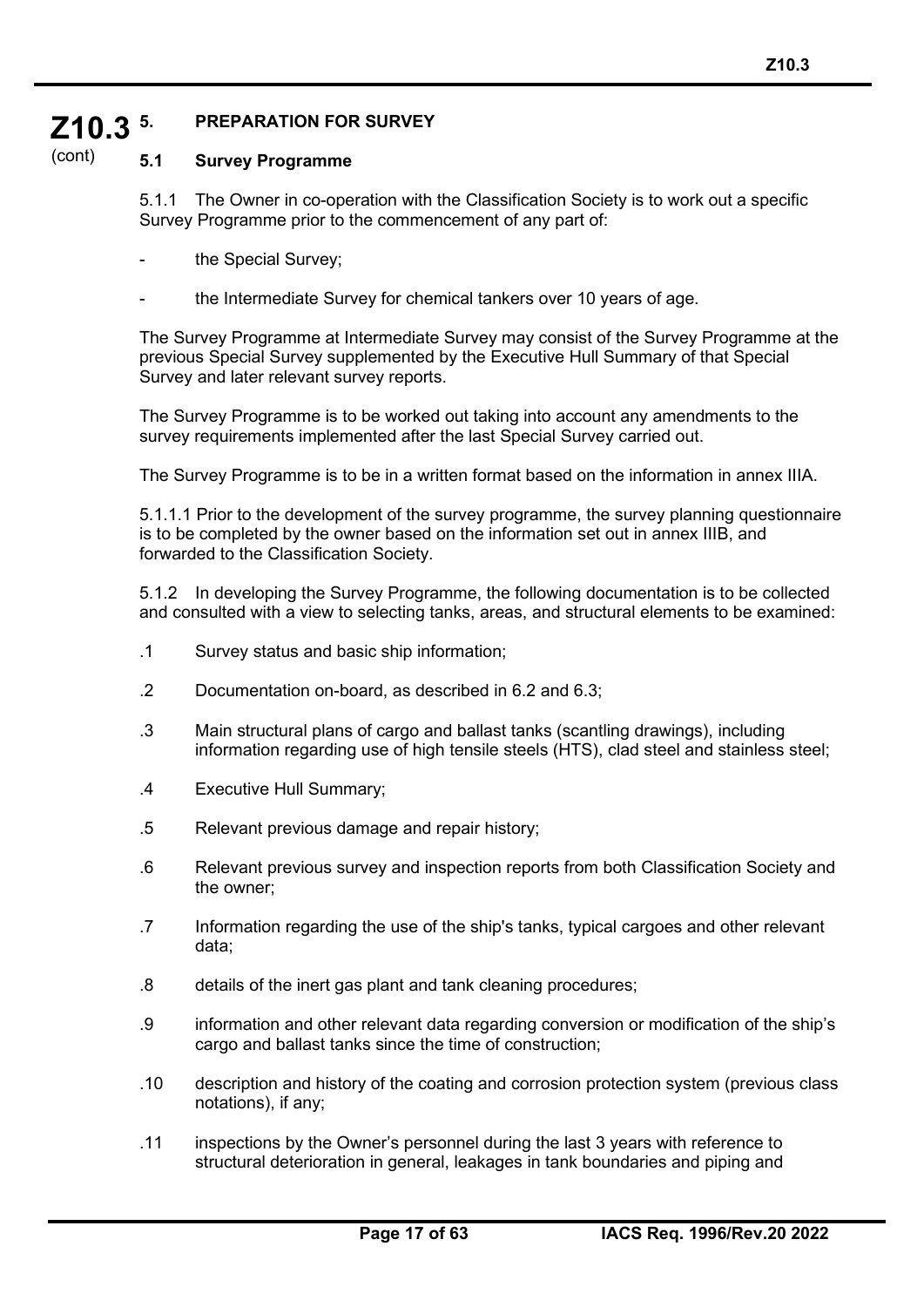**Z10.3** condition of the coating and corrosion protection system if any. Guidance for reporting is shown in Annex IIIC;

(cont)

- .12 information regarding the relevant maintenance level during operation including port state control reports of inspection containing hull related deficiencies, Safety Management System non-conformities relating to hull maintenance, including the associated corrective action(s); and
- .13 any other information that will help identify suspect areas and critical structural areas.

5.1.3 The submitted Survey Programme is to account for and comply, as a minimum, with the requirements of Tables I, II, 2.5 and 2.6 for close-up survey, thickness measurement, tank testing and pipe testing, respectively, and is to include relevant information including at least:

- .1 Basic ship information and particulars;
- .2 Main structural plans (scantling drawings), including information regarding use of high tensile steels (HTS), clad steel and stainless steel;
- .3 Plan of tanks;
- .4 List of tanks with information on use, corrosion prevention and condition of coating;
- .5 Conditions for survey (e.g., information regarding tank cleaning, gas freeing, ventilation, lighting, etc.);
- .6 Provisions and methods for access to structures;
- .7 Equipment for surveys;
- .8 Nomination of tanks and areas for close-up survey (per 2.3);
- .9 Nomination of sections for thickness measurement (per 2.4);
- .10 Nomination of tanks for tank testing (per 2.5); and the pipes that are to undergo pipe testing as per 2.6;
- .11 Identification of the thickness measurement firm;
- .12 Damage experience related to the ship in question;
- .13 Critical structural areas and suspect areas, where relevant.

5.1.4 The Classification Society will advise the Owner of the maximum acceptable structural corrosion diminution levels applicable to the vessel.

5.1.5 Use may also be made of the Guidelines for Technical Assessment in Conjunction with Planning for Enhanced Surveys of Chemical Tankers Special Survey - Hull, contained in Annex I. These guidelines are a recommended tool which may be invoked at the discretion of the Classification Society, when considered necessary and appropriate, in conjunction with the preparation of the required Survey Programme.

#### **5.2 Conditions For Survey**

5.2.1 The Owner is to provide the necessary facilities for a safe execution of the survey.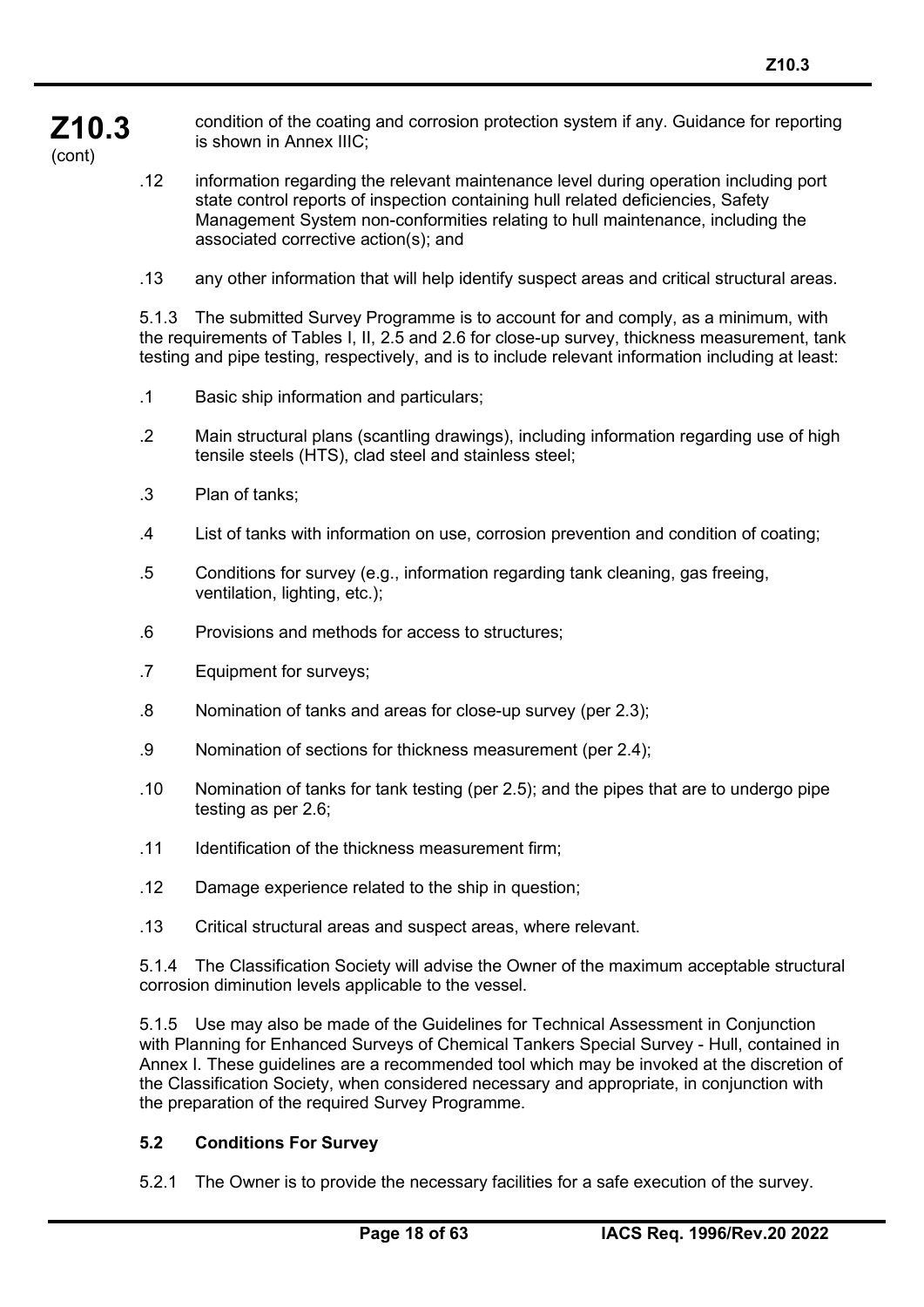(cont)

5.2.1.1 In order to enable the attending surveyors to carry out the survey, provisions for proper and safe access are to be agreed between the owner and the Classification society are to be in accordance with IACS PR 37.

5.2.1.2 Details of the means of access are to be provided in the survey planning questionnaire.

5.2.1.3 In cases where the provisions of safety and required access are judged by the attending surveyors not to be adequate, the survey of the spaces involved is to not proceed.

5.2.2 Tanks and spaces are to be safe for access. Tanks and spaces are to be gas free and properly ventilated. Prior to entering a tank, void or enclosed space, it is to be verified that the atmosphere in that space is free from hazardous gas and contains sufficient oxygen.

5.2.3 In preparation for survey and thickness measurements and to allow for a thorough examination, all spaces are to be cleaned including removal from surfaces of all loose accumulated corrosion scale. Spaces are to be sufficiently clean and free from water, scale, dirt, oil residues etc. to reveal corrosion, deformation, fractures, damages, or other structural deterioration as well as the condition of the coating. However, those areas of structure whose renewal has already been decided by the owner need only be cleaned and descaled to the extent necessary to determine the limits of the areas to be renewed.

5.2.4 Sufficient illumination is to be provided to reveal significant corrosion, deformation, fractures, damages or other structural deterioration.

5.2.5 Where soft or semi-hard coatings have been applied, safe access is to be provided for the Surveyor to verify the effectiveness of the coating and to carry out an assessment of the conditions of internal structures which may include spot removal of the coating. When safe access cannot be provided, the soft or semi-hard coating is to be removed.

#### **5.3 Access to Structures**

5.3.1 For overall survey, means are to be provided to enable the surveyor to examine the hull structure in a safe and practical way.

5.3.2 For close-up survey, one or more of the following means for access, acceptable to the Surveyor, is to be provided:

- permanent staging and passages through structures;
- temporary staging and passages through structures;
- hydraulic arm vehicles such as conventional cherry pickers, lifts and movable platforms;
- boats or rafts:
- portable ladders;
- other equivalent means.

5.3.3 For Surveys conducted by use of a remote inspection technique, one or more of the following means for access, acceptable to the Surveyor, is to be provided:

- Unmanned robot arm.
- Remote Operated Vehicles (ROV).
- Unmanned Aerial Vehicles / Drones.
- Other means acceptable to the Classification Society.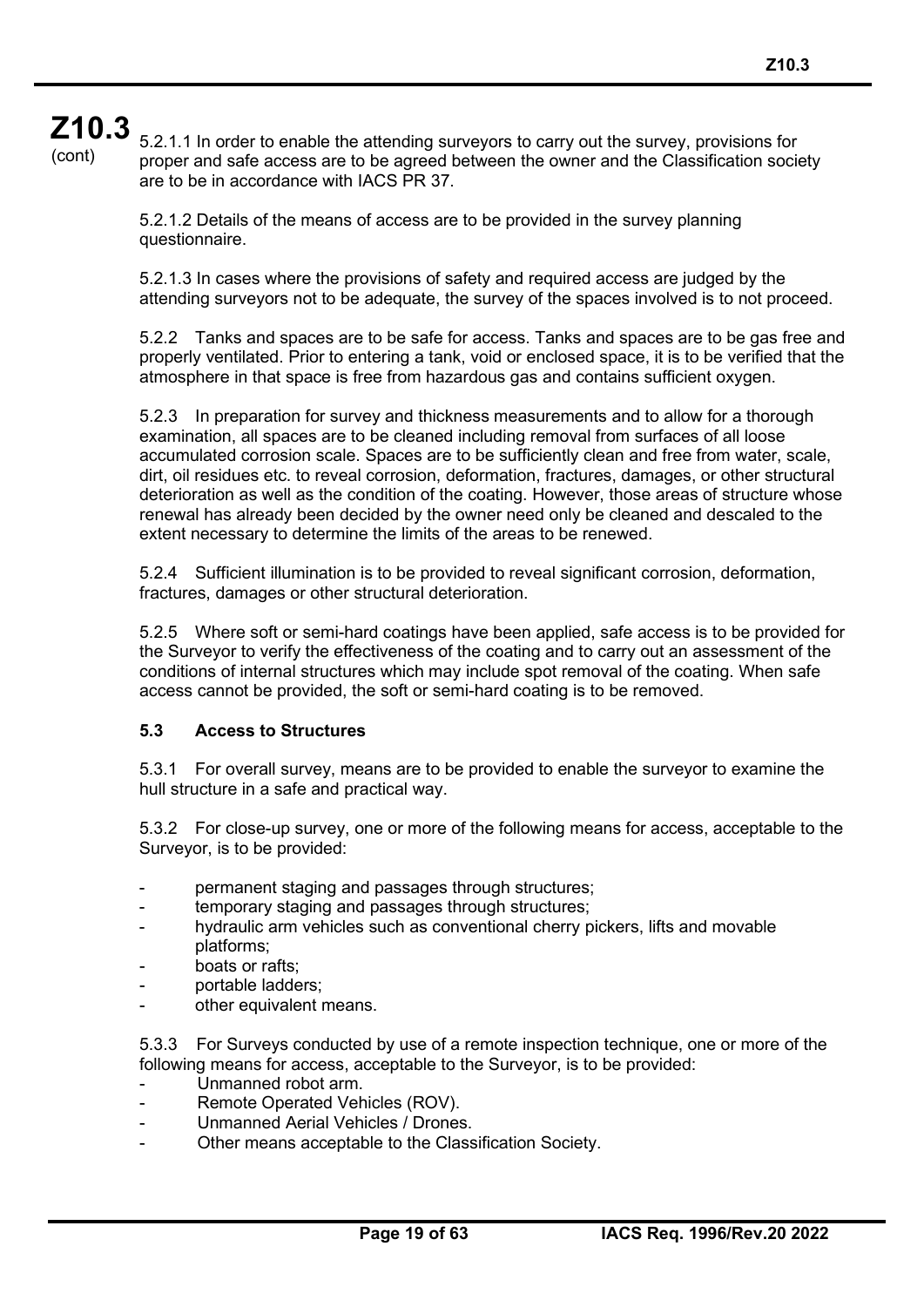#### **Z10.3 5.4 Equipment for Survey**

(cont)

5.4.1 Thickness measurement is normally to be carried out by means of ultrasonic test equipment. The accuracy of the equipment is to be proven to the Surveyor as required.

5.4.2 One or more of the following fracture detection procedures may be required if deemed necessary by the Surveyor:

- radiographic equipment;
- ultrasonic equipment;
- magnetic particle equipment;
- dye penetrant.

5.4.3 Explosimeter, oxygen-meter, breathing apparatus, lifelines, riding belts with rope and hook and whistles together with instructions and guidance on their use are to be made available during the survey. A safety check-list is to be provided.

5.4.4 Adequate and safe lighting is to be provided for the safe and efficient conduct of the survey.

5.4.5 Adequate protective clothing is to be made available and used during the survey (e.g. safety helmet, gloves, safety shoes, etc.).

#### **5.5 Rescue and emergency response equipment**

If breathing apparatus and/or other equipment is used as 'Rescue and emergency response equipment' then it is recommended that the equipment should be suitable for the configuration of the space being surveyed.

#### **5.6 Survey at Sea or at Anchorage**

5.6.1 Survey at sea or at anchorage may be accepted provided the Surveyor is given the necessary assistance from the personnel onboard. Necessary precautions and procedures for carrying out the survey are to be in accordance with 5.1, 5.2, 5.3 and 5.4.

5.6.2 A communication system is to be arranged between the survey party in the tank and the responsible officer on deck. This system is to include the personnel in charge of Ballast pump handling if boats or rafts are used.

5.6.3 Surveys of tanks by means of boats or rafts may only be undertaken with the agreement of the Surveyor, who is to take into account the safety arrangements provided, including weather forecasting and ship response under foreseeable conditions and provided the expected rise of water within the tank does not exceed 0.25m.

5.6.4 When rafts or boats are used for close-up surveys, the following conditions are to be observed:

- .1 only rough duty, inflatable rafts or boats, having satisfactory residual buoyancy and stability even if one chamber is ruptured, should be used;
- .2 the boat or raft should be tethered to the access ladder and an additional person should be stationed down the access ladder with a clear view of the boat or raft;
- .3 appropriate lifejackets should be available for all participants;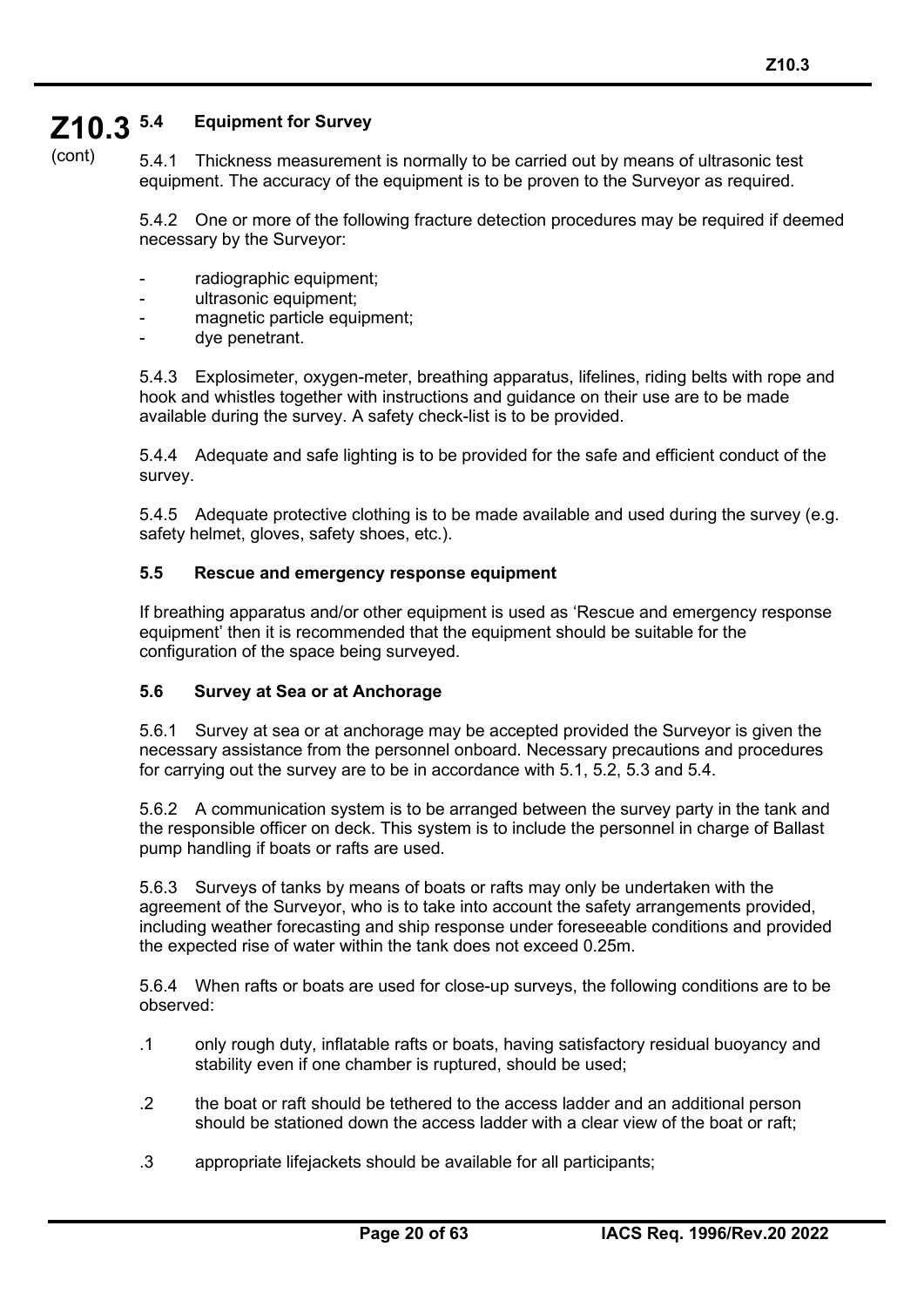#### **Z10.3** (cont) the surface of water in the tank should be calm (under all foreseeable conditions the expected rise of water within the tank should not exceed 0.25 m) and the water level stationary. On no account should the level of the water be rising while the boat or raft is in use;

- .5 the tank or space must contain clean ballast water only. Even a thin sheen of cargo on the water is not acceptable;
- .6 at no time should the water level be allowed to be within 1 m of the deepest under deck web face flat so that the survey team is not isolated from a direct escape route to the tank hatch. Filling to levels above the deck transverses should only be contemplated if a deck access manhole is fitted and open in the bay being examined, so that an escape route for the survey party is available at all times. Other effective means of escape to the deck may be considered;
- .7 if the tanks (or spaces) are connected by a common venting system, or inert gas system, the tank in which the boat or raft should be used should be isolated to prevent a transfer of gas from other tanks (or spaces).

5.6.5 Rafts or boats alone may be allowed for inspection of the under deck areas for tanks or spaces, if the depth of the webs is 1.5 m or less.

- 5.6.6 If the depth of the webs is more than 1.5 m, rafts or boats alone may be allowed only:
- .1 when the coating of the under deck structure is in GOOD condition and there is no evidence of wastage; or
- .2 if a permanent means of access is provided in each bay to allow safe entry and exit. This means:
	- i. access direct from the deck via a vertical ladder and a small platform fitted approximately 2 m below the deck in each bay; or
	- ii. access to deck from a longitudinal permanent platform having ladders to deck in each end of the tank. The platform shall, for the full length of the tank, be arranged in level with, or above, the maximum water level needed for rafting of under deck structure. For this purpose, the ullage corresponding to the maximum water level is to be assumed not more than 3 m from the deck plate measured at the midspan of deck transverses and in the middle length of the tank (See Figure 1).

If neither of the above conditions are met, then staging or an "other equivalent means" is to be provided for the survey of the under deck areas.



5.6.7 The use of rafts or boats alone in paragraphs 5.6.5 and 5.6.6 does not preclude the use of boats or rafts to move about within a tank during a survey.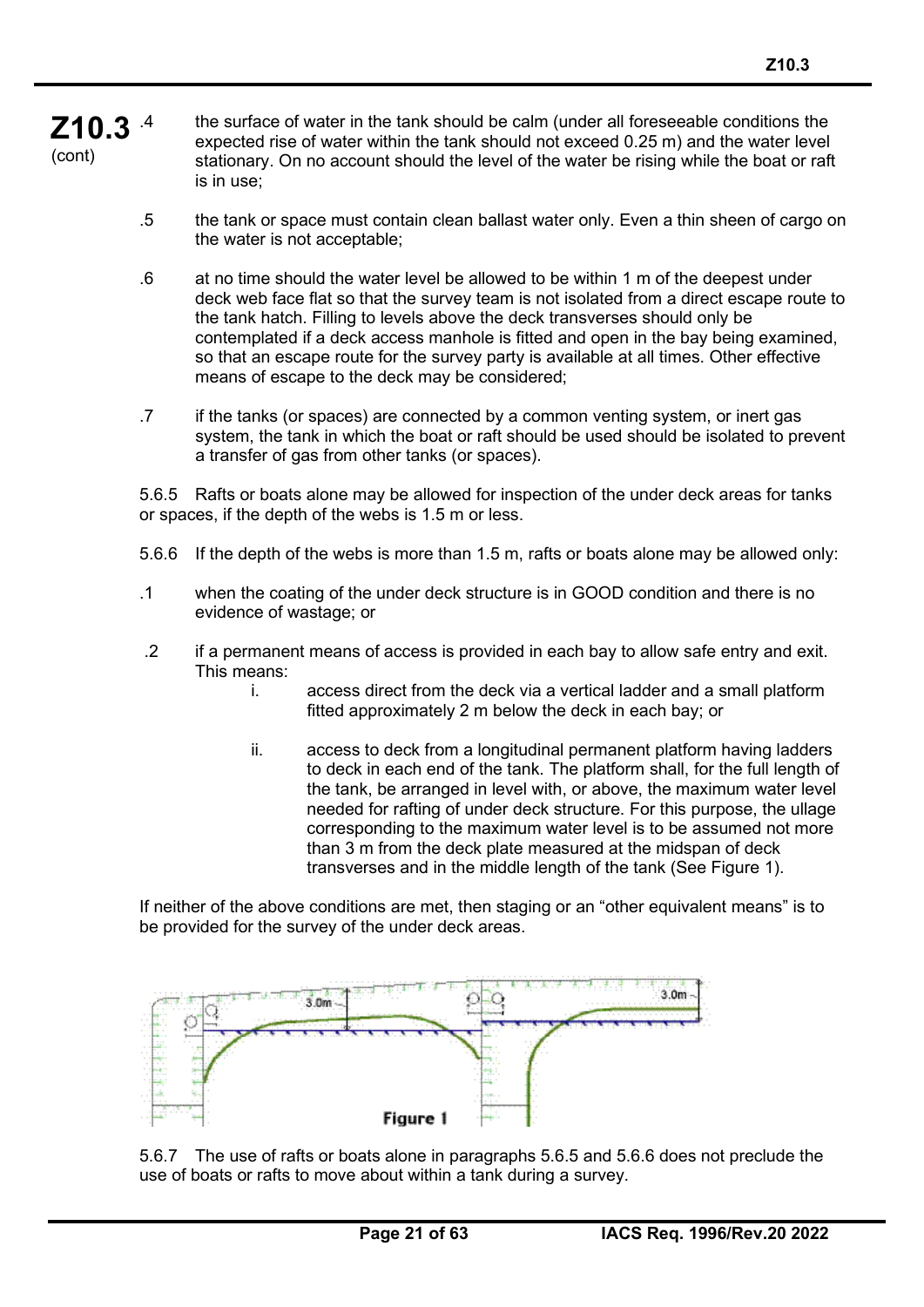# **Z10.3**

(cont) *Reference is made to IACS Recommendation 39 - Guidelines for the use of Boats or Rafts for Close-up surveys.*

## **5.7 Survey Planning Meeting**

5.7.1 Proper preparation and close co-operation between the attending surveyor(s) and the owner's representatives onboard prior to and during the survey are an essential part in the safe and efficient conduct of the survey. During the survey on board safety meetings are to be held regularly.

5.7.2 Prior to the commencement of any part of the Special and Intermediate Survey a survey planning meeting is to be held between the attending Surveyor(s), the Owner's Representative in attendance and the TM firm representative, where involved, and the master of the ship or an appropriately qualified representative appointed by the master or firm for the purpose of ascertaining that all the arrangements envisaged in the survey programme are in place, so as to ensure the safe and efficient conduct of the survey work to be carried out. See also 7.1.2.

- 5.7.3 The following is an indicative list of items that are to be addressed in the meeting:
- .1 schedule of the vessel (i.e. the voyage, docking and undocking manoeuvres, periods alongside, cargo and ballast operations etc.);
- .2 provisions and arrangements for thickness measurements (i.e. access, cleaning/descaling, illumination, ventilation, personal safety);
- .3 extent of the thickness measurements;
- .4 acceptance criteria (refer to the list of minimum thicknesses);
- .5 extent of close-up survey and thickness measurement considering the coating condition and suspect areas/areas of substantial corrosion;
- .6 execution of thickness measurements;
- .7 taking representative readings in general and where uneven corrosion/pitting is found;
- .8 mapping of areas of substantial corrosion; and
- .9 communication between attending surveyor(s) the thickness measurement firm operator(s) and owner representative(s) concerning findings.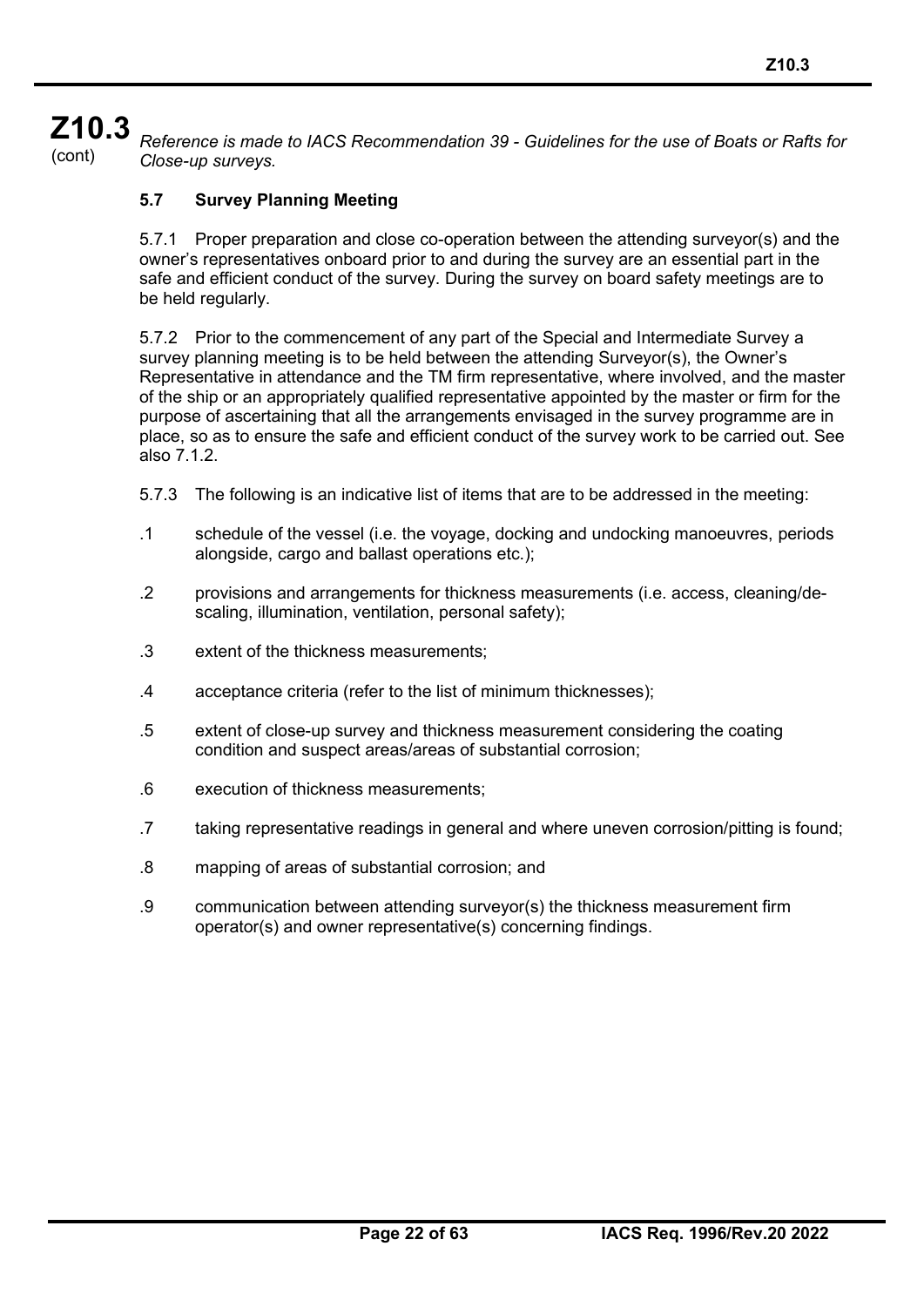#### **Z10.3 6. DOCUMENTATION ON BOARD**

#### (cont) **6.1 General**

6.1.1 The owner is to obtain, supply and maintain on board documentation as specified in 6.2 and 6.3, which is to be readily available for the Surveyor.

6.1.2 The documentation is to be kept on board for the lifetime of the ship.

#### **6.2 Survey Report File**

6.2.1 A Survey Report File is to be a part of the documentation on board consisting of

- Reports of structural surveys;
- Executive Hull Summary;
- Thickness measurement reports.

6.2.2 The Survey Report File is to be available also in the Owner's and the Classification Society's management offices.

#### **6.3 Supporting Documents**

- 6.3.1 The following additional documentation is to be available onboard:
- Survey Programme as required by 5.1 until such time as the Special Survey or Intermediate Survey, as applicable, has been completed;
- Main structural plans of cargo and ballast tanks;
- Previous repair history;
- Cargo and ballast history;
- Extent of use of inert gas plant and tank cleaning procedures;
- Inspections by ship's personnel with reference to
	- structural deterioration in general
	- leakage in bulkheads and piping
	- condition of corrosion prevention system, if any;
- Any other information that will help identify Critical Structural Areas and/or Suspect Areas requiring inspection.

#### **6.4 Review of Documentation On Board**

6.4.1 Prior to survey, the Surveyor is to examine the completeness of the documentation onboard, and its contents as a basis for the survey.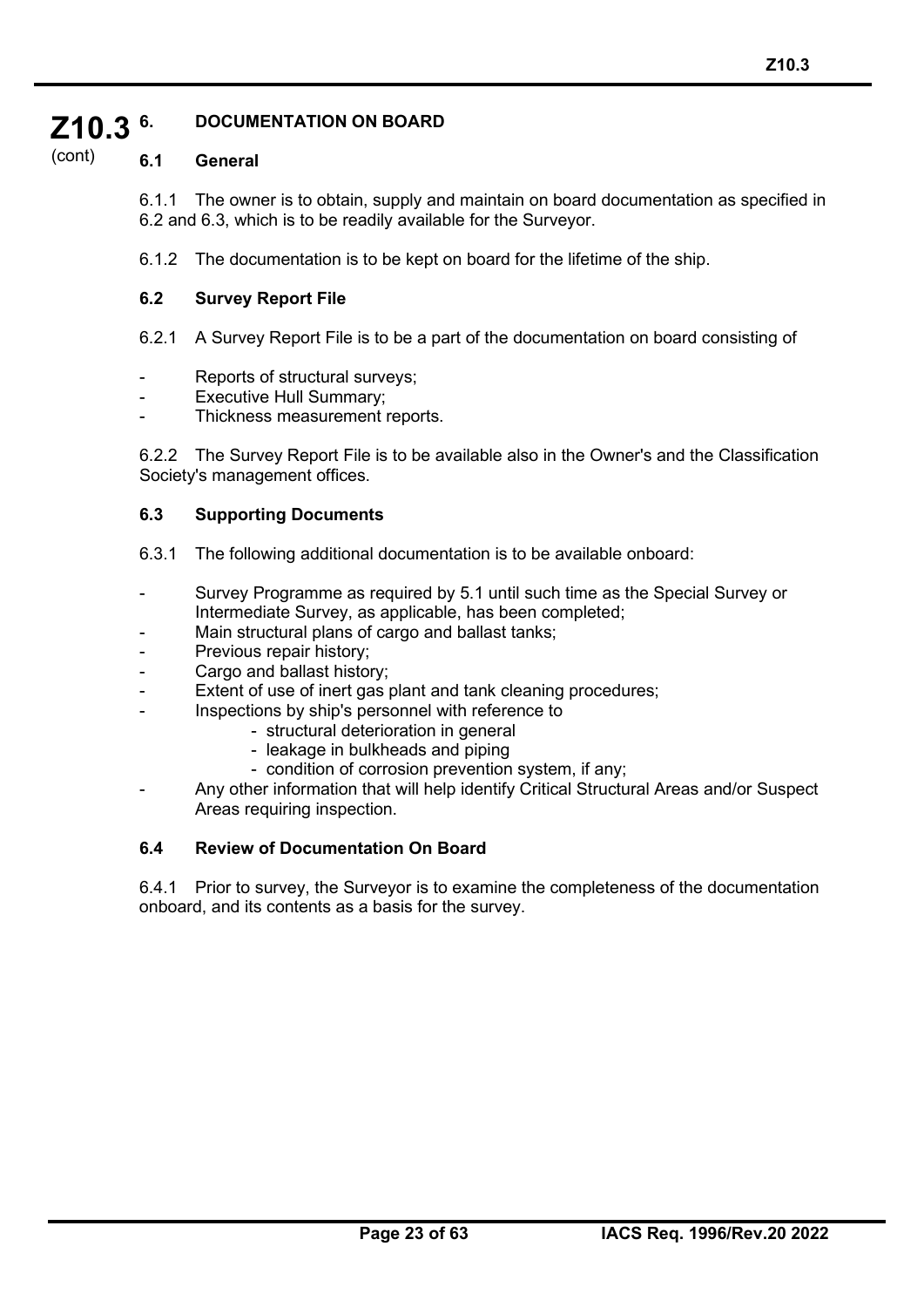#### **Z10.3 7. PROCEDURES FOR THICKNESS MEASUREMENTS**

#### (cont) **7.1 General**

7.1.1 The required thickness measurements, if not carried out by the Society itself, are to be witnessed by a Surveyor of the Society. The Surveyor is to be on board to the extent necessary to control the process.

7.1.2 The thickness measurement firm is to be part of the survey planning meeting to be held prior to commencing the survey.

7.1.3 Thickness measurements of structures in areas where close-up surveys are required shall be carried out simultaneously with close-up surveys.

7.1.4 In all cases the extent of the thickness measurements are to be sufficient as to represent the actual average condition.

#### **7.2 Certification of Thickness Measurement Firm**

7.2.1 The thickness measurements are to be carried out by a qualified firm certified by the Classification Society according to principles stated in Table V.

#### **7.3 Reporting**

7.3.1 A thickness measurement report is to be prepared. The report is to give the location of measurements, the thickness measured as well as corresponding original thickness. Furthermore, the report is to give the date when the measurements were carried out, type of measurement equipment, names of personnel and their qualifications and has to be signed by the operator. The thickness measurement report is to follow the principles as specified in the Recommended Procedures for Thickness Measurements of Chemical Tankers, contained in Annex II.

7.3.2 The Surveyor is to review the final thickness measurement report and countersign the cover page.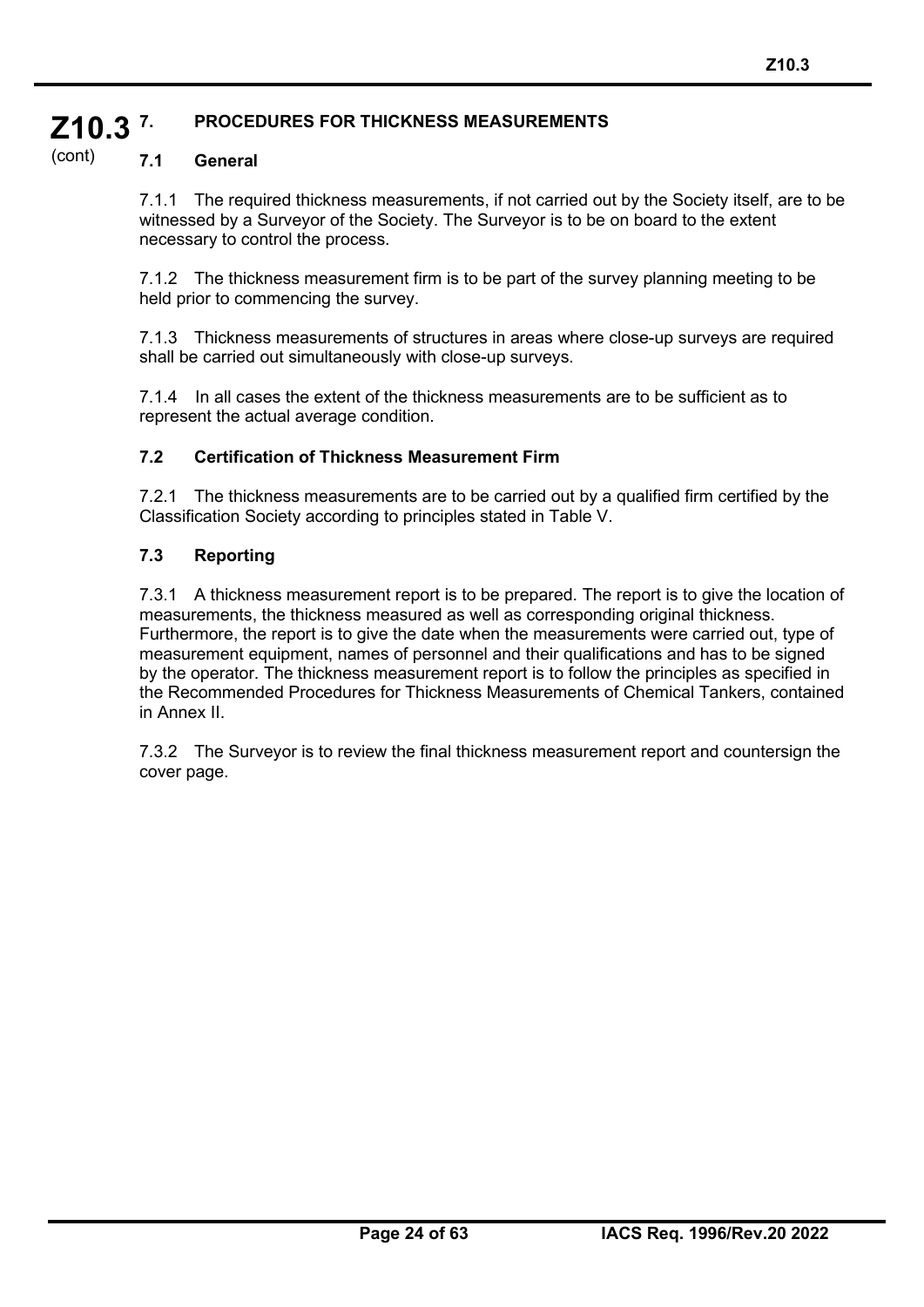#### **Z10.3 8. REPORTING AND EVALUATION OF SURVEY**

#### (cont) **8.1 Evaluation of Survey Report**

8.1.1 The data and information on the structural condition of the vessel collected during the survey is to be evaluated for acceptability and continued structural integrity of the vessel.

## **8.2 Reporting**

8.2.1 Principles for survey reporting are shown in Table VI.

8.2.2 When a survey is split between different survey stations, a report is to be made for each portion of the survey. A list of items examined and / or tested (pressure testing, thickness measurements etc.) and an indication of whether the item has been credited, are to be made available to the next attending Surveyor(s), prior to continuing or completing the survey.

8.2.3 An Executive Hull Summary of the survey and results is to be issued to the Owner as shown in Table VII and placed on board the vessel for reference at future surveys. The Executive Hull Summary is to be endorsed by the Classification Society's head office or regional managerial office.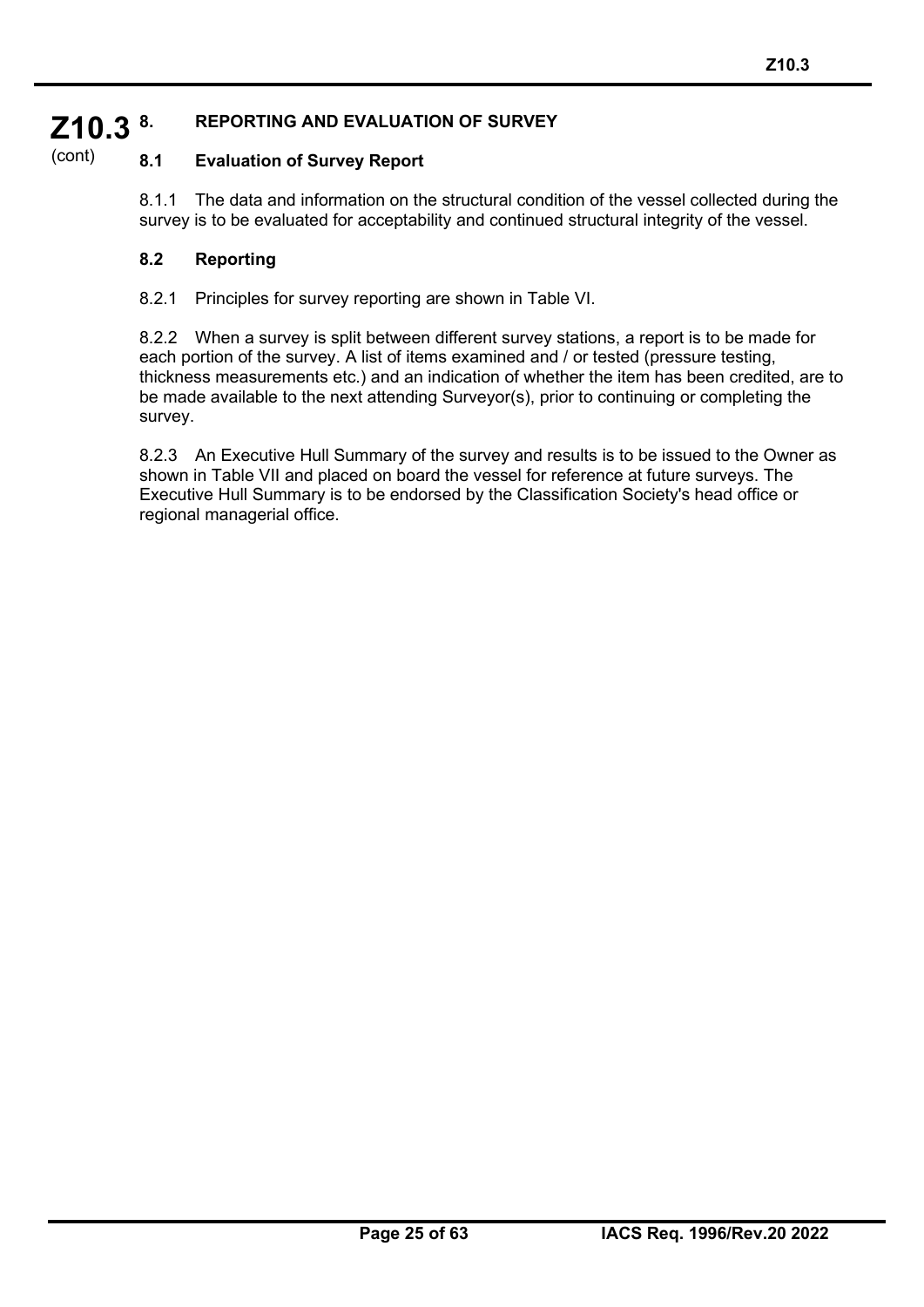

### **TABLE I.1**

#### **MINIMUM REQUIREMENTS FOR CLOSE-UP SURVEY AT SPECIAL SURVEY OF SINGLE SKIN CHEMICAL TANKERS**

|   | <b>Special Survey No.1</b><br>age $< 5$                                                                                   |        | <b>Special Survey No.2</b><br>$5 <$ age $< 10$                                                                |   | <b>Special Survey No.3</b><br>$10 <$ age $< 15$                                  | <b>Special Survey No.4</b><br>and Subsequent:<br>age > 15               |
|---|---------------------------------------------------------------------------------------------------------------------------|--------|---------------------------------------------------------------------------------------------------------------|---|----------------------------------------------------------------------------------|-------------------------------------------------------------------------|
| A | ONE WEB<br><b>FRAME RING</b><br>- in a ballast<br>wing tank                                                               | A      | ALL WEB FRAME<br><b>RINGS</b><br>- in a ballast wing<br>tank or double<br>bottom ballast tank<br>(see Note I) | A | ALL WEB FRAME<br><b>RINGS</b><br>- in all ballast<br>tanks                       | As special survey<br>No.3                                               |
| в | ONE DECK<br><b>TRANSVERSE</b><br>- in a cargo tank<br>or on deck                                                          | B<br>В | ONE DECK<br><b>TRANSVERSE</b><br>- in each remaining<br>ballast tank or on<br>deck<br><b>ONE DECK</b>         | A | ALL WEB FRAME<br><b>RINGS</b><br>- in a cargo wing<br>tank                       | Additional transverse<br>areas as deemed<br>necessary by the<br>Society |
|   |                                                                                                                           |        | <b>TRANSVERSE</b><br>- in a cargo wing<br>tank or on deck                                                     |   |                                                                                  |                                                                         |
| D | <b>ONE</b><br><b>TRANSVERSE</b><br><b>BULKHEAD</b><br>- lower part in a<br>ballast tank                                   | В      | ONE DECK<br><b>TRANSVERSE</b><br>- in two cargo centre<br>tanks or on deck                                    | A | ONE WEB<br><b>FRAME RING</b><br>- in each<br>remaining cargo<br>tank             |                                                                         |
| D | <b>ONE</b><br><b>TRANSVERSE</b><br><b>BULKHEAD</b><br>- lower part in a<br>cargo wing tank                                | C      | <b>BOTH</b><br><b>TRANSVERSE</b><br><b>BULKHEADS</b><br>- in a ballast wing<br>tank                           | C | <b>ALL</b><br><b>TRANSVERSE</b><br><b>BULKHEADS</b><br>- in all cargo tanks      |                                                                         |
| D | <b>ONE</b><br><b>TRANSVERSE</b><br><b>BULKHEAD</b><br>- lower part in a<br>cargo centre<br>tank (see Note<br>$\mathbb{I}$ | D      | ONE TRANSVERSE<br><b>BULKHEAD</b><br>- lower part in each<br>remaining ballast<br>tank                        | C | <b>ALL</b><br><b>TRANSVERSE</b><br><b>BULKHEADS</b><br>- in all ballast<br>tanks |                                                                         |
|   |                                                                                                                           | D      | ONE TRANSVERSE<br><b>BULKHEAD</b><br>- lower part in two<br>cargo centre tanks<br>(see Note II)               |   |                                                                                  |                                                                         |
|   |                                                                                                                           | D      | ONE TRANSVERSE<br><b>BULKHEAD</b><br>- lower part in a<br>cargo wing tank                                     |   |                                                                                  |                                                                         |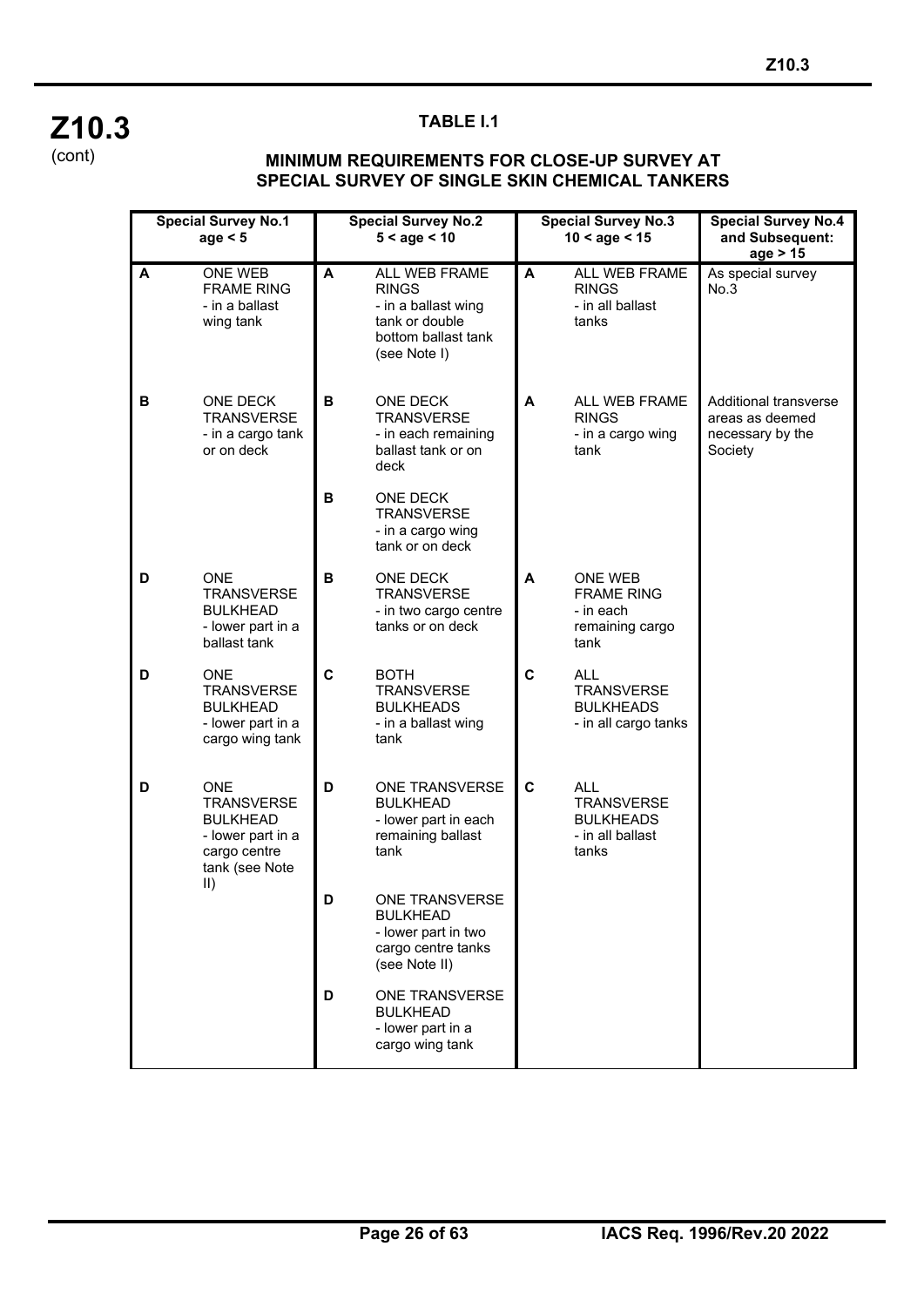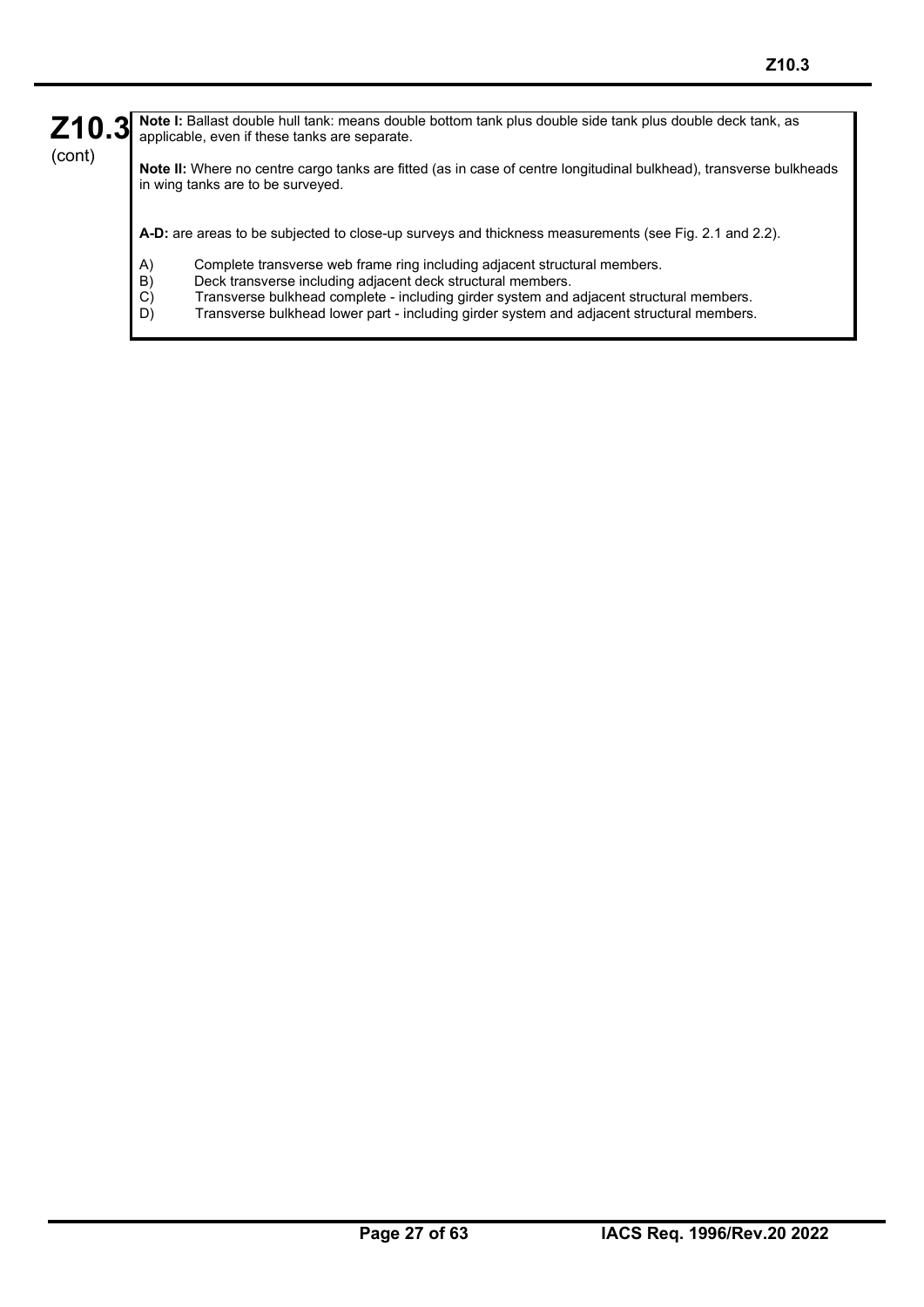**Z10.3** (cont)

### **TABLE I.2**

#### **MINIMUM REQUIREMENTS FOR CLOSE-UP SURVEY AT SPECIAL SURVEY OF DOUBLE SKIN CHEMICAL TANKERS**

|     | <b>Special Survey No.1</b><br>age $< 5$                                                            | <b>Special Survey No.2</b><br>$5 <$ age $< 10$ |                                                                                                                                | <b>Special Survey No.3</b><br>$10 <$ age $< 15$ |                                                                                  | <b>Special Survey No.4</b><br>and Subsequent:<br>age > 15                      |
|-----|----------------------------------------------------------------------------------------------------|------------------------------------------------|--------------------------------------------------------------------------------------------------------------------------------|-------------------------------------------------|----------------------------------------------------------------------------------|--------------------------------------------------------------------------------|
| (1) | ONE WEB<br><b>FRAME RING</b><br>- in a ballast<br>double hull tank<br>(see Note I)                 | (1)                                            | ALL WEB FRAME<br><b>RINGS</b><br>- in a ballast wing<br>tank or ballast<br>double hull tank (see<br>Note I)                    | (1)                                             | ALL WEB FRAME<br><b>RINGS</b><br>- in all ballast<br>tanks                       | As special survey<br>No.3                                                      |
| (2) | ONE DECK<br><b>TRANSVERSE</b><br>- in a cargo tank<br>or on deck                                   | (6)                                            | THE KNUCKLE<br>AREA AND THE<br><b>UPPER PART</b><br>(3 metres approx) of<br>one web frame in<br>each remaining<br>ballast tank | (7)                                             | ALL WEB FRAME<br><b>RINGS</b><br>- in a cargo wing<br>tank                       | <b>Additional transverse</b><br>areas as deemed<br>necessary by the<br>Society |
| (4) | <b>ONE</b><br><b>TRANSVERSE</b><br><b>BULKHEAD</b><br>- in a ballast<br>tank (see Note I)          |                                                |                                                                                                                                | (7)                                             | ONE WEB<br><b>FRAME RING</b><br>- in each<br>remaining cargo<br>tank             |                                                                                |
| (5) | ONE.<br><b>TRANSVERSE</b><br><b>BULKHEAD</b><br>- in a cargo wing<br>tank                          | (2)                                            | ONE DECK<br><b>TRANSVERSE</b><br>- in two cargo tanks                                                                          | (3)                                             | ALL<br><b>TRANSVERSE</b><br><b>BULKHEADS</b><br>- in all cargo tanks             |                                                                                |
| (5) | <b>ONE</b><br><b>TRANSVERSE</b><br><b>BULKHEAD</b><br>- in a cargo<br>centre tank (see<br>Note II) | (4)                                            | ONE TRANSVERSE<br><b>BULKHEAD</b><br>- in each ballast tank<br>(see Note I)                                                    | (4)                                             | <b>ALL</b><br><b>TRANSVERSE</b><br><b>BULKHEADS</b><br>- in all ballast<br>tanks |                                                                                |
|     |                                                                                                    | (5)                                            | ONE TRANSVERSE<br><b>BULKHEAD</b><br>- in two cargo centre<br>tanks (see Note II)                                              |                                                 |                                                                                  |                                                                                |
|     |                                                                                                    | (5)                                            | ONE TRANSVERSE<br><b>BULKHEAD</b><br>- in a cargo wing<br>tank                                                                 |                                                 |                                                                                  |                                                                                |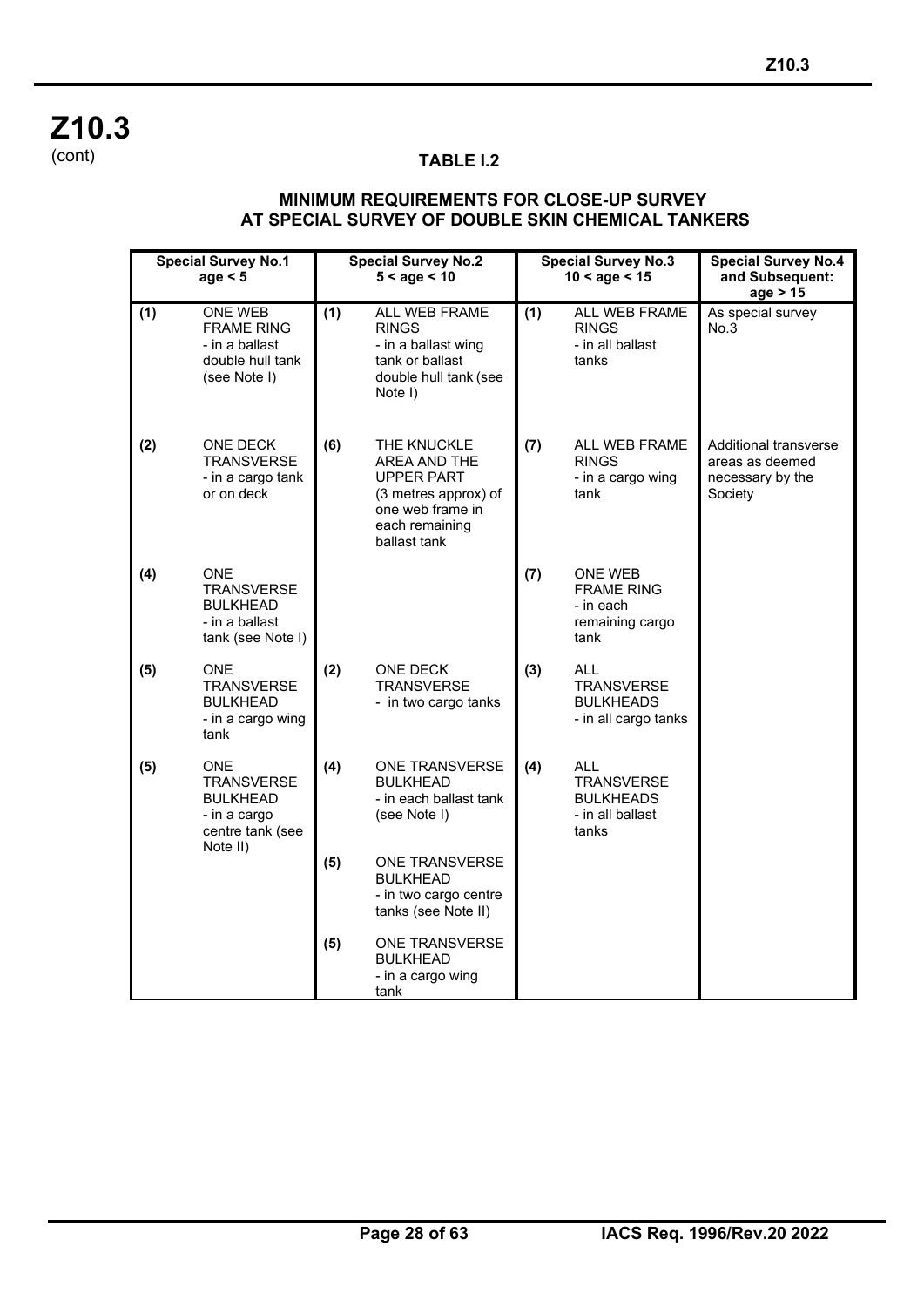**Note I:** Ballast double hull tank: means double bottom tank plus double side tank plus double deck tank, as applicable, even if these tanks are separate.

**Note II:** Where no centre cargo tanks are fitted (as in the case of centre longitudinal bulkhead), transverse bulkheads in wing tanks are to be surveyed.



**Z10.3**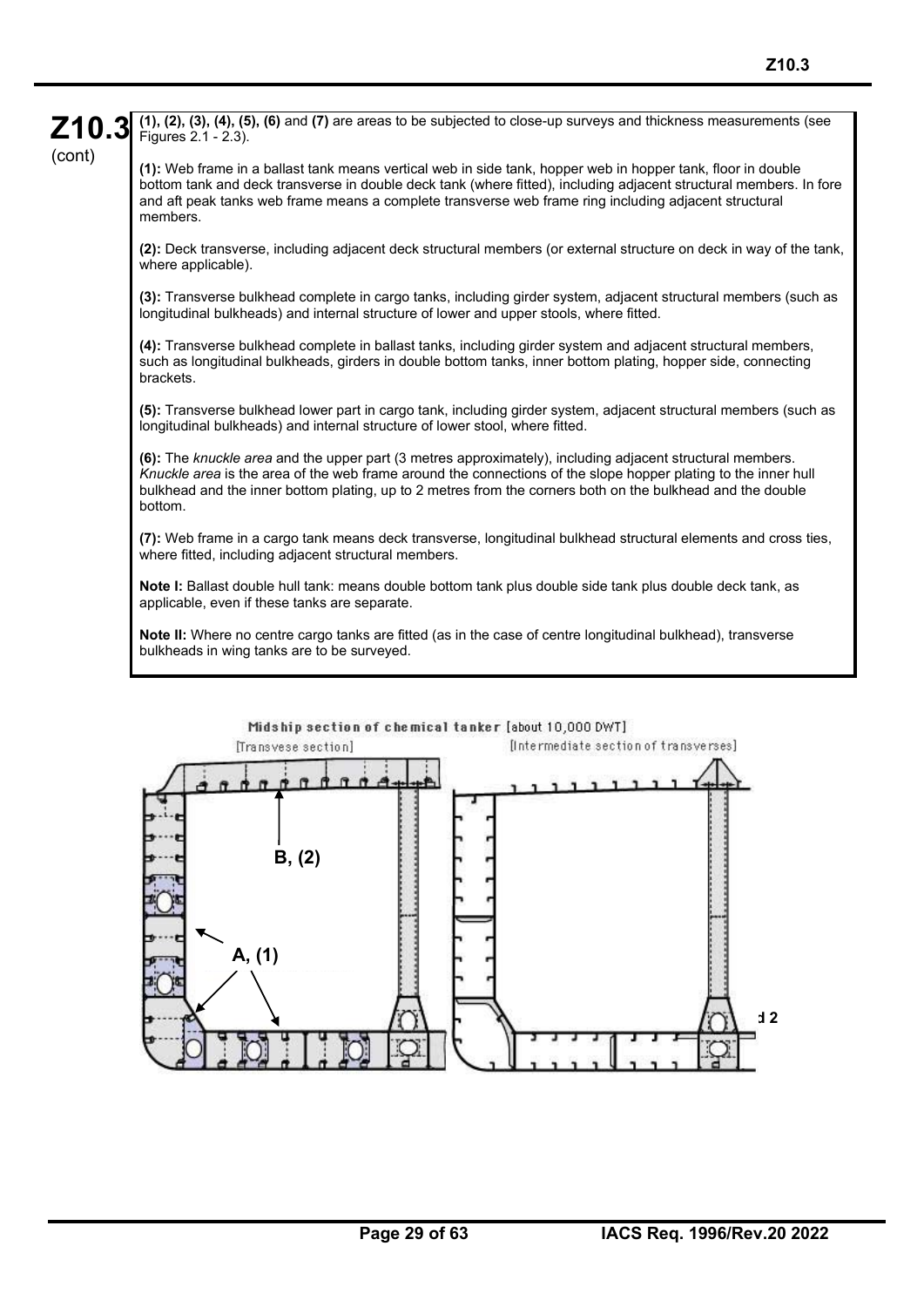

**Fig. 2.2 Representative transverse section of chemical tanker. Areas C & D and 3, 4 and 5**

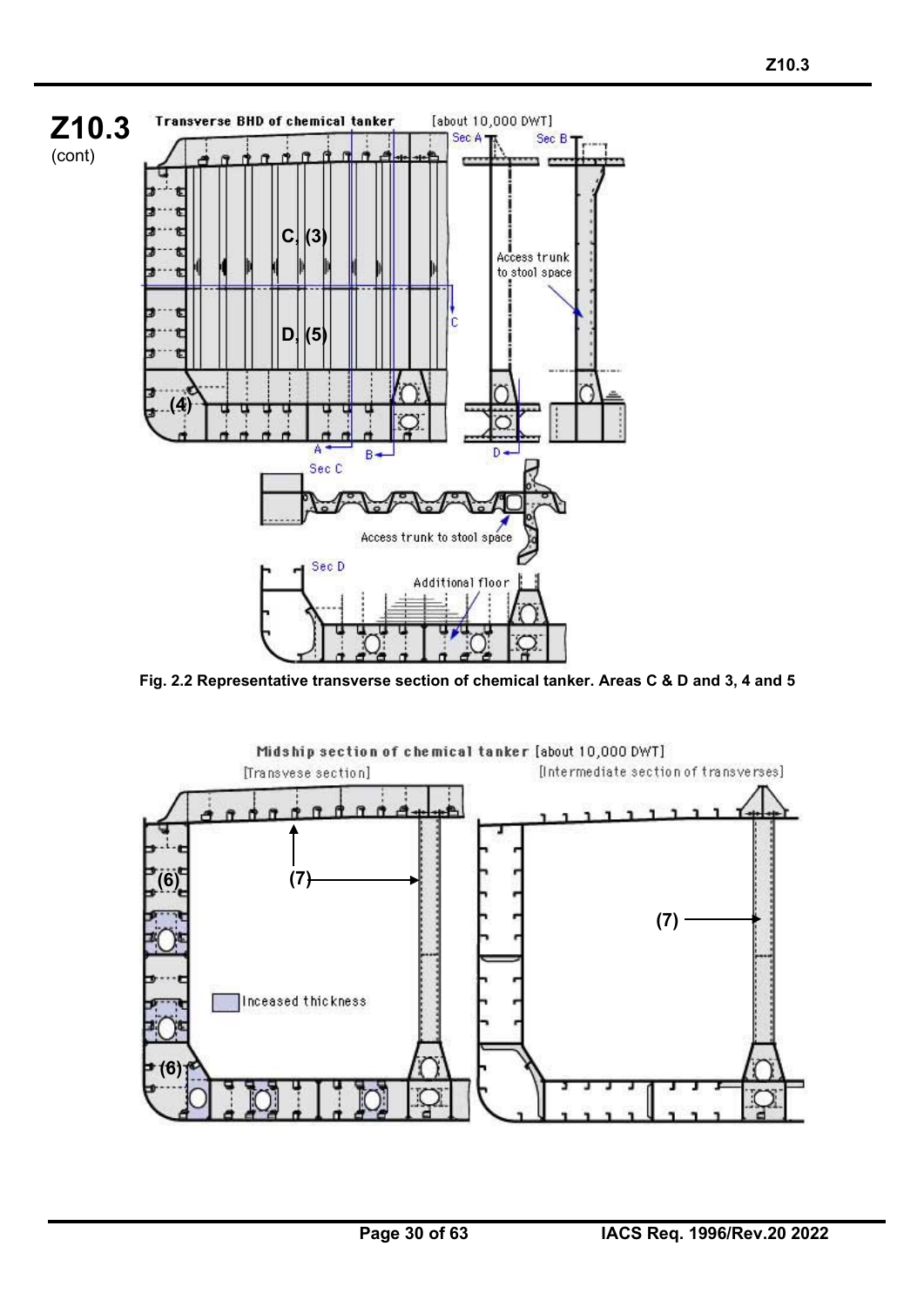## **Z10.3** (cont)

֦

#### **TABLE II**

#### **MINIMUM REQUIREMENTS FOR THICKNESS MEASUREMENTS AT SPECIAL SURVEY OF CHEMICAL TANKERS**

|    | <b>Special Survey No.1</b><br>age $< 5$                                                                                                                                                               |                | <b>Special Survey No.2</b><br>$5 <$ age $\leq 10$                                                                                                                                                     |                |                | <b>Special Survey No.3</b><br>$10 <$ age $\leq 15$                                                                                                                                                    |    | <b>Special Survey No.4</b><br>and Subsequent<br>age $> 15$                                                                                                                                            |
|----|-------------------------------------------------------------------------------------------------------------------------------------------------------------------------------------------------------|----------------|-------------------------------------------------------------------------------------------------------------------------------------------------------------------------------------------------------|----------------|----------------|-------------------------------------------------------------------------------------------------------------------------------------------------------------------------------------------------------|----|-------------------------------------------------------------------------------------------------------------------------------------------------------------------------------------------------------|
| 1. | Suspect areas                                                                                                                                                                                         | 1.             | Suspect areas                                                                                                                                                                                         | 1.             |                | Suspect areas                                                                                                                                                                                         | 1. | Suspect areas                                                                                                                                                                                         |
| 2. | One section of deck<br>plating for the full<br>beam of the ship                                                                                                                                       | 2.             | Within the cargo area:<br>$\cdot$ 1<br>Each deck plate                                                                                                                                                | 2.             |                | Within the cargo area:<br>Each deck plate                                                                                                                                                             | 2. | Within the cargo area:<br>Each deck plate<br>.1                                                                                                                                                       |
|    | within the cargo area<br>(in way of a ballast<br>tank, if any, or a<br>cargo tank used                                                                                                                |                | $\cdot$ .2<br>One transverse<br>section                                                                                                                                                               |                | $\overline{2}$ | Two transverse<br>sections $(1)$                                                                                                                                                                      |    | $\cdot$ .2<br>Three transverse<br>sections $(1)$                                                                                                                                                      |
|    | primarily for water<br>ballast)                                                                                                                                                                       |                |                                                                                                                                                                                                       |                | $\mathcal{S}$  | All wind and water<br>strakes                                                                                                                                                                         |    | $\cdot$ 3<br>Each bottom plate                                                                                                                                                                        |
|    |                                                                                                                                                                                                       | 3 <sub>1</sub> | Selected wind and<br>water strakes outside<br>the cargo area                                                                                                                                          | 3 <sub>1</sub> |                | Selected wind and<br>water strakes outside<br>the cargo area                                                                                                                                          | 3. | All wind and water<br>strakes, full length                                                                                                                                                            |
| 4. | Measurements, for<br>general assessment<br>and recording of<br>corrosion pattern, of<br>those structural<br>members subject to<br>close-up survey<br>according to Table I.1<br>or I.2, as applicable. | 4.             | Measurements, for<br>general assessment<br>and recording of<br>corrosion pattern, of<br>those structural<br>members subject to<br>close-up survey<br>according to Table I.1<br>or I.2, as applicable. | $\mathbf{4}$ . |                | Measurements, for<br>general assessment<br>and recording of<br>corrosion pattern, of<br>those structural<br>members subject to<br>close-up survey<br>according to Table I.1<br>or I.2, as applicable. | 4. | Measurements, for<br>general assessment<br>and recording of<br>corrosion pattern, of<br>those structural<br>members subject to<br>close-up survey<br>according to Table I.1 or<br>I.2, as applicable. |
|    | (1): at least one section is to include a ballast tank within 0.5L amidships.                                                                                                                         |                |                                                                                                                                                                                                       |                |                |                                                                                                                                                                                                       |    |                                                                                                                                                                                                       |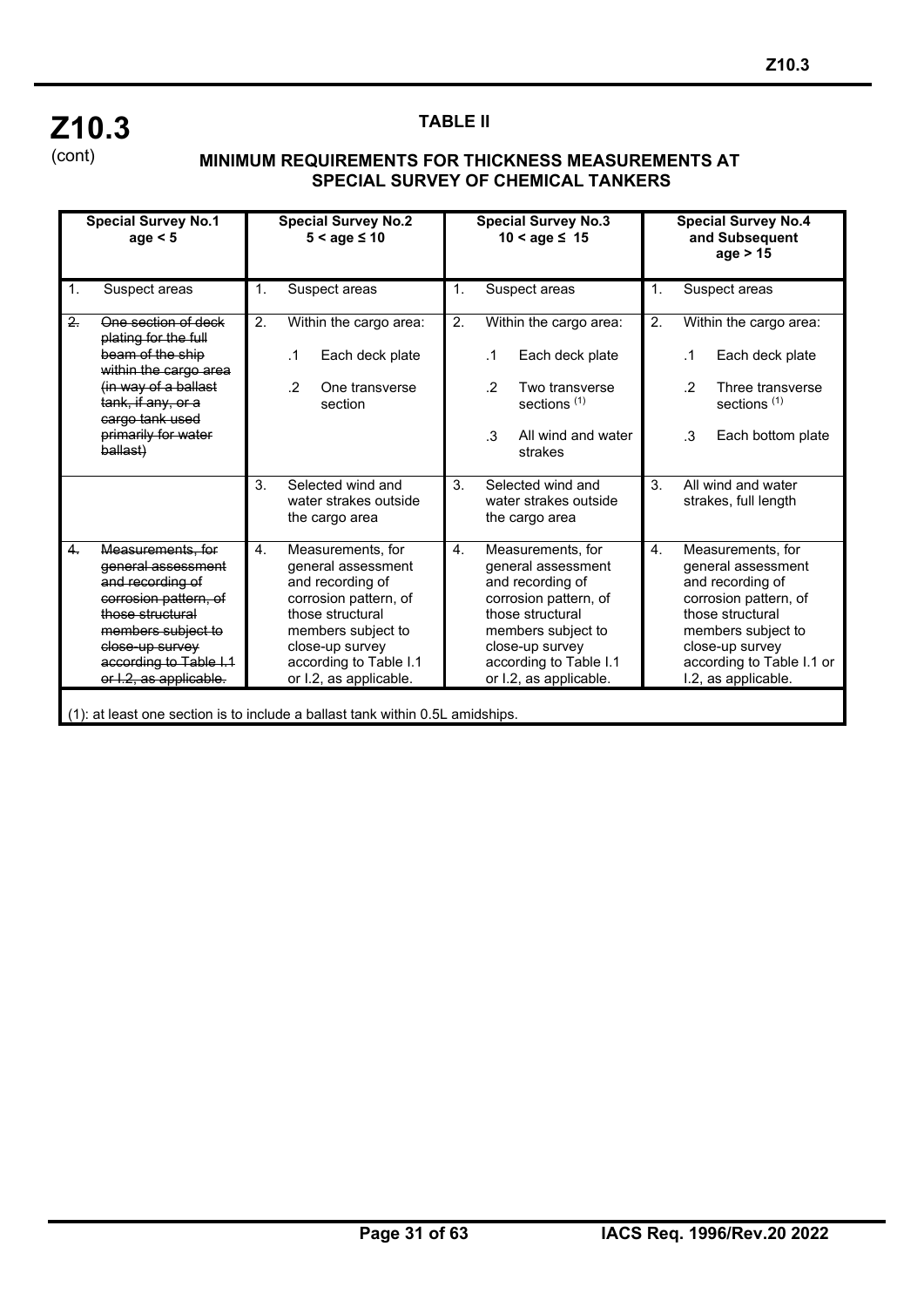

## **TABLE III**

#### **MINIMUM REQUIREMENTS FOR TANK TESTING AT SPECIAL SURVEY OF CHEMICAL TANKERS**

| <b>Special Survey No.1</b><br>age $\leq 5$                                                            | <b>Special Survey No.2 and Subsequent</b><br>age > 5 |
|-------------------------------------------------------------------------------------------------------|------------------------------------------------------|
| All ballast tank boundaries                                                                           | All ballast tank boundaries                          |
| Cargo tank boundaries facing ballast tanks,<br>void spaces, pipe tunnels, pump rooms or<br>cofferdams | All cargo tank bulkheads                             |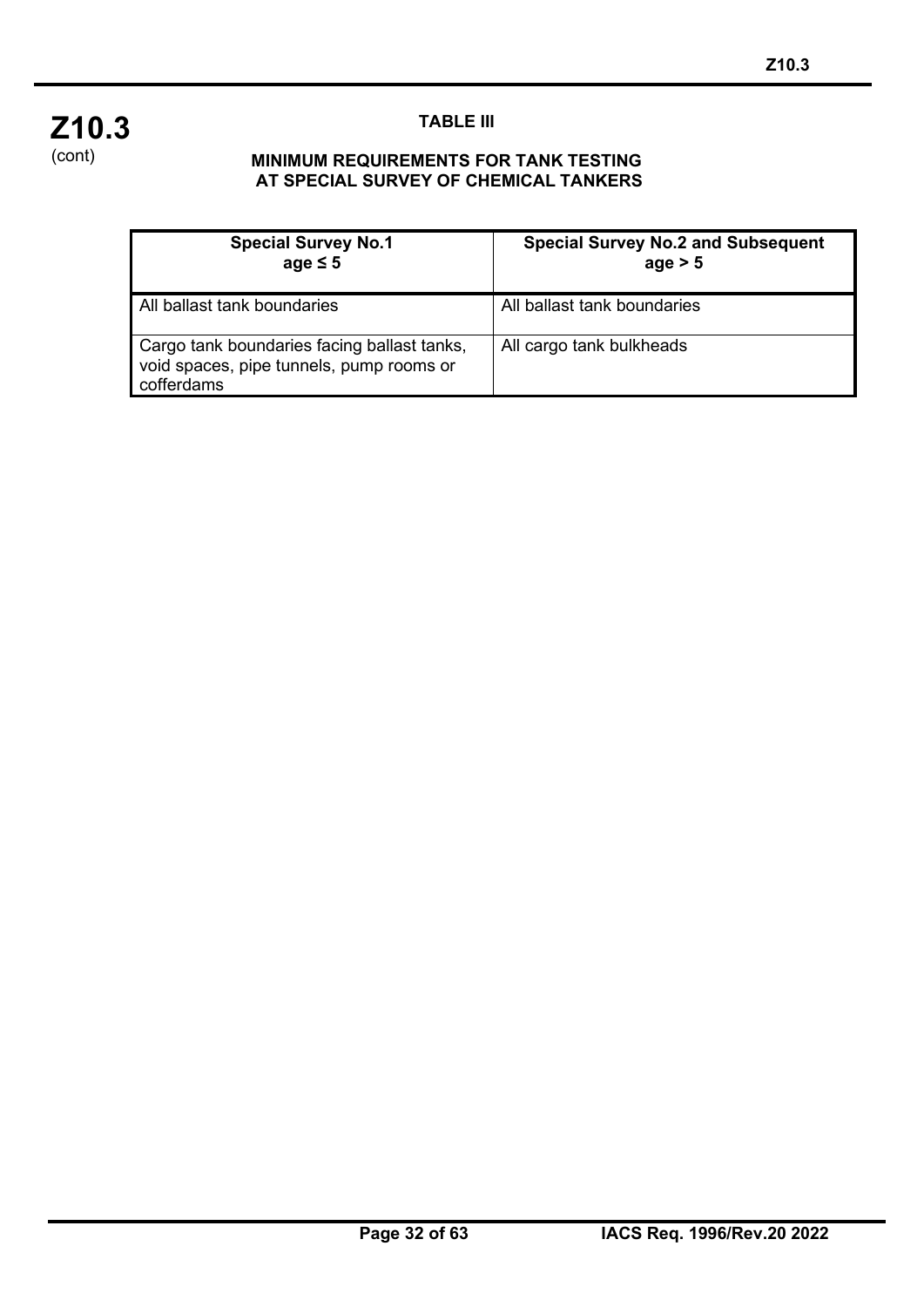

### **TABLE IV/Sheet 1**

#### **REQUIREMENTS FOR EXTENT OF THICKNESS MEASUREMENTS AT THOSE AREAS OF SUBSTANTIAL CORROSION. SPECIAL SURVEY OF CHEMICAL TANKERS WITHIN THE CARGO AREA LENGTH.**

| BOTTOM, INNER BOTTOM AND HOPPER STRUCTURE                               |                                                                                                                     |                                                                                                                                                                                                                    |  |  |  |
|-------------------------------------------------------------------------|---------------------------------------------------------------------------------------------------------------------|--------------------------------------------------------------------------------------------------------------------------------------------------------------------------------------------------------------------|--|--|--|
| <b>Structural member</b>                                                | <b>Extent of measurement</b>                                                                                        | <b>Pattern of measurement</b>                                                                                                                                                                                      |  |  |  |
| Bottom, inner bottom and<br>hopper structure plating                    | Minimum of three bays<br>across tank, including aft bay<br>Measurements around and<br>under all suction bell mouths | 5-point pattern for each panel<br>between longitudinals and<br>floors                                                                                                                                              |  |  |  |
| Bottom, inner bottom and<br>hopper structure longitudinals              | Minimum of three<br>longitudinals in each bay<br>where bottom plating<br>measured                                   | Three meaurements in line<br>across the flange and three<br>measurements on vertical<br>web                                                                                                                        |  |  |  |
| Bottom girders, including the<br>watertight ones                        | At fore and aft watertight<br>floors and in centre of tanks                                                         | Vertical line of single<br>measurements on girder<br>plating with one<br>measurement between each<br>panel stiffener, or a minimum<br>of three measurements.<br>Two measurements across<br>face flat where fitted. |  |  |  |
| Bottom floors, including the<br>watertight ones                         | Three floors in bays where<br>bottom plating measured,<br>with measurements at both<br>ends and middle              | 5-point pattern over two<br>square metre area                                                                                                                                                                      |  |  |  |
| Hopper structure web frame<br>ring                                      | Three floors in bays where<br>bottom plating measured                                                               | 5-point pattern over one<br>square metre of plating.<br>Single measurements on<br>flange                                                                                                                           |  |  |  |
| Hopper structure transverse<br>watertight bulkhead or swash<br>bulkhead | - lower 1/3 of bulkhead                                                                                             | - 5-point pattern over one<br>square metre of plating                                                                                                                                                              |  |  |  |
|                                                                         | - upper 2/3 of bulkhead                                                                                             | - 5-point pattern over two<br>square metre of plating                                                                                                                                                              |  |  |  |
| Panel stiffening                                                        | - stiffeners<br>(minimum of three)<br>Where applicable                                                              | - For web, 5-point pattern<br>over span (two<br>measurements across web<br>at each end and one at<br>centre of span). For flange,<br>single measurements at<br>each end and centre of span<br>Single measurements  |  |  |  |
|                                                                         |                                                                                                                     |                                                                                                                                                                                                                    |  |  |  |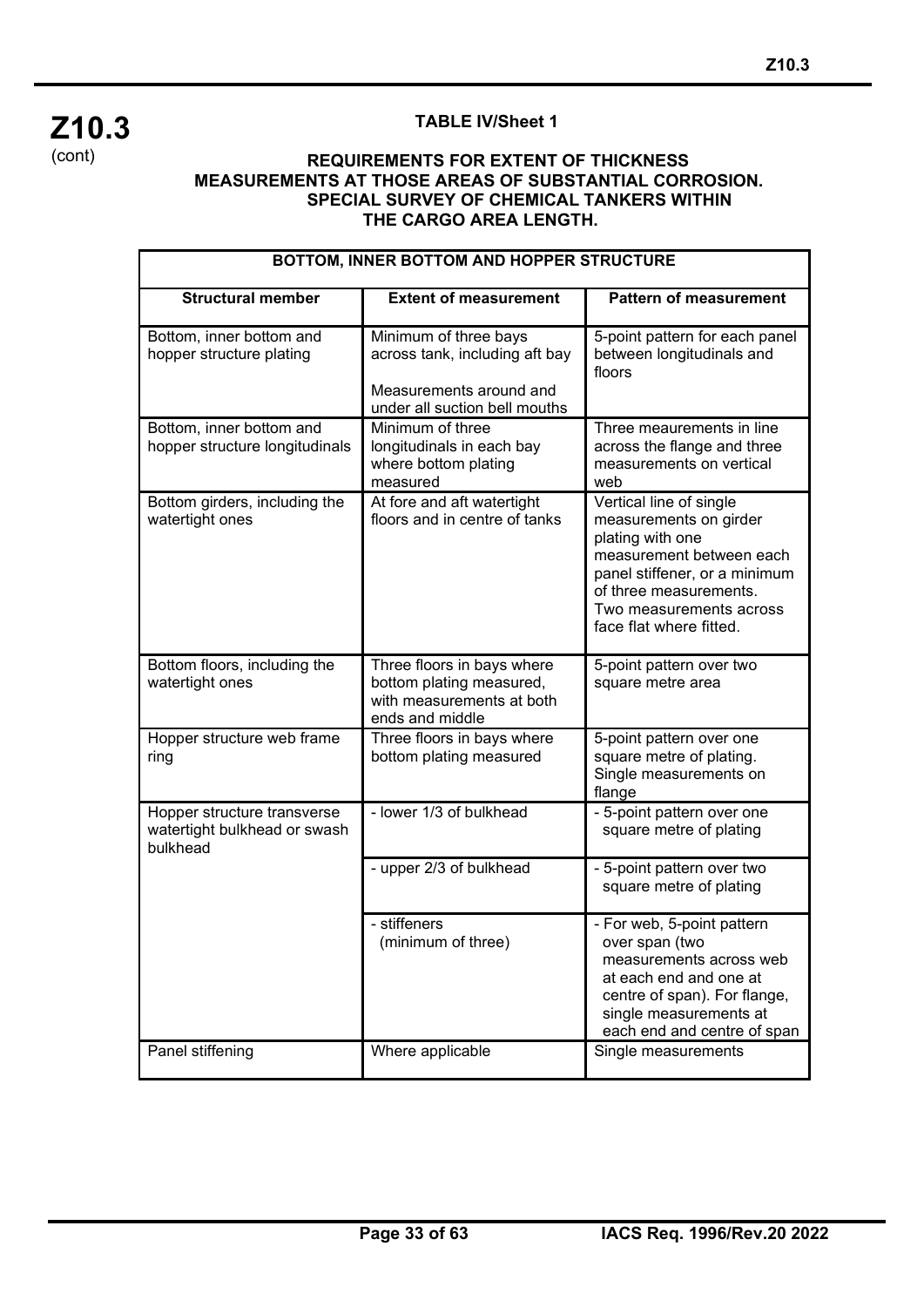## **Z10.3** (cont)

## **TABLE IV/Sheet 2**

#### **REQUIREMENTS FOR EXTENT OF THICKNESS MEASUREMENTS AT THOSE AREAS OF SUBSTANTIAL CORROSION. SPECIAL SURVEY OF CHEMICAL TANKERS WITHIN THE CARGO AREA LENGTH.**

| <b>DECK STRUCTURE</b>                                                                                            |                                                                                        |                                                                                                                                                                                                                                                |  |  |
|------------------------------------------------------------------------------------------------------------------|----------------------------------------------------------------------------------------|------------------------------------------------------------------------------------------------------------------------------------------------------------------------------------------------------------------------------------------------|--|--|
| <b>Structural member</b>                                                                                         | <b>Extent of measurement</b>                                                           | <b>Pattern of measurement</b>                                                                                                                                                                                                                  |  |  |
| Deck plating                                                                                                     | Two transverse bands across<br>tank                                                    | Minimum of three<br>measurements per plate per<br>band                                                                                                                                                                                         |  |  |
| Deck longitudinals                                                                                               | Every third longitudinal in<br>each of two bands with a<br>minimum of one longitudinal | Three measurements in line<br>vertically on webs and two<br>measurements on flange (if<br>fitted)                                                                                                                                              |  |  |
| Deck girders and brackets                                                                                        | At fore and aft transverse<br>bulkhead, bracket toes and in<br>centre of tanks         | Vertical line of single<br>measurements on web plating<br>with one measurement<br>between each panel stiffener,<br>or a minimum of three<br>measurements.<br>Two measurements across<br>flange. 5-point pattern on<br>girder/bulkhead brackets |  |  |
| Deck transverse webs                                                                                             | Minimum of two webs, with<br>measurements at both ends<br>and middle of span           | 5-point pattern over one<br>square metre area.<br>Single measurements on<br>flange                                                                                                                                                             |  |  |
| Vertical web and transverse<br>bulkhead in wing ballast<br>tank for double hull design<br>(two metres from deck) | Minimum of two webs, and<br>both transverse bulkheads                                  | 5-point pattern over one<br>square metre area                                                                                                                                                                                                  |  |  |
| Panel stiffening                                                                                                 | Where applicable                                                                       | Single measurements                                                                                                                                                                                                                            |  |  |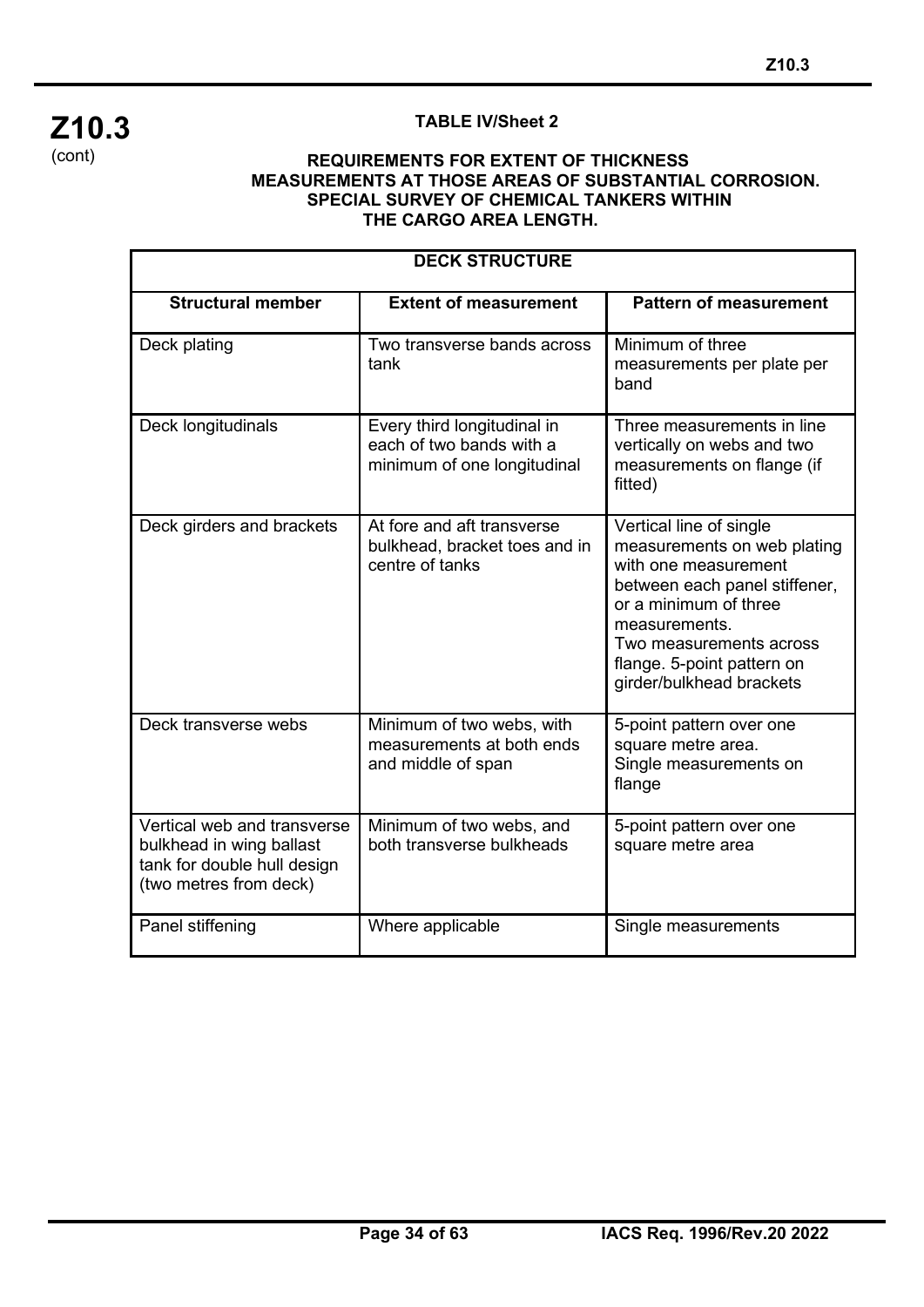

#### **TABLE IV/Sheet 3**

#### **REQUIREMENTS FOR EXTENT OF THICKNESS MEASUREMENTS AT THOSE AREAS OF SUBSTANTIAL CORROSION. SPECIAL SURVEY OF CHEMICAL TANKERS WITHIN THE CARGO AREA LENGTH.**

| SIDE SHELL AND LONGITUDINAL BULKHEADS                                                   |                                                                                                                                     |                                                                                                                                                  |  |  |
|-----------------------------------------------------------------------------------------|-------------------------------------------------------------------------------------------------------------------------------------|--------------------------------------------------------------------------------------------------------------------------------------------------|--|--|
| <b>Structural member</b>                                                                | <b>Extent of measurement</b>                                                                                                        | <b>Pattern of measurement</b>                                                                                                                    |  |  |
| Side shell and longitudinal<br>bulkhead plating:                                        |                                                                                                                                     |                                                                                                                                                  |  |  |
| Deckhead and bottom<br>strakes, and strakes in way<br>of horizontal girders             | Plating between each pair of<br>$\blacksquare$<br>longitidinals in a minimum of<br>three bays (along the tank)                      | Single measurement                                                                                                                               |  |  |
| All other strakes                                                                       | Plating between every third<br>pair of longitudinals in same<br>three bays                                                          |                                                                                                                                                  |  |  |
| Side shell and longitudinal<br>bulkhead longitudinals on:                               |                                                                                                                                     |                                                                                                                                                  |  |  |
| Deckhead and bottom<br>strakes                                                          | Each longitudinal in same<br>÷,<br>three bays                                                                                       | 3 measurements across web<br>and 1 measurement on flange                                                                                         |  |  |
| All other strakes                                                                       | Every third longitudinal in<br>same three bays                                                                                      |                                                                                                                                                  |  |  |
| Longitudinals - brackets                                                                | Minimum of three at top, middle<br>and bottom of tank in same<br>three bays                                                         | 5-point pattern over area of<br>bracket                                                                                                          |  |  |
| Vertical web and transverse<br>bulkheads of double side tanks<br>(excluding deck area): |                                                                                                                                     |                                                                                                                                                  |  |  |
| Strakes in way of horizontal<br>girders                                                 | Minimum of two webs and<br>$\blacksquare$<br>both transverse bulkheads                                                              | 5-point pattern over approx.<br>two square metre area                                                                                            |  |  |
| Other strakes                                                                           | Minimum of two webs and<br>both transverse bulkheads                                                                                | Two measurements between<br>each pair of vertical stiffeners                                                                                     |  |  |
| Web frames and cross ties for<br>other tanks than double side<br>tanks                  | Three webs with minimum<br>of three locations on each<br>web, including in way of<br>cross tie connections and lower<br>end bracket | 5-point pattern over<br>approximately two square<br>metre area of webs, plus<br>single measurements on<br>flanges of web frame and<br>cross ties |  |  |
| Horizontal girders                                                                      | Plating on each girder in a<br>minimum of three bays                                                                                | Two measurements between<br>each pair of longitudinal girder<br>stiffeners                                                                       |  |  |
| Panel stiffening                                                                        | Where applicable                                                                                                                    | Single measurements                                                                                                                              |  |  |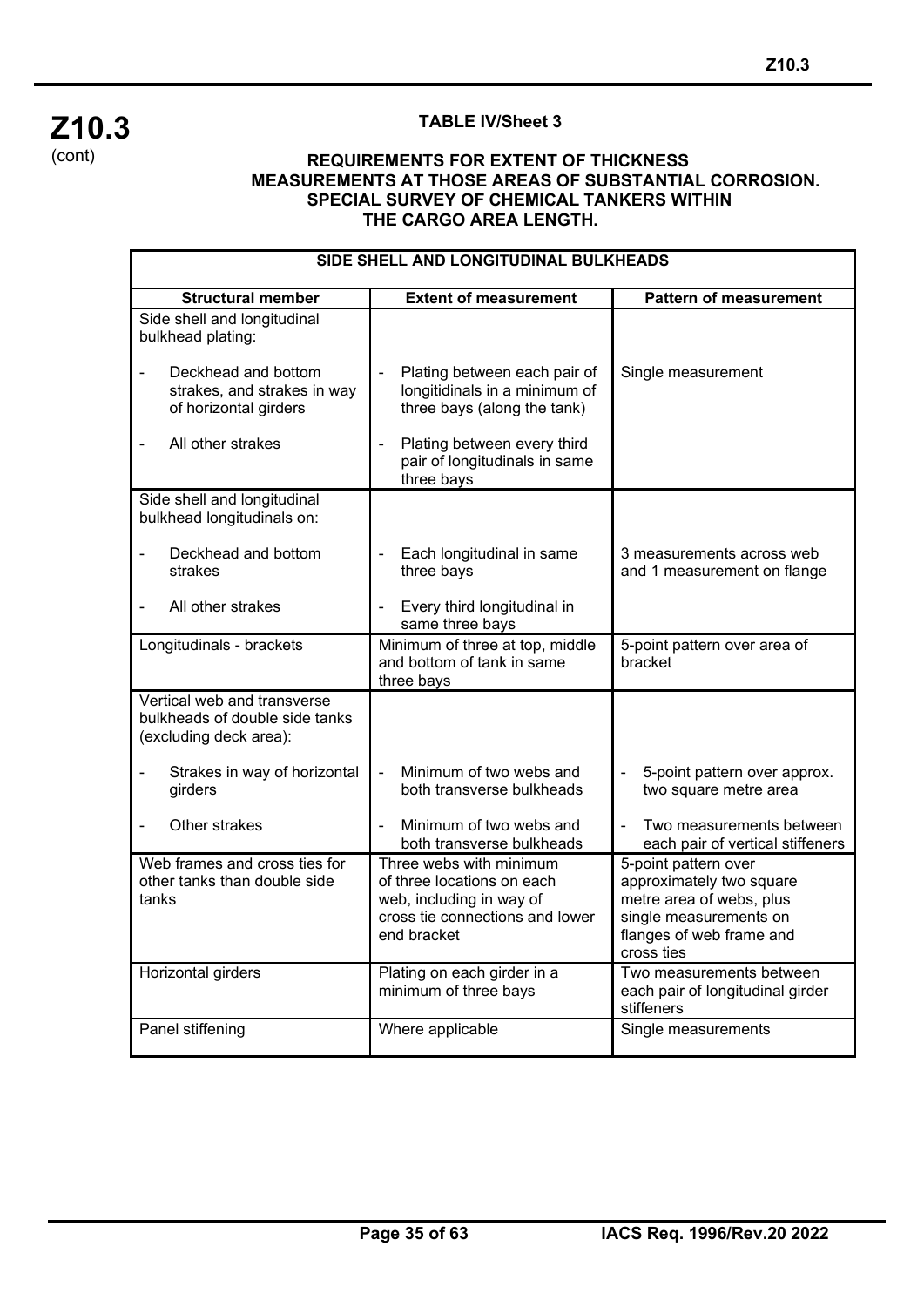## **Z10.3** (cont)

## **TABLE IV/Sheet 4**

#### **REQUIREMENTS FOR EXTENT OF THICKNESS MEASUREMENTS AT THOSE AREAS OF SUBSTANTIAL CORROSION. SPECIAL SURVEY OF CHEMICAL TANKERS WITHIN THE CARGO AREA LENGTH.**

| <b>TRANSVERSE WATERTIGHT AND SWASH BULKHEADS</b>                              |                                                                                                                                                                                                     |                                                                                                                                                                                                                                                         |  |  |
|-------------------------------------------------------------------------------|-----------------------------------------------------------------------------------------------------------------------------------------------------------------------------------------------------|---------------------------------------------------------------------------------------------------------------------------------------------------------------------------------------------------------------------------------------------------------|--|--|
| <b>Structural member</b>                                                      | <b>Extent of measurement</b>                                                                                                                                                                        | <b>Pattern of measurement</b>                                                                                                                                                                                                                           |  |  |
| Upper and lower stool, where<br>fitted                                        | Transverse band within<br>$\blacksquare$<br>25mm of welded<br>connection to inner<br>bottom/deck plating<br>Transverse band within<br>$\blacksquare$<br>25mm of welded<br>connection to shelf plate | 5-point pattern between<br>stiffeners over one metre<br>length                                                                                                                                                                                          |  |  |
| Deckhead and bottom<br>strakes, and strakes in way<br>of horizontal stringers | Plating between pair of<br>stiffeners at three locations:<br>approximately 1/4, 1/2 and<br>3/4 width of tank                                                                                        | 5-point pattern between<br>stiffeners over one metre<br>length                                                                                                                                                                                          |  |  |
| All other strakes                                                             | Plating between pair of<br>stiffeners at middle location                                                                                                                                            | Single measurement                                                                                                                                                                                                                                      |  |  |
| Strakes in corrugated<br>bulkheads                                            | Plating for each change of<br>scantling at centre of panel<br>and at flange of fabricated<br>connection                                                                                             | 5-point pattern over about<br>one square metre of plating                                                                                                                                                                                               |  |  |
| <b>Stiffeners</b>                                                             | Minimum of three typical<br>stiffeners                                                                                                                                                              | For web, 5-point pattern over<br>span between bracket<br>connections (two<br>measurements across web at<br>each bracket connection and<br>one at centre of span).<br>For flange, single<br>measurements at each<br>bracket toe and at centre of<br>span |  |  |
| <b>Brackets</b>                                                               | Minimum of three at top,<br>middle and bottom of tank                                                                                                                                               | 5-point pattern over area of<br>bracket                                                                                                                                                                                                                 |  |  |
| Horizontal stringers                                                          | All stringers with<br>measurements at both ends<br>and middle.                                                                                                                                      | 5-point pattern over one<br>square metre area, plus<br>single measurements near<br>bracket toes and on flanges                                                                                                                                          |  |  |
| Deep webs and girders                                                         | Measurements at toe of<br>bracket and at centre of span                                                                                                                                             | For web, 5 point pattern over<br>about 1 square metre.<br>3 measurements across face<br>flat.                                                                                                                                                           |  |  |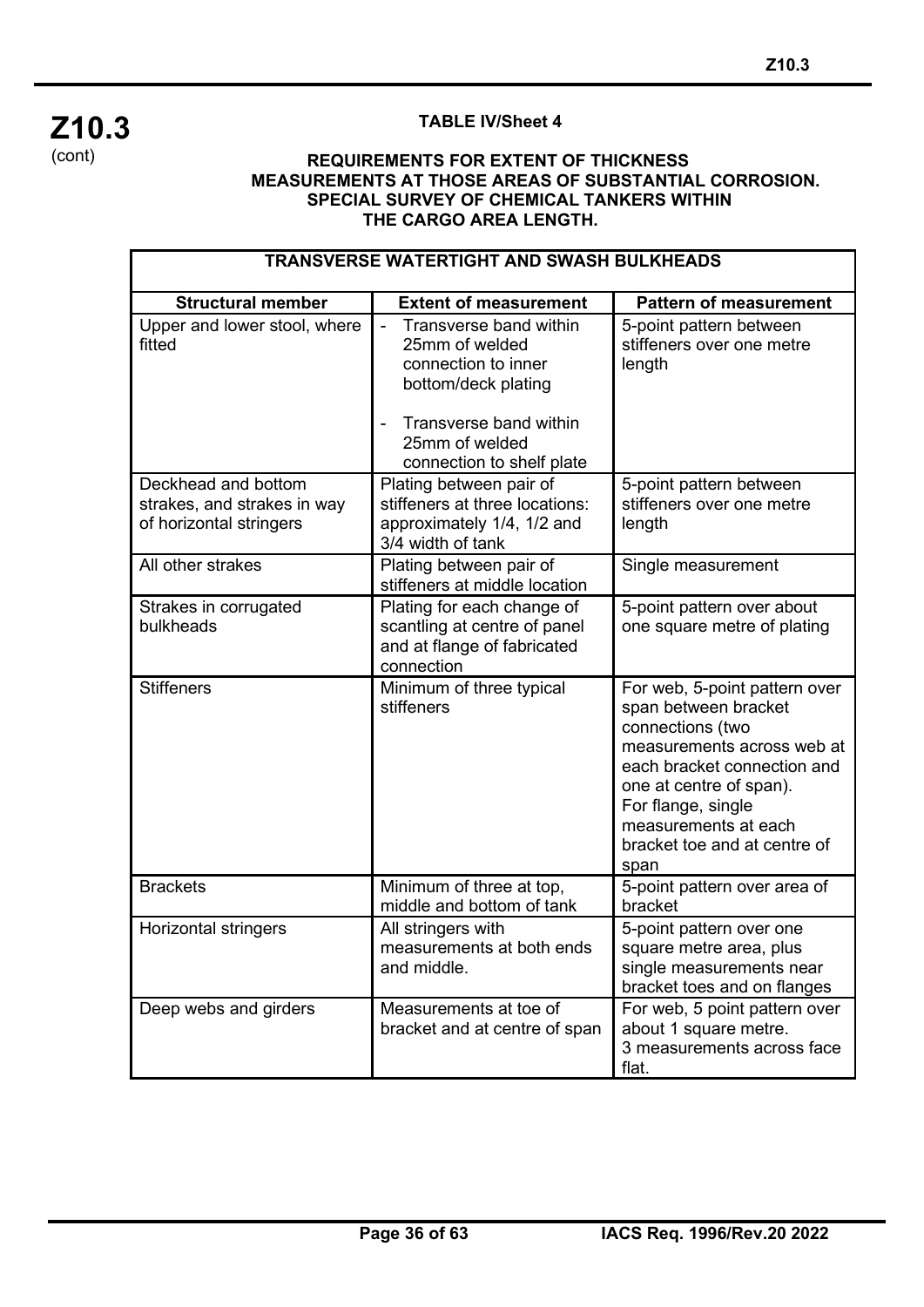#### **TABLE V**

**Z10.3** (cont)

#### **PROCEDURES FOR CERTIFICATION OF FIRMS ENGAGED IN THICKNESS MEASUREMENT OF HULL STRUCTURES**

#### **1. Application**

This guidance applies for certification of the firms which intend to engage in the thickness measurement of hull structures of the vessels.

#### **2. Procedures for Certification**

#### (1) Submission of Documents:

Following documents are to be submitted to the society for approval:

- a) Outline of firms, e.g. organisation and management structure.<br>b) Experience of the firms on thickness measurement inter alia o
- Experience of the firms on thickness measurement inter alia of hull structures of the vessels.
- c) Technicians' careers, i.e. experience of technicians as thickness measurement operators, technical knowledge of hull structure etc. Operators, are to be qualified according to a recognized industrial NDT Standard.
- d) Equipment used for thickness measurement such as ultra-sonic testing machines and its maintenance/calibration procedures.
- e) A guide for thickness measurement operators.
- f) Training programmes of technicians for thickness measurement.
- g) Measurement record format in accordance with the Recommended Procedures for Thickness Measurements of Chemical Tankers, contained in Annex II.
- (2) Auditing of the firms:

Upon reviewing the documents submitted with satisfactory results, the firm is audited in order to ascertain that the firm is duly organised and managed in accordance with the documents submitted, and eventually is capable of conducting thickness measurement of the hull construction of the ships.

(3) Certification is conditional on an onboard demonstration at thickness measurements as well as satisfactory reporting.

#### **3. Certification**

- (1) Upon satisfactory results of both the audit of the firm in 2(2) and the demonstration tests in 2(3) above, the Society will issue a Certificate of Approval as well as a notice to the effect that the thickness measurement operation system of the firm has been certified by the Society.
- (2) Renewal/endorsement of the Certificate is to be made at intervals not exceeding 3 years by verification that original conditions are maintained.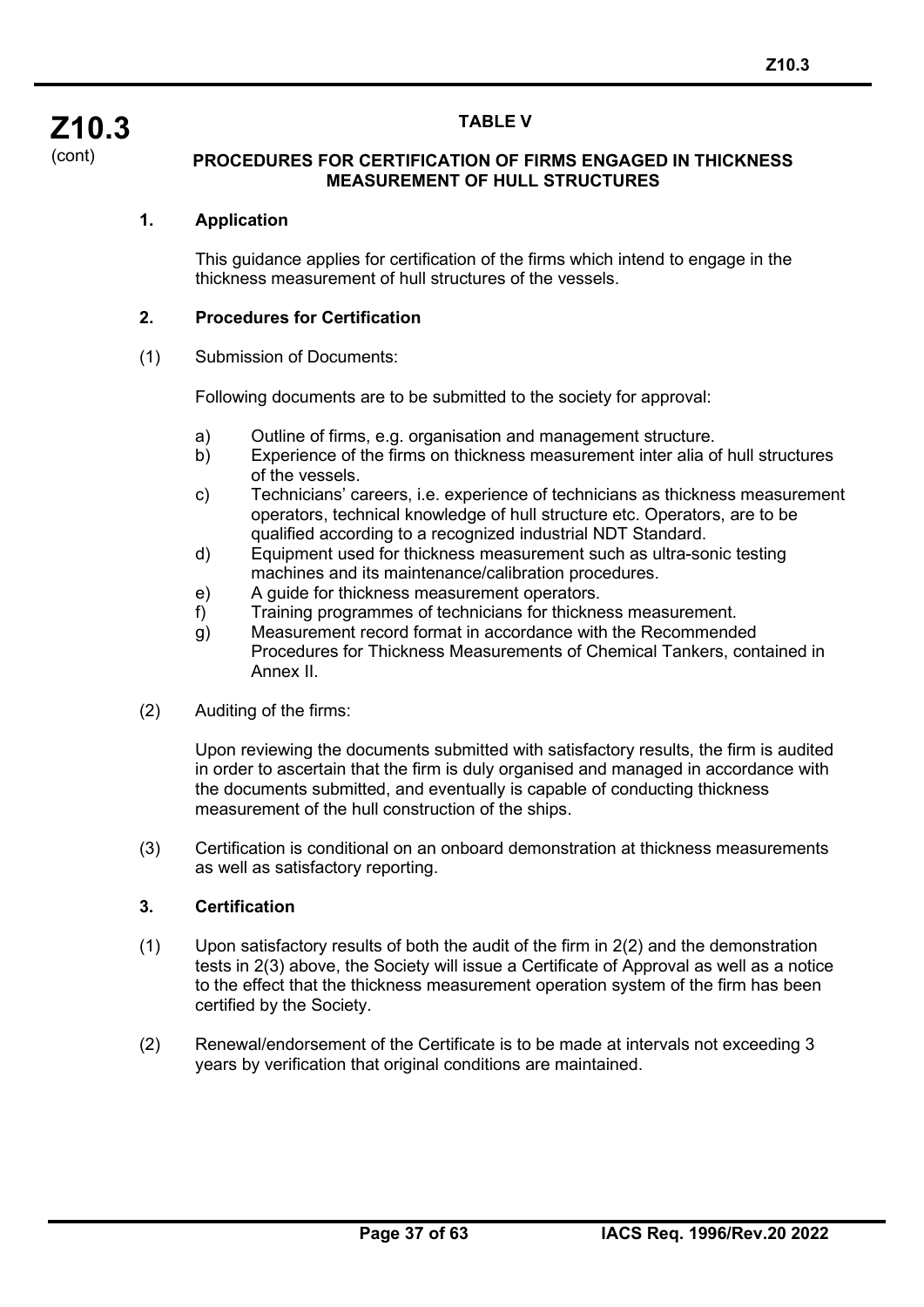#### **Z10.3 4. Information of any alteration to the Certified Thickness Measurement Operation System**

(cont)

In case where any alteration to the certified thickness measurement operation system of the firm is made, such an alteration is to be immediately informed to the Society. Re-audit is made where deemed necessary by the Society.

## **5. Cancellation of Approval**

Approval may be cancelled in the following cases:

- (1) Where the measurements were improperly carried out or the results were improperly reported.
- (2) Where the Society's surveyor found any deficiencies in the approved thickness measurement operation systems of the firm.
- (3) Where the firm failed to inform of any alteration in 4 above to the Society.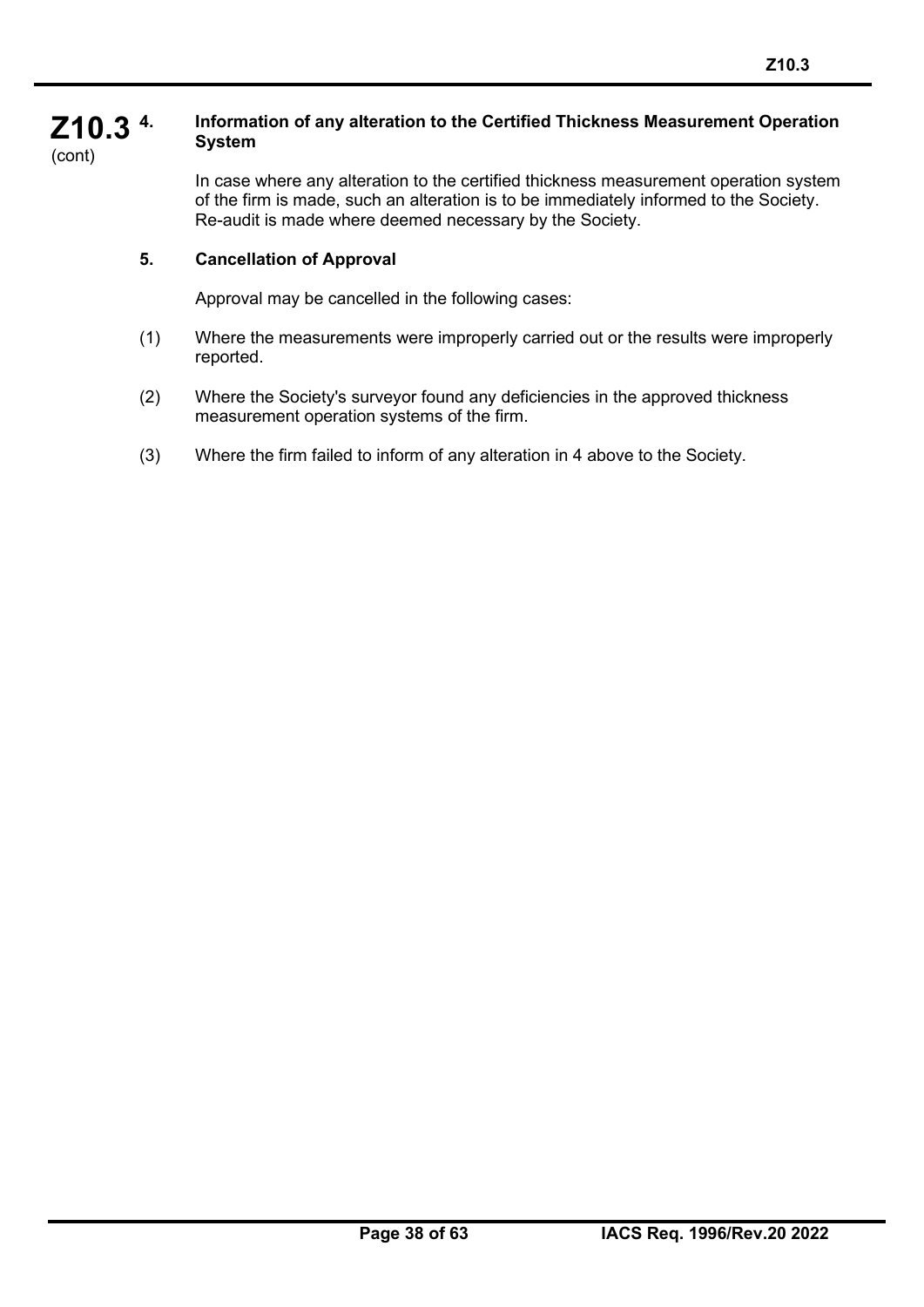## **TABLE VI**

#### **SURVEY REPORTING PRINCIPLES**

As a principle, for chemical tankers subject to ESP, the surveyor is to include the following content in his report for survey of hull structure and piping systems, as relevant for the survey.

The structure of the reporting content may be different, depending on the report system for the respective Societies.

#### **1. General**

1.1 A survey report is to be generated in the following cases:

- In connection with commencement, continuation and / or completion of periodical hull surveys, i.e. annual, intermediate and special surveys, as relevant
- When structural damages / defects have been found
- When repairs, renewals or modifications have been carried out
- When condition of class has been imposed or deleted

1.2 The purpose of reporting is to provide:

- Evidence that prescribed surveys have been carried out in accordance with applicable classification rules
- Documentation of surveys carried out with findings, repairs carried out and condition of class imposed or deleted
- Survey records, including actions taken, which shall form an auditable documentary trail. Survey reports are to be kept in the survey report file required to be on board
- Information for planning of future surveys
- Information which may be used as input for maintenance of classification rules and instructions

1.3 When a survey is split between different survey stations, a report is to be made for each portion of the survey. A list of items surveyed, relevant findings and an indication of whether the item has been credited, is to be made available to the next attending surveyor, prior to continuing or completing the survey. Thickness measurement and tank testing carried out is also to be listed for the next surveyor.

#### **2. Extent of the survey**

2.1 Identification of compartments where an overall survey has been carried out.

2.2 Identification of locations, in each tank, where a close-up survey has been carried out, together with information of the means of access used.

2.3 Identification of locations, in each tank, where thickness measurement has been carried out.

*Note: As a minimum, the identification of location of close-up survey and thickness measurement is to include a confirmation with description of individual structural members corresponding to the extent of requirements stipulated in Z10.3 based on type of periodical survey and the ship's age.*

*Where only partial survey is required, i.e. one web frame ring / one deck transverse, the identification is to include location within each tank by reference to frame numbers.*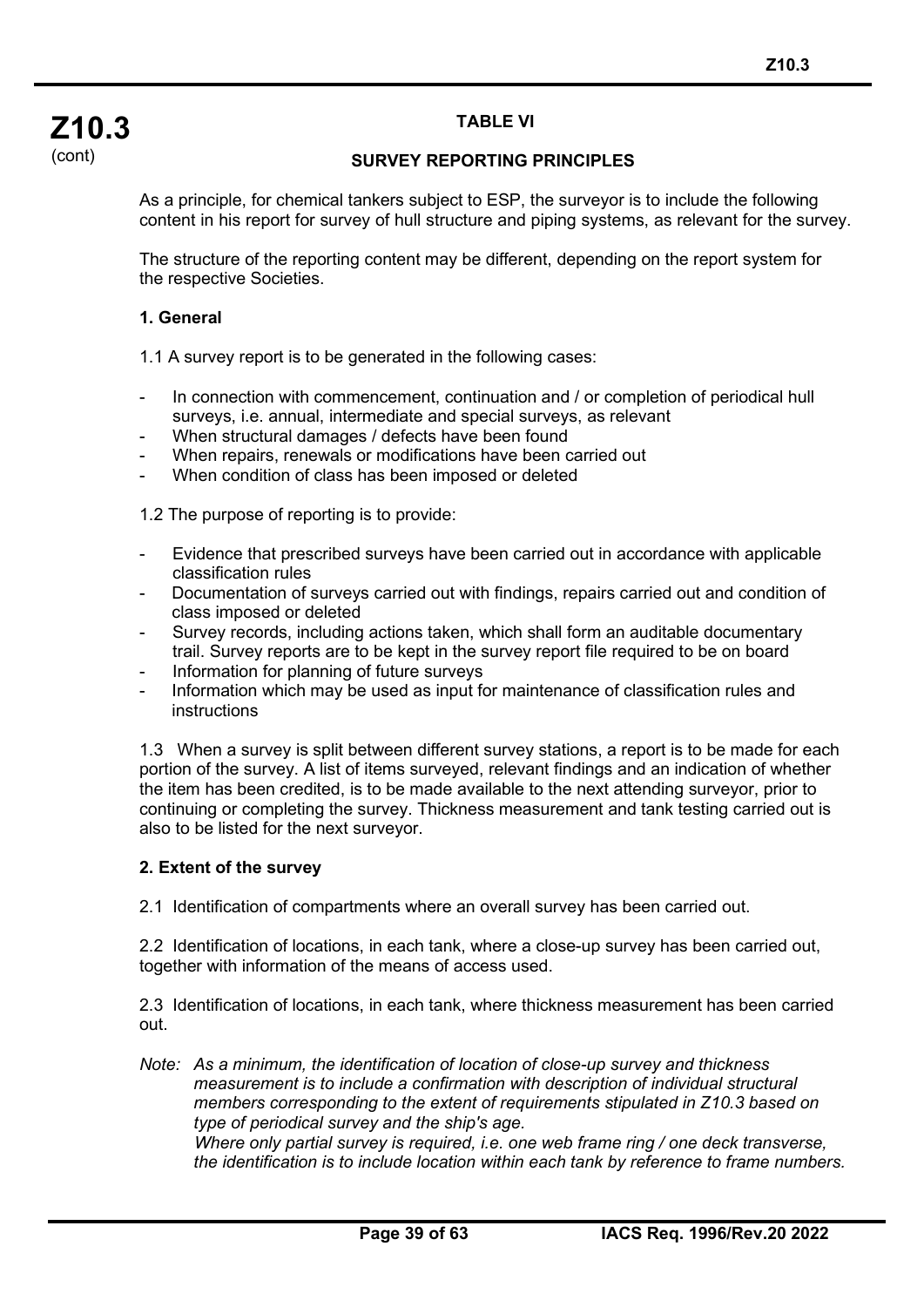**Z10.3** 2.4 For areas in tanks where protective coating is found to be in GOOD condition and the  $\overline{\phantom{a}}$ (cont) extent of close-up survey and / or thickness measurement has been specially considered, structures subject to special consideration are to be identified.

2.5 Identification of tanks subject to tank testing.

2.6 Identification of cargo piping on deck and cargo and ballast piping within cargo and ballast tanks, pump rooms, pipe tunnels and void spaces, where:

- Examination including internal examination of piping with valves and fittings and thickness measurement, as relevant, has been carried out
- Operational test to working pressure has been carried out

#### **3. Result of the survey**

3.1 Type, extent and condition of protective coating in each tank, as relevant (rated GOOD, FAIR or POOR).

- 3.2 Structural condition of each compartment with information on the following, as relevant:
- Identification of findings, such as:
	- Corrosion with description of location, type and extent
	- Areas with substantial corrosion
	- Cracks / fractures with description of location and extent
	- Buckling with description of location and extent
	- Indents with description of location and extent
- Identification of compartments where no structural damages / defects are found

The report may be supplemented by sketches / photos.

3.3 Thickness measurement report is to be verified and signed by the surveyor controlling the measurements on board.

#### **4. Actions taken with respect to findings**

4.1 Whenever the attending surveyor is of the opinion that repairs are required, each item to be repaired is to be identified in the survey report. Whenever repairs are carried out, details of the repairs effected are to be reported by making specific reference to relevant items in the survey report.

4.2 Repairs carried out are to be reported with identification of:

- **Compartment**
- Structural member
- Repair method (i.e. renewal or modification) including:
	- Steel grades and scantlings (if different from the original),
	- Sketches/photos, as appropriate
- Repair extent
- NDT / Tests

4.3 For repairs not completed at the time of survey, condition of class is to be imposed with a specific time limit for the repairs. In order to provide correct and proper information to the surveyor attending for survey of the repairs, condition of class is to be sufficiently detailed with identification of each item to be repaired. For identification of extensive repairs, reference may be given to the survey report.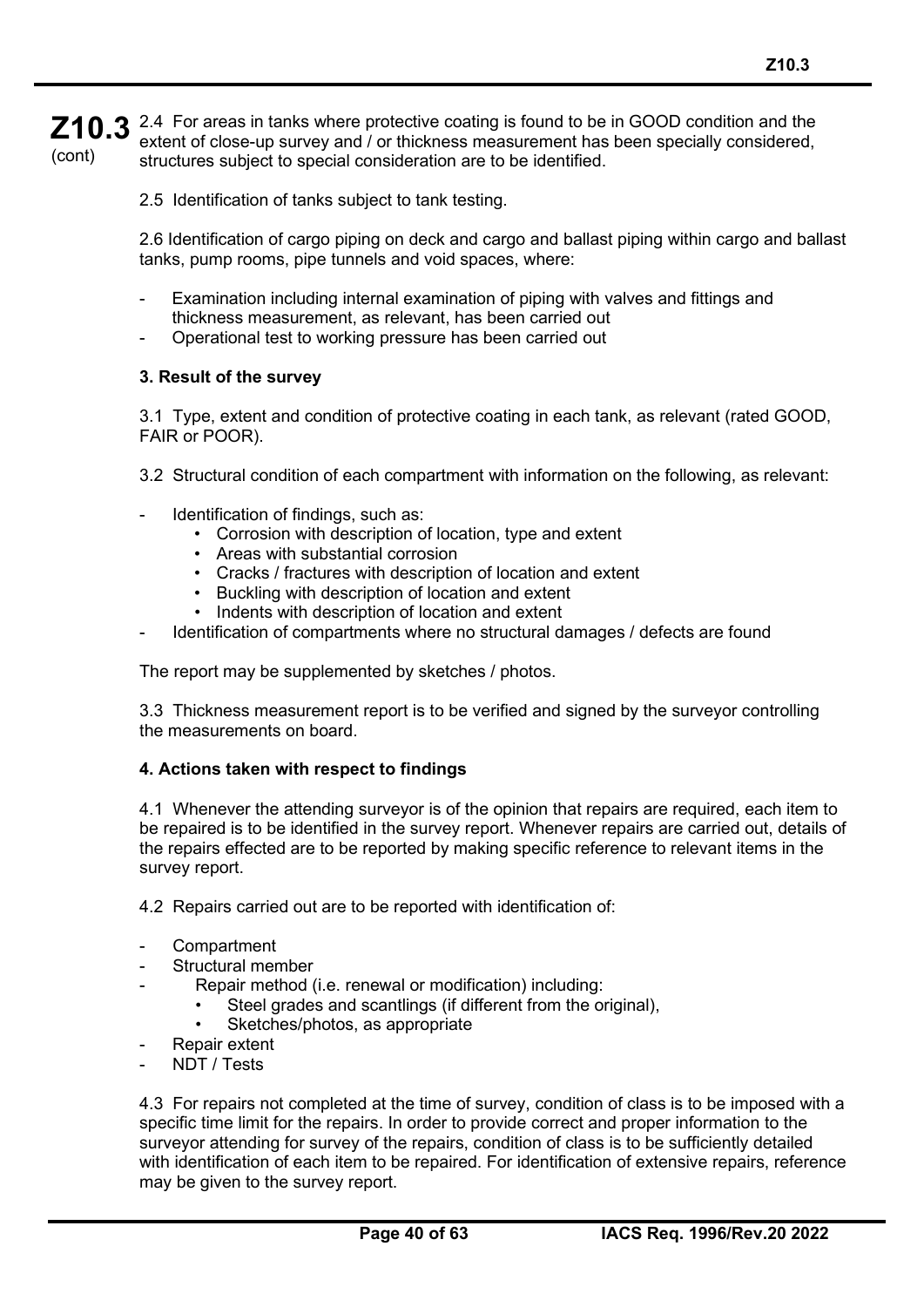

## **TABLE VII (i)**

#### **IACS UNIFIED REQUIREMENTS FOR ENHANCED SURVEYS**

#### **EXECUTIVE HULL SUMMARY**

Issued upon Completion of Special Survey

GENERAL PARTICULARS

SHIP'S NAME: SHIP'S NAME:

IMO IDENTIFY NUMBER:

PORT OF REGISTRY: NATIONAL FLAG:

DEADWEIGHT (M. TONNES): GROSS TONNAGE:

NATIONAL: ITC (69):

DATE OF BUILD: CLASSIFICATION NOTATION:

DATE OF MAJOR CONVERSION:

TYPE OF CONVERSION:

- a) The survey reports and documents listed below have been reviewed by the undersigned and found to be satisfactory
- b) A summary of the survey is attached herewith on sheet 2
- c) The hull special survey has been completed in accordance with the Regulations on [date]

| <b>Executive Summary</b><br>Report completed by: | Name        | Title |
|--------------------------------------------------|-------------|-------|
|                                                  | Signature   |       |
| <b>OFFICE</b>                                    | <b>DATE</b> |       |
| <b>Executive Summary</b><br>Report verified by:  | Name        | Title |
|                                                  | Signature   |       |
| <b>OFFICE</b>                                    | <b>DATF</b> |       |

Attached reports and documents:

1)

2)

3)

4) 5)

6)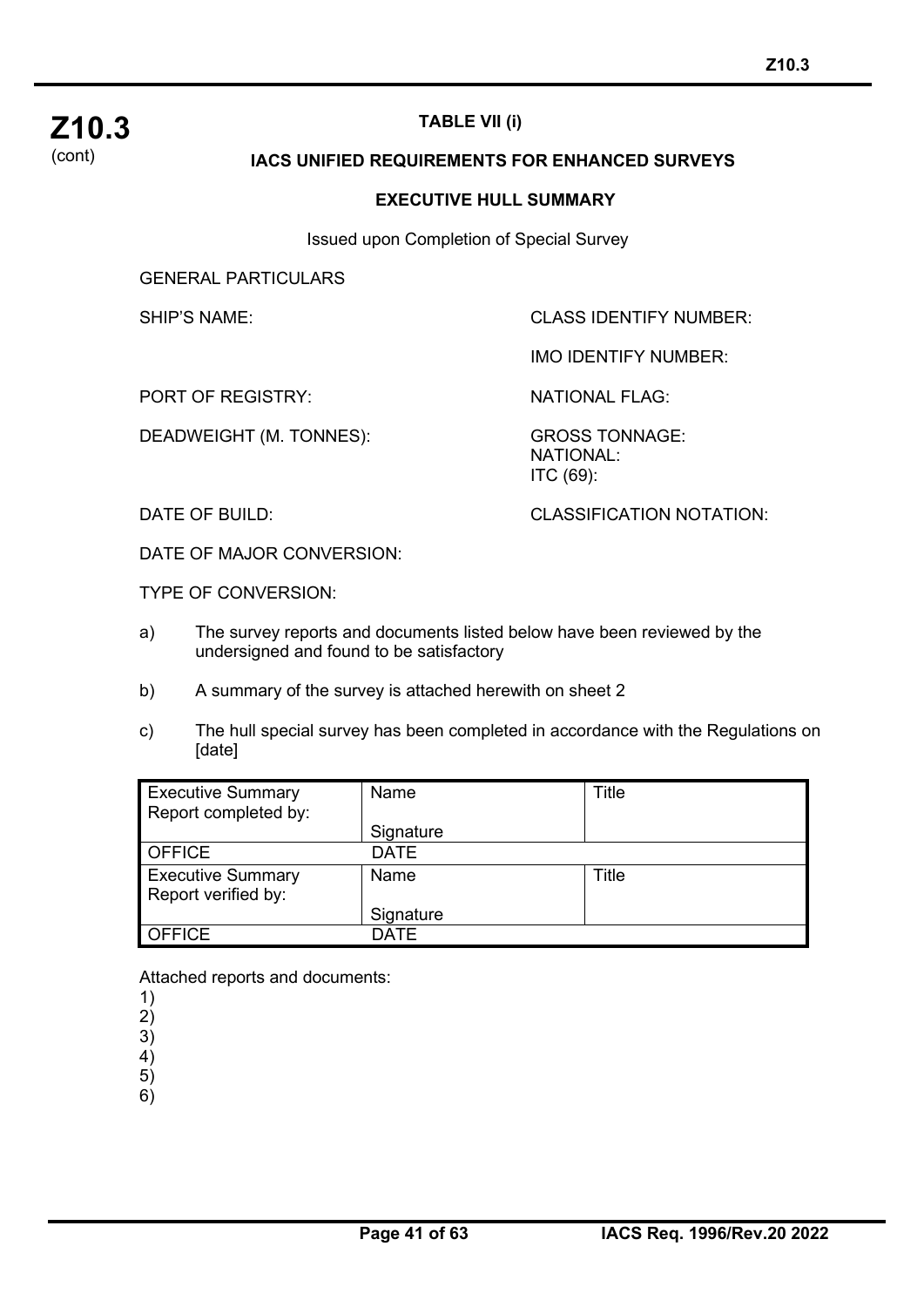| Z10.3  |         |                                   |                | <b>TABLE VII (ii)</b>                                                                     |
|--------|---------|-----------------------------------|----------------|-------------------------------------------------------------------------------------------|
| (cont) |         |                                   |                | <b>EXECUTIVE HULL SUMMARY</b>                                                             |
|        | A)      | <b>General Particulars:</b>       | $\blacksquare$ | Ref. Table VII (i)                                                                        |
|        | B)      | <b>Report Review:</b>             | -              | Where and how survey was done                                                             |
|        | C)      | Close-up Survey:                  | ۰              | Extent (Which tanks)                                                                      |
|        | D)      | Cargo & Ballast<br>Piping System: |                | Examined                                                                                  |
|        |         |                                   | -              | Operationally tested                                                                      |
|        | E)      | <b>Thickness</b><br>measurements: |                | Reference to Thickness Measurement report                                                 |
|        |         |                                   |                | Summary of where measured                                                                 |
|        |         |                                   |                | Separate form indicating the tanks/areas with<br>Substantial Corrosion, and corresponding |
|        |         |                                   |                | $\star$<br>Thickness diminution                                                           |
|        |         |                                   |                | $\ast$<br>Corrosion pattern                                                               |
|        | F)      | <b>Tank Protection:</b>           |                | Separate form indicating:                                                                 |
|        |         |                                   |                | Location of coating                                                                       |
|        |         |                                   |                | Condition of coating (if applicable)                                                      |
|        | G)      | Repairs:                          |                | Identification of tanks/areas                                                             |
|        | H)      | <b>Conditions of Class:</b>       |                |                                                                                           |
|        | $\vert$ | Memoranda:                        |                | Acceptable defects                                                                        |
|        |         |                                   |                | Any points of attention for future surveys, e.g. for<br>Suspect Areas.                    |
|        |         |                                   |                | Extended Annual/Intermediate survey due to coating<br>breakdown                           |
|        | J)      | Conclusion:                       |                | Statement on evaluation/verification of survey report                                     |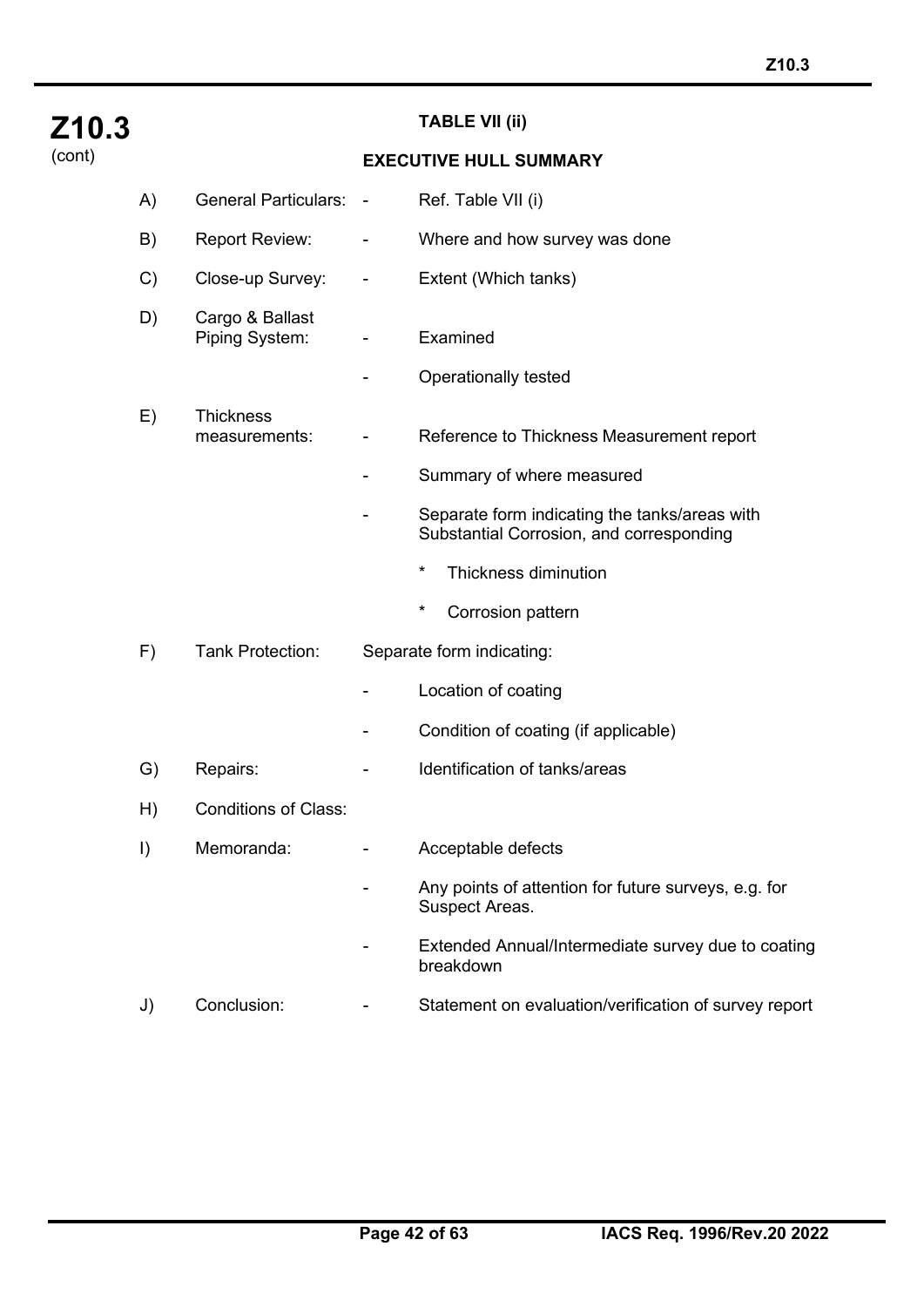## **Z10.3** (cont)

## **TABLE IXVII (iii)**

### **EXTRACT OF THICKNESS MEASUREMENTS**

Reference is made to the thickness measurements report:

| 1)<br>Position of substantially<br>corroded Tanks/Areas<br>or Areas with deep<br>pitting | Thickness<br>diminution [%] | 2)<br>Corrosion pattern | Remarks:<br>e.g. Ref. attached<br>sketches |
|------------------------------------------------------------------------------------------|-----------------------------|-------------------------|--------------------------------------------|
|                                                                                          |                             |                         |                                            |

#### **Remarks:**

֦

<sup>1)</sup> Substantial corrosion, i.e.  $75 - 100\%$  of acceptable margins wasted

## <sup>2)</sup>  $P =$  Pitting

C = Corrosion in General

Any bottom plating with a pitting intensity of 20% or more, with wastage in the substantial corrosion range or having an average depth of pitting of 1/3 or more of actual plate thickness is to be noted.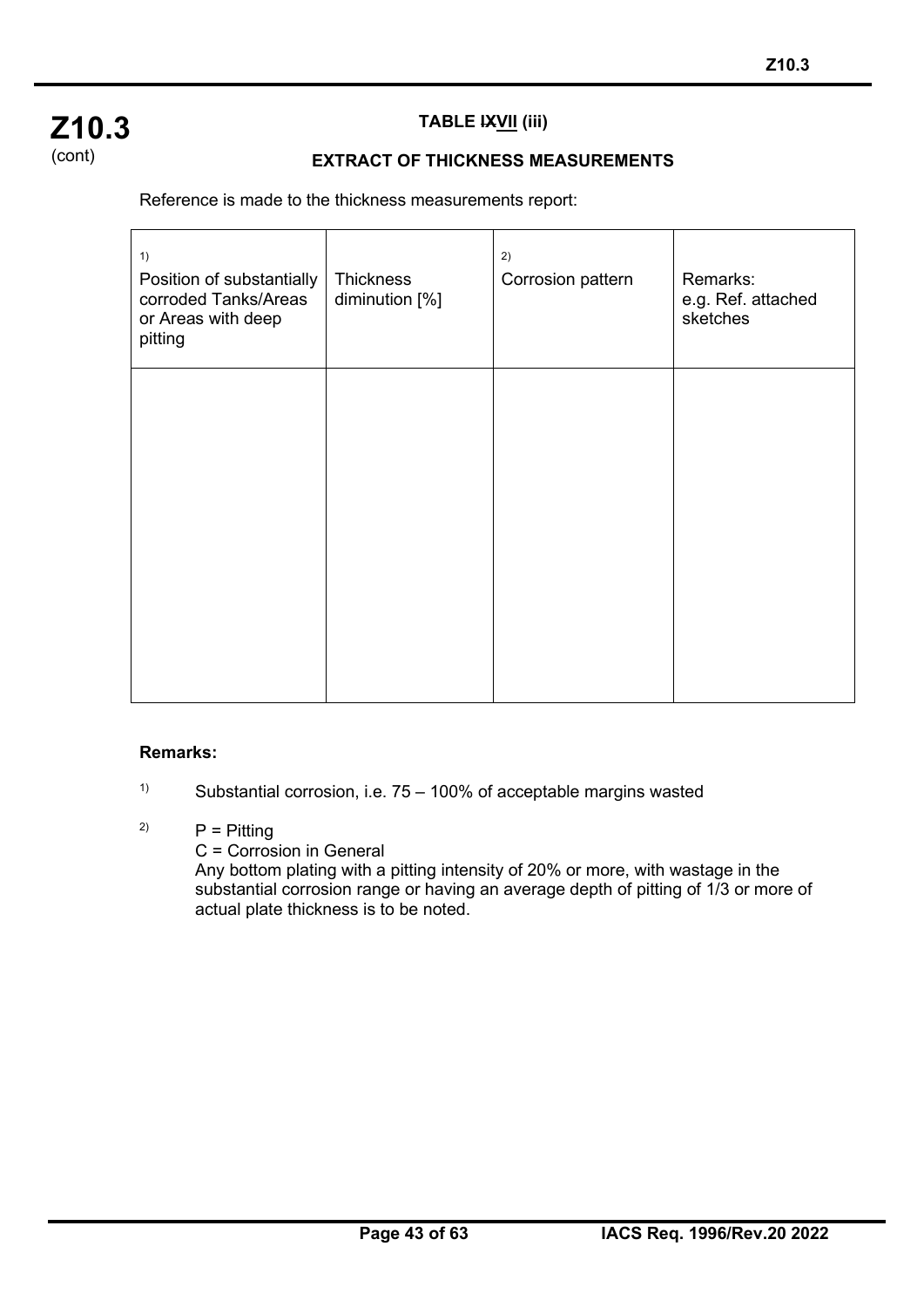

#### **TABLE IXVII (iv)**

## **TANK PROTECTION**

| 1)<br>Tank Nos. | 2)<br>Tank protection | 3)<br>Coating condition | Remarks |
|-----------------|-----------------------|-------------------------|---------|
|                 |                       |                         |         |
|                 |                       |                         |         |
|                 |                       |                         |         |
|                 |                       |                         |         |
|                 |                       |                         |         |

#### **Remarks:**

֦

- <sup>1)</sup> All segregated ballast tanks and combined cargo/ballast tanks to be listed.
- <sup>2)</sup>  $C = Coating NP = No Protection$
- <sup>3)</sup> Coating condition according to the following standard
	- **GOOD** condition with only minor spot rusting.
	- **FAIR** condition with local breakdown at edges of stiffeners and weld connections and/or light rusting over 20% or more of areas under consideration, but less than as defined for POOR condition.
	- **POOR** condition with general breakdown of coating over 20% or more of areas or hard scale at 10% or more of areas under consideration.

If coating condition **less than "GOOD"** is given, extended annual surveys are to be introduced. This is to be noted in part I) of the Executive Hull Summary.

> End of First Section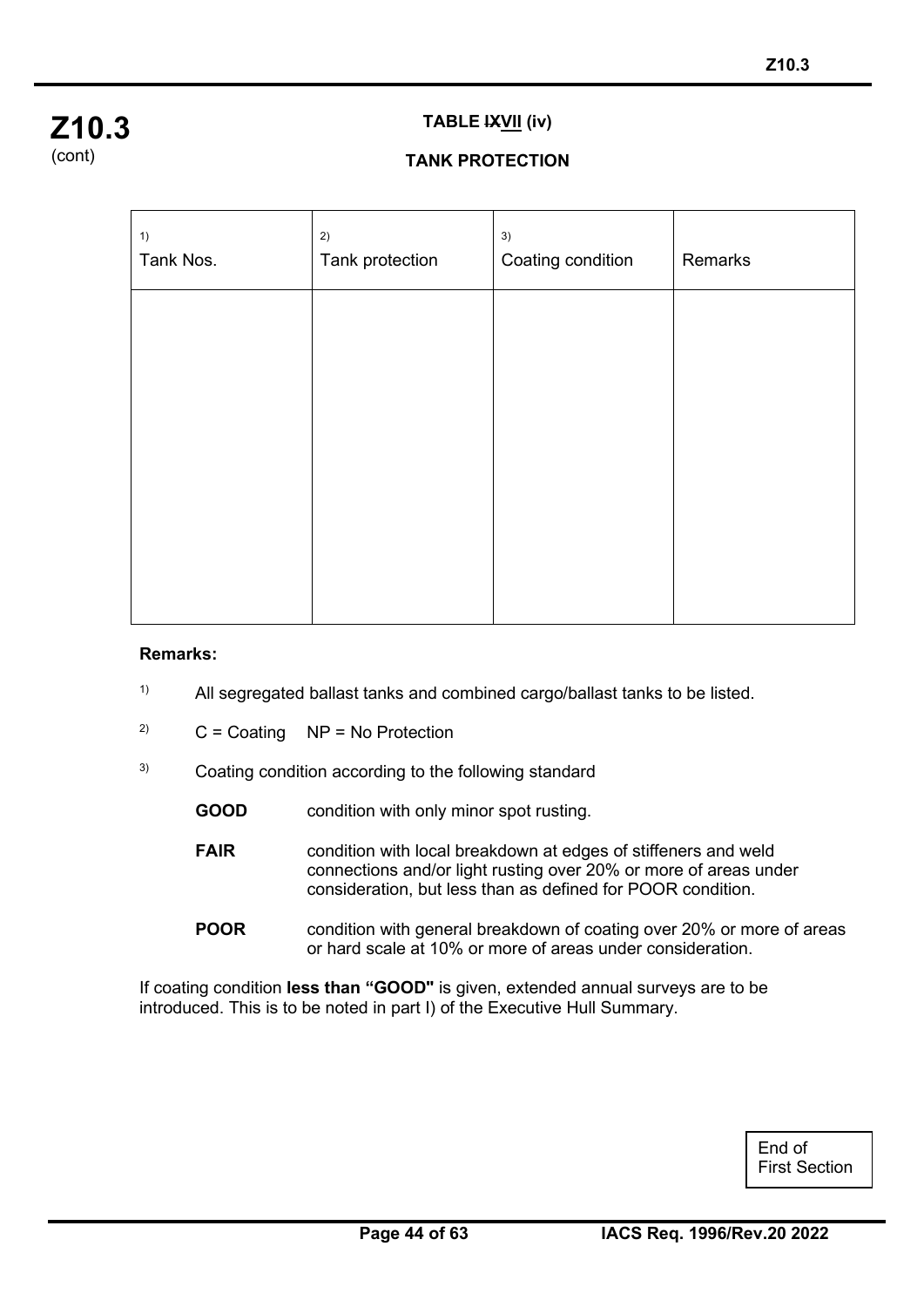

# **ANNEX I**

#### **GUIDELINES FOR TECHNICAL ASSESSMENT IN CONJUNCTION WITH PLANNING FOR ENHANCED SURVEYS OF CHEMICAL TANKERS SPECIAL SURVEY - HULL**

#### **Contents:**

**1. INTRODUCTION**

#### **2. PURPOSE AND PRINCIPLES**

- 2.1 Purpose<br>2.2 Minimum
- 2.2 Minimum Requirements<br>2.3 Timing
- 2.3 Timing<br>2.4 Aspect
- Aspects to be Considered

#### **3. TECHNICAL ASSESSMENT**

- 3.1 General<br>3.2 Methods
- **Methods**
- 3.2.1 Design Details
- 3.2.2 Corrosion
- 3.2.3 Locations for Close-up Survey and Thickness Measurement

#### **REFERENCES**

1. IACS Unified Requirement Z10.3, "Hull Surveys of Chemical Tankers."

2. TSCF, "Guidelines for the Inspection and Maintenance of Double Hull Tanker Structures, 1995."

3. TSCF, "Guidance Manual for Tanker Structures, 1997."

#### **1 INTRODUCTION**

These guidelines contain information and suggestions concerning technical assessments which may be of use in conjunction with the planning of enhanced special surveys of chemical tankers. As indicated in section 5.1.5 of IACS Unified Requirement Z10.3, "Hull Surveys of Chemical Tankers," (Ref. 1), the guidelines are a recommended tool which may be invoked at the discretion of an IACS Member Society, when considered necessary and appropriate, in conjunction with the preparation of the required Survey Programme.

#### **2 PURPOSE AND PRINCIPLES**

#### 2.1 Purpose

The purpose of the technical assessments described in these guidelines is to assist in identifying critical structural areas, nominating suspect areas and in focusing attention on structural elements or areas of structural elements which may be particularly susceptible to, or evidence a history of, wastage or damage. This information may be useful in nominating locations, areas and tanks for thickness measurement, close-up survey and tank testing. Critical Structural Areas are locations which have been identified from calculations to require monitoring or from the service history of the subject ship or from similar or sister ships (if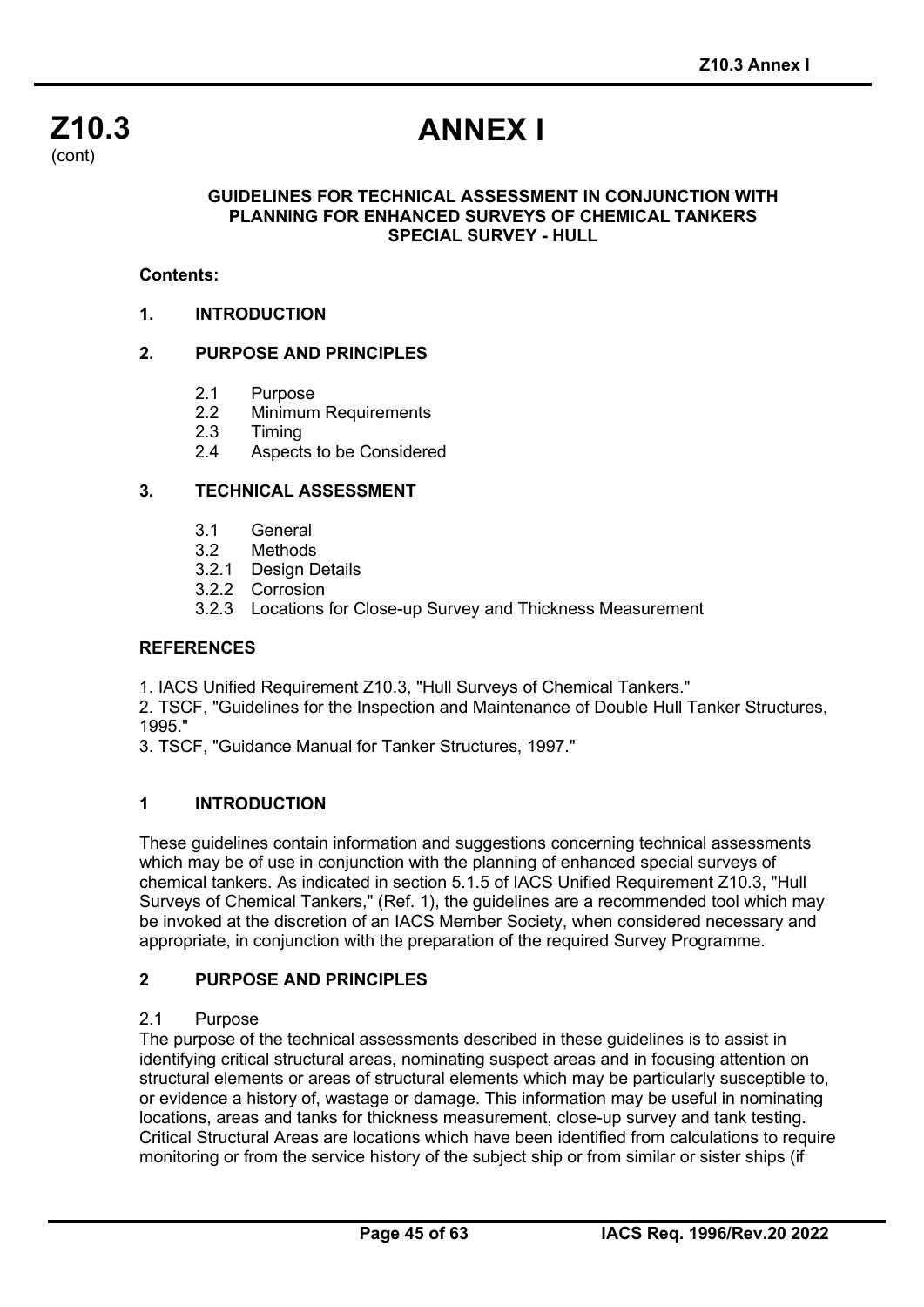**Z10.3** available) to be sensitive to cracking, buckling or corrosion which would impair the structural integrity of the ship.

## (cont)

#### 2.2 Minimum Requirements

However, these guidelines may not be used to reduce the requirements pertaining to thickness measurement, close-up survey and tank testing contained in Tables I, II and III, respectively, of Z10.3; which are, in all cases, to be complied with as a minimum.

#### 2.3 Timing

As with other aspects of survey planning, the technical assessments described in these guidelines should be worked out by the Owner or operator in cooperation with the Classification Society well in advance of the commencement of the Special Survey, i.e., prior to commencing the survey and normally at least 12 to 15 months before the survey's completion due date.

#### 2.4 Aspects to be Considered

Technical assessments, which may include quantitative or qualitative evaluation of relative risks of possible deterioration, of the following aspects of a particular ship may be used as a basis for the nomination of tanks and areas for survey:

- Design features such as stress levels on various structural elements, design details and extent of use of high tensile steel.
- Former history with respect to corrosion, cracking, buckling, indents and repairs for the particular ship as well as similar vessels, where available.
- Information with respect to types of cargo carried, use of different tanks for cargo/ballast, protection of tanks and condition of coating, if any.

Technical assessments of the relative risks of susceptibility to damage or deterioration of various structural elements and areas are to be judged and decided on the basis of recognised principles and practices, such as may be found in publications of the Tanker Structure Cooperative Forum (TSCF), (Refs. 2 and 3).

#### **3 TECHNICAL ASSESSMENT**

#### 3.1 General

There are three basic types of possible failure which may be the subject of technical assessment in connection with planning of surveys; corrosion, cracks and buckling. Contact damages are not normally covered by the survey plan since indents are usually noted in memoranda and assumed to be dealt with as a normal routine by Surveyors. Technical assessments performed in conjunction with the survey planning process are, in principle, to be as shown schematically in Figure 1 depicts, schematically, how technical assessments can be carried out in conjunction with the survey planning process.

The approach is basically an evaluation of the risk based on the knowledge and experience related to design and corrosion.

The design is to be considered with respect to structural details which may be susceptible to buckling or cracking as a result of vibration, high stress levels or fatigue. Corrosion is related to the ageing process, and is closely connected with the quality of corrosion protection at newbuilding, and subsequent maintenance during the service life. Corrosion may also lead to cracking and/or buckling.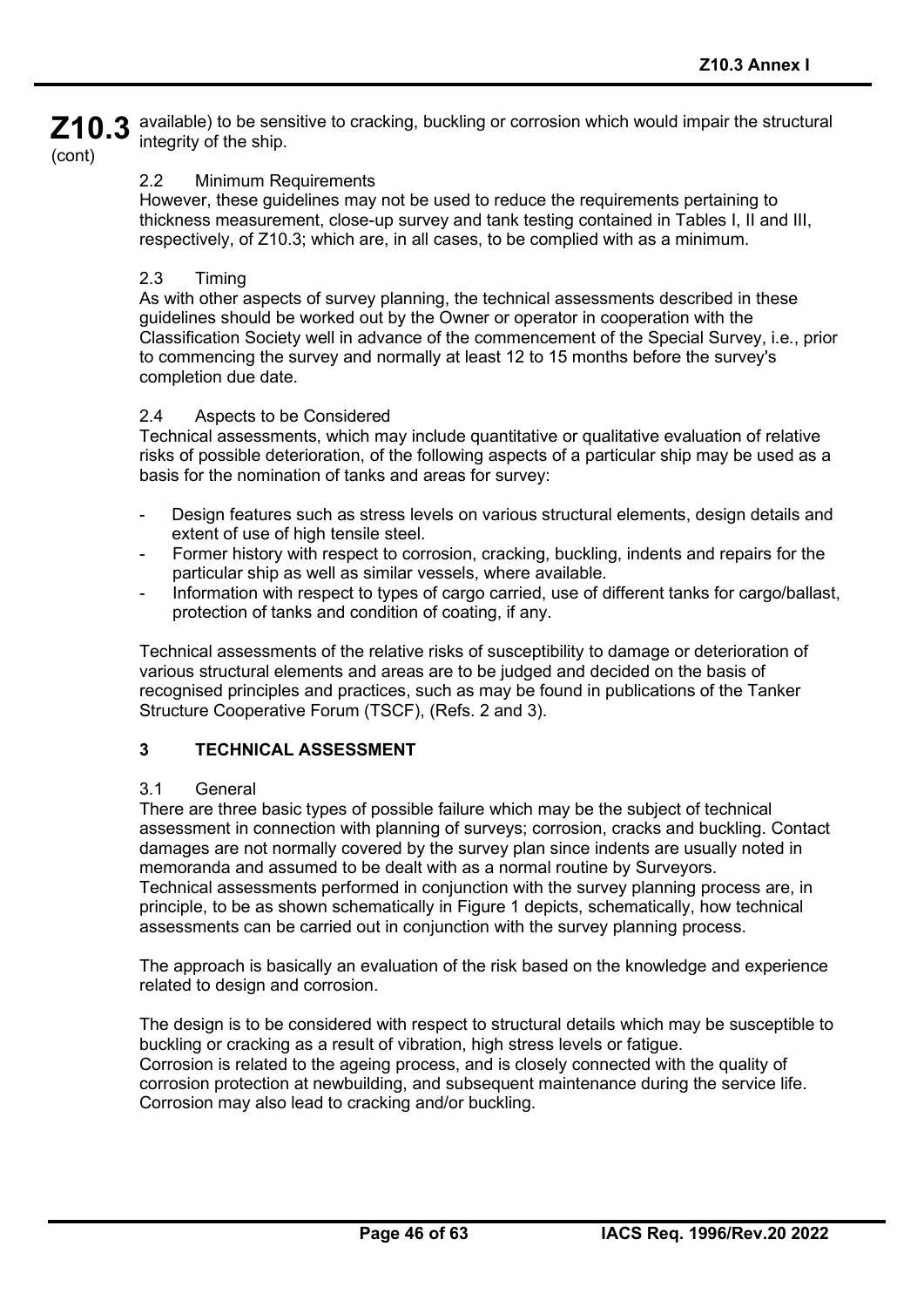#### **Z10.3 Methods**

(cont)

3.2.1 Design Details

Damage experience related to the ship in question and similar ships, where available, is the main source of information to be used in the process of planning. In addition, a selection of structural details from the design drawings are to be included.

Typical damage experience to be considered will consist of:

- Number, extent, location and frequency of cracks;
- Location of buckles.

This information may be found in the survey reports and/or the Owner's files, including the results of the Owner's own inspections. The defects are to be analyzed, noted and marked on sketches.

In addition, general experience is to be utilized. For example, reference is to be made to the two TSCF's publications mentioned in Ref.2 and Ref.3, which contain a catalogue of typical damages and proposed repair methods for various tanker structural details.

Such figures are to be used together with a review of the main drawings, in order to compare with the actual structure and search for similar details which may be susceptible to damage. An example is shown in Figure 2. In particular, Chapter 3 of Ref.2 deals with various aspects specific to double hull tankers, such as stress concentration locations, misalignment during construction, corrosion trends, fatigue considerations and areas requiring special attention, which are to be considered in working out the survey planning.

The review of the main structural drawings, in addition to using the above mentioned figures, is to include checking for typical design details where cracking has been experienced. The factors contributing to damage are to be carefully considered.

The use of high tensile steel (HTS) is an important factor. Details showing good service experience where ordinary, mild steel has been used may be more susceptible to damage when HTS, and its higher associated stresses, are utilized. There is extensive and, in general, good experience, with the use of HTS for longitudinal material in deck and bottom structures. Experience in other locations, where the dynamic stresses may be higher, is less favourable, e.g. side structures.

In this respect, stress calculations of typical and important components and details, in accordance with the latest Rules or other relevant methods, may prove useful and are to be considered. The selected areas of the structure identified during this process are to be recorded and marked on the structural drawings to be included in the Survey Programme.

#### 3.2.2 Corrosion

In order to evaluate relative corrosion risks, the following information is generally to be considered:

- Usage of Tanks and Spaces
- Condition of Coatings
- Cleaning Procedures
- Previous Corrosion Damage
- Ballast use and time for Cargo Tanks
- Corrosion Risk Scheme (See Ref. 3, Table 2.1)
- Location of Heated Tanks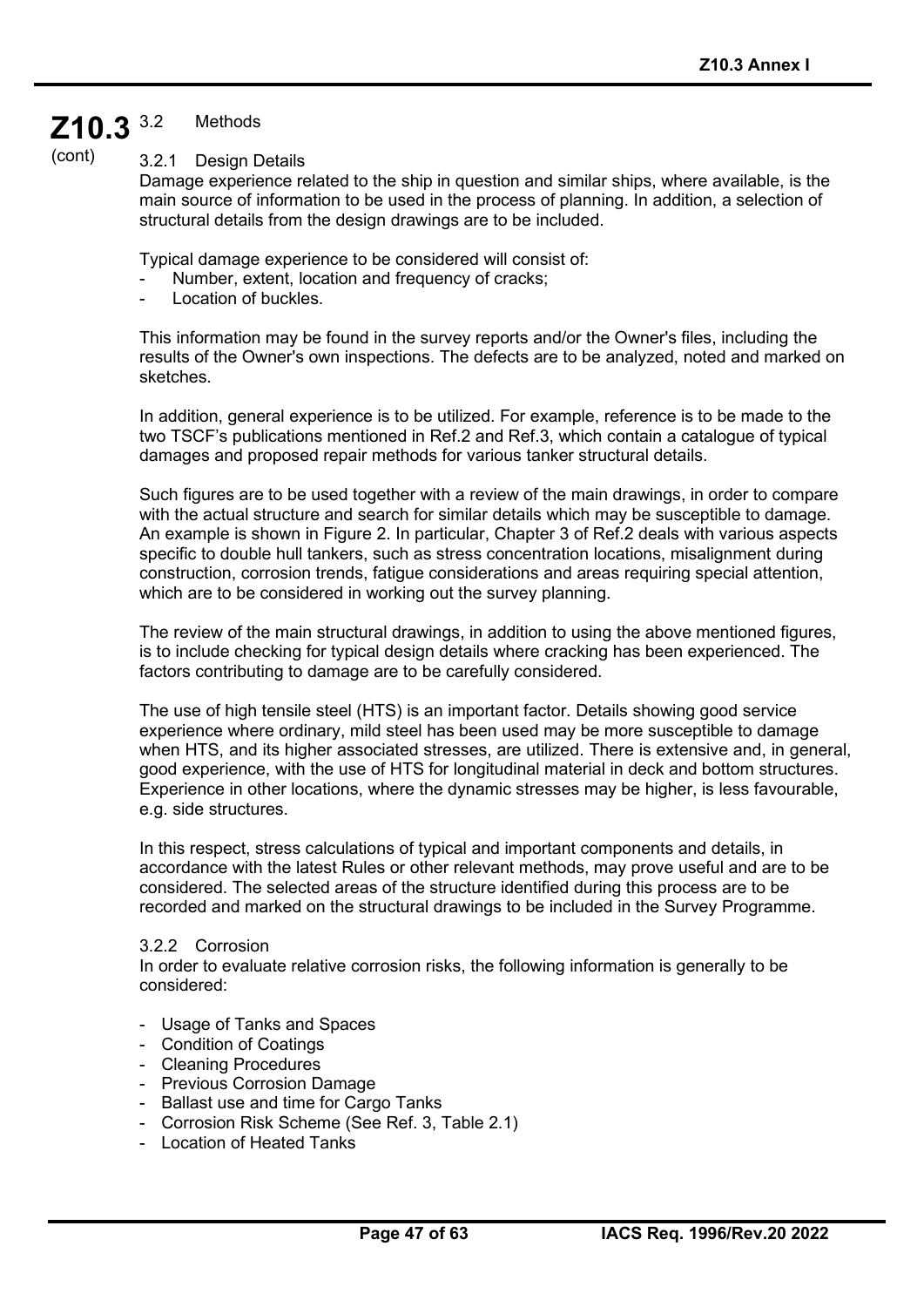**Z10.3** Ref. 3 gives definitive examples which can be used for judging and describing coating (cont) condition, using typical pictures of conditions.

> The evaluation of corrosion risks is to be based on information in Ref. 3, together with relevant information on the anticipated condition of the ship as derived from the information collected in order to prepare the Survey Programme and the age of the ship. The various tanks and spaces are to be listed with the corrosion risks nominated accordingly.

> Special attention is to be given to the areas where the double hull tanker is particularly exposed to corrosion. To do this end, the specific aspects addressing corrosion in double hull tankers indicated in 3.4 (Corrosion trends) of Ref.2 are to be taken into account.

> 3.2.3 Locations for Close-up Survey and Thickness Measurement On the basis of the table of corrosion risks and the evaluation of design experience, the locations for initial close-up survey and thickness measurement (areas and sections) may be nominated.

The sections subject to thickness measurement are to normally be nominated in tanks and spaces where corrosion risk is judged to be the highest.

The nomination of tanks and spaces for close-up survey is to, initially, be based on highest corrosion risk, and is to always include ballast tanks. The principle for the selection is to be that the extent is increased by age or where information is insufficient or unreliable.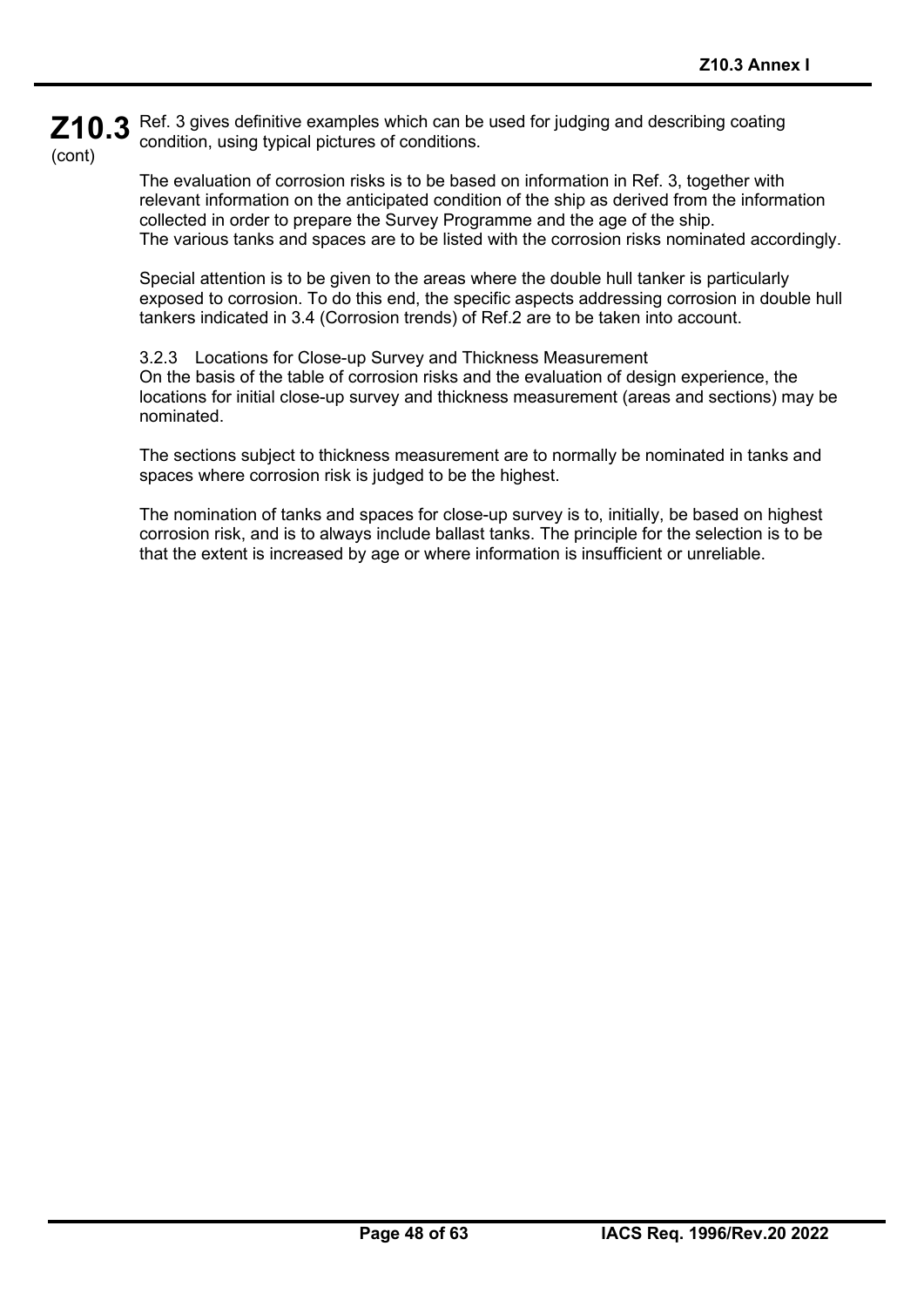

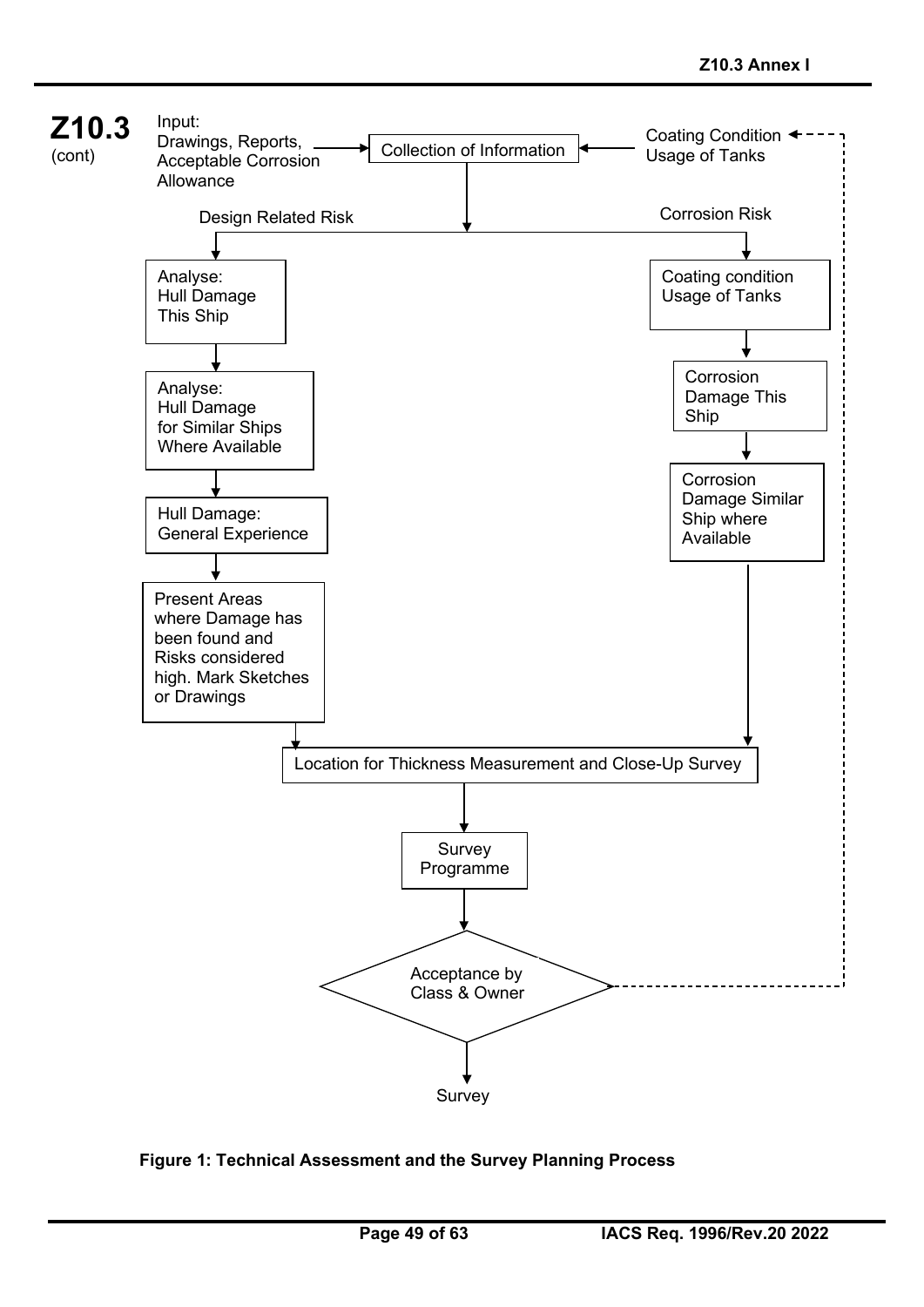



#### **Figure 2: Typical Damage and Repair Example (Reproduced from Ref. 2)**

End of Annex I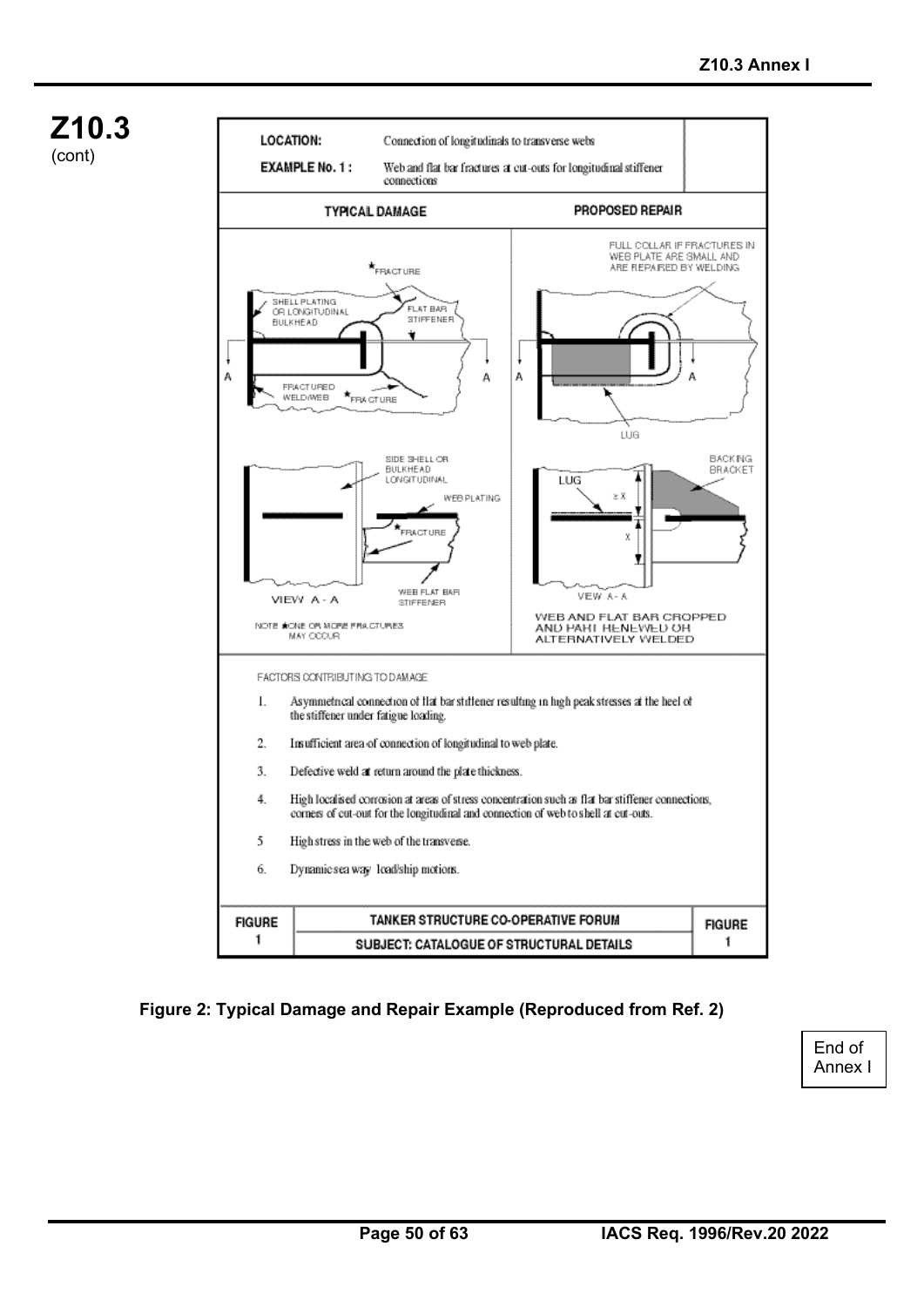## **Z10.3** (cont)

# **ANNEX II**

#### **RECOMMENDED PROCEDURES FOR THICKNESS MEASUREMENTS OF CHEMICAL TANKERS\***

\*

Note 1: Annex II is recommendatory Note 2: For Single Hull Chemical Tankers, please refer to Annex II of URZ10.1 Note 3: For Double Hull Chemical Tankers, please refer to Annex II of URZ10.4

> End of Annex II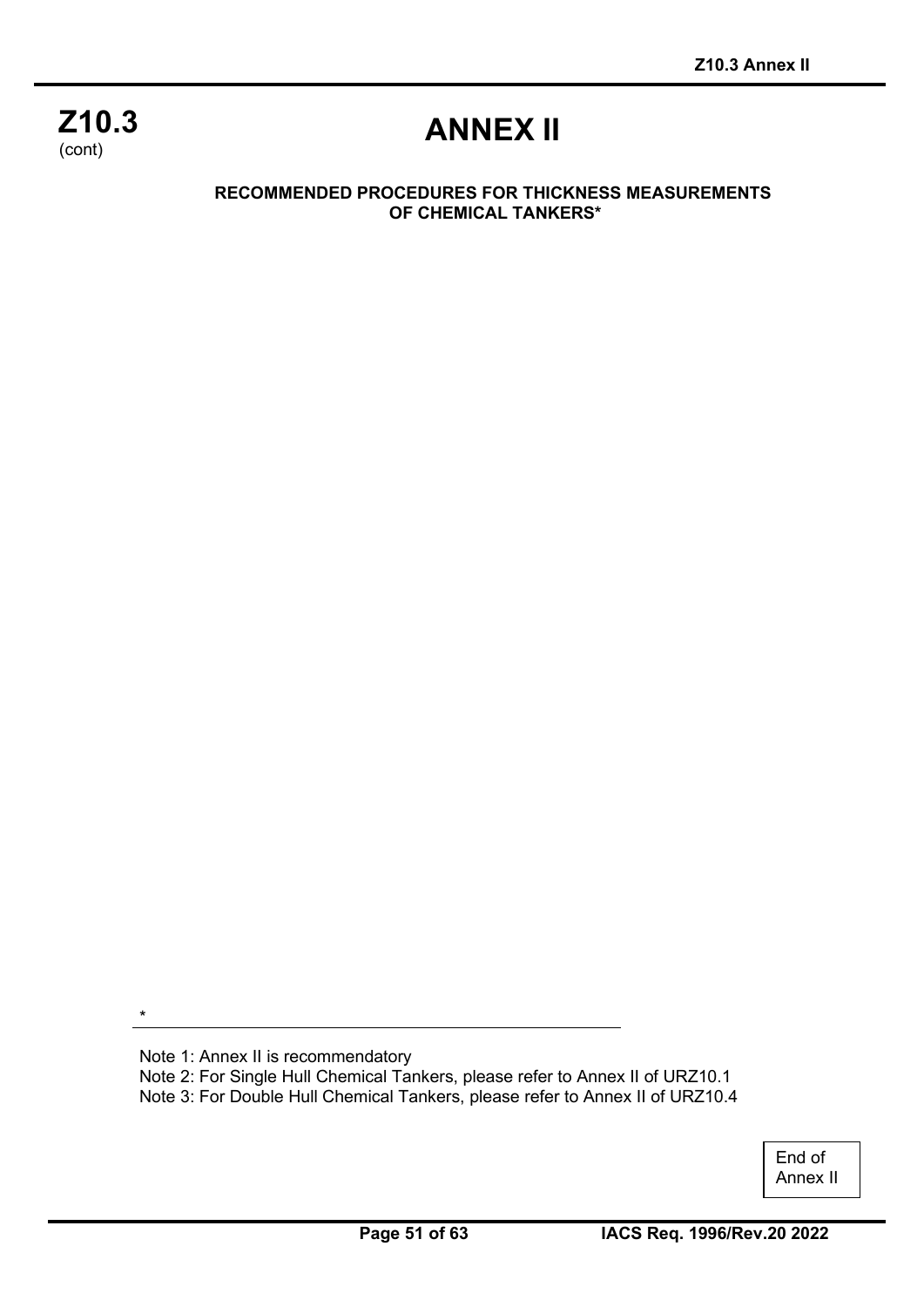**Z10.3**  $\frac{1}{(cont)}$ 

**ANNEX III**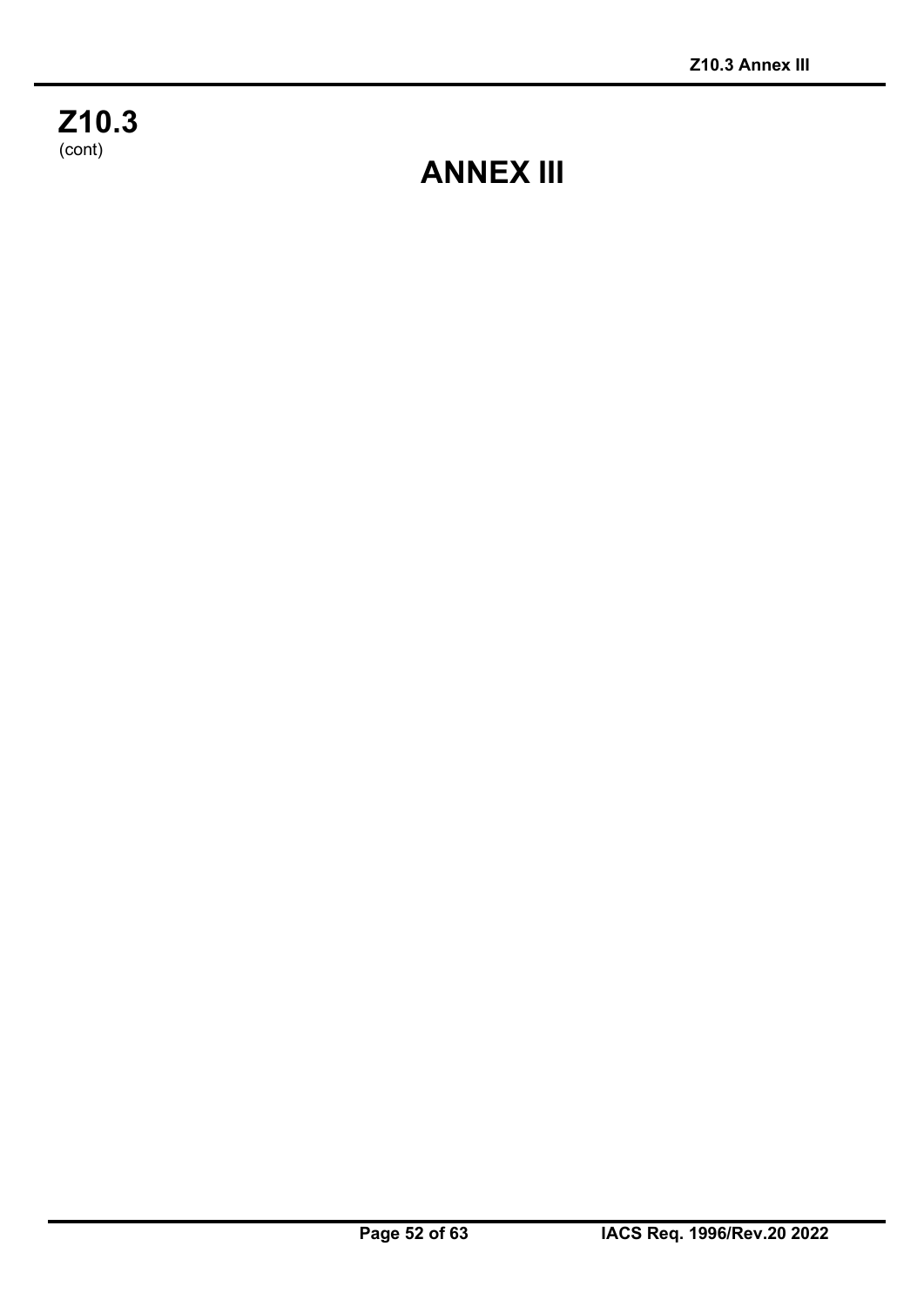## **Z10.3** (cont'd)

#### **ANNEX IIIA**

#### **SURVEY PROGRAMME**

Basic information and particulars

Name of ship:

IMO number:

Flag State:

Port of registry:

Gross tonnage:

Deadweight (metric tonnes):

Length between perpendiculars (m):

Shipbuilder:

Hull number:

Classification Society:

Class ID:

Date of build of the ship:

Owner:

Thickness measurement firm: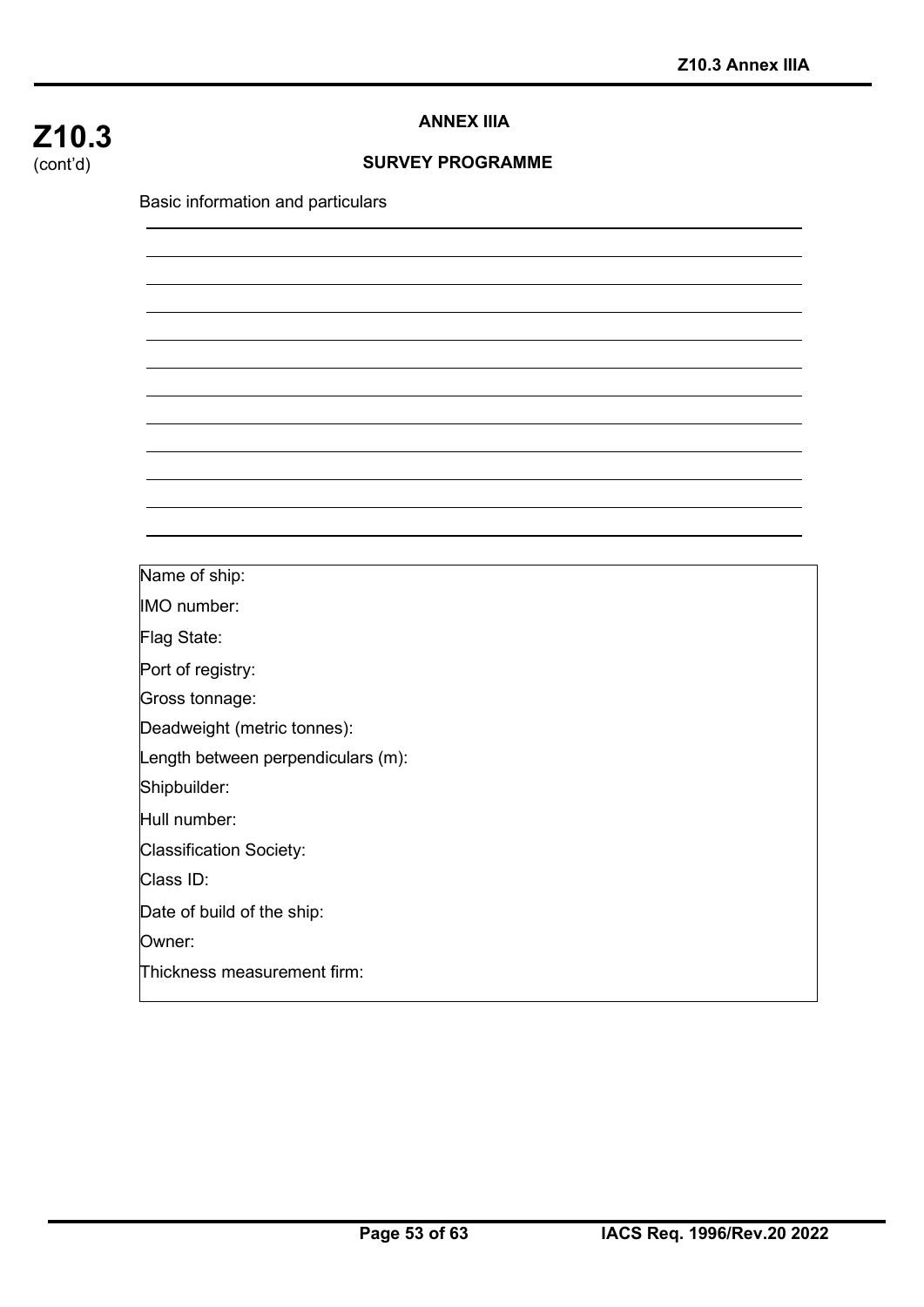### **Preamble**

**Z10.3** (cont'd)

#### **1.1 Scope**

1.1.1 The present survey programme covers the minimum extent of overall surveys, close-up surveys, thickness measurements and pressure testing within the cargo area, cargo tanks, ballast tanks, including fore and aft peak tanks, required by UR Z10.3.

1.1.2 The arrangements and safety aspects of the survey are to be acceptable to the attending surveyor(s).

#### **1.2 Documentation**

All documents used in the development of the survey programme are to be available onboard during the survey as required by section 6.

#### **2 Arrangement of tanks and spaces**

This section of the survey programme is to provide information (either in the form of plans or text) on the arrangement of tanks and spaces that fall within the scope of the survey.

#### **3 List of tanks and spaces with information on their use, extent of coatings and corrosion protection system**

This section of the survey programme is to indicate any changes relating to (and is to update) the information on the use of the tanks of the ship, the extent of coatings and the corrosion protective system provided in the Survey Planning Questionnaire.

#### **4 Conditions for survey**

This section of the survey programme is to provide information on the conditions for survey, e.g. information regarding cargo hold and tank cleaning, gas freeing, ventilation, lighting, etc.

#### **5 Provisions and method of access to structures**

This section of the survey programme is to indicate any changes relating to (and is to update) the information on the provisions and methods of access to structures provided in the Survey Planning Questionnaire.

#### **6 List of equipment for survey**

This section of the survey programme is to identify and list the equipment that will be made available for carrying out the survey and the required thickness measurements.

#### **7 Survey requirements**

#### **7.1 Overall survey**

This section of the survey programme is to identify and list the spaces that are to undergo an overall survey for the ship in accordance with 2.3.1.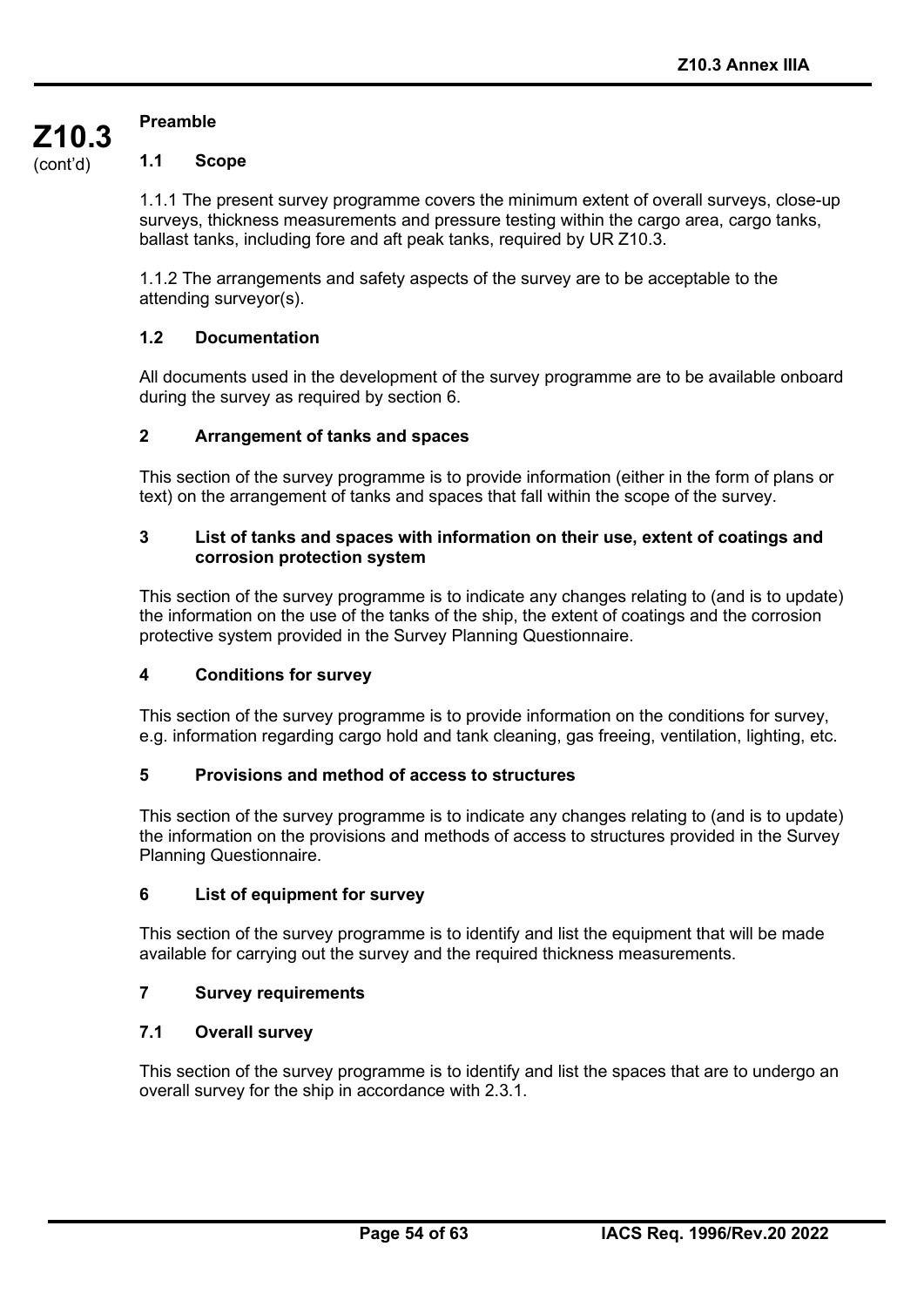## **7.2 Close-up survey**

(cont'd)

**Z10.3**

This section of the survey programme is to identify and list the hull structures that are to undergo a close-up survey for the ship in accordance with 2.3.2.

#### **8 Identification of tanks for tank testing and pipes for pipe testing**

This section of the survey programme is to identify and list the tanks that are to undergo tank testing for the ship in accordance with 2.5 and the pipes that are to undergo pipe testing in accordance with 2.6.

#### **9 Identification of areas and sections for thickness measurements**

This section of the survey programme is to identify and list the areas and sections where thickness measurements are to be taken in accordance with 2.4.1.

#### **10 Minimum thickness of hull structures**

This section of the survey programme is to specify the minimum thickness for hull structures of the ship that are subject to UR Z10.3 (indicate either (a) or preferably (b), if such information is available):

- (a) Determined from the attached wastage allowance table and the original thickness to the hull structure plans of the ship;
- (b) Given in the following table(s):

| <b>Area or location</b>      | <b>Original as-</b><br>built thickness<br>(mm) | <b>Minimum</b><br>thickness<br>(mm) | <b>Substantial</b><br>corrosion<br>thickness<br>(mm) |
|------------------------------|------------------------------------------------|-------------------------------------|------------------------------------------------------|
| <b>Deck</b>                  |                                                |                                     |                                                      |
| Plating                      |                                                |                                     |                                                      |
| Longitudinals                |                                                |                                     |                                                      |
| Longitudinal girders         |                                                |                                     |                                                      |
| <b>Bottom</b>                |                                                |                                     |                                                      |
| Plating                      |                                                |                                     |                                                      |
| Longitudinals                |                                                |                                     |                                                      |
| Longitudinal girders         |                                                |                                     |                                                      |
| Ship side                    |                                                |                                     |                                                      |
| Plating                      |                                                |                                     |                                                      |
| Longitudinals                |                                                |                                     |                                                      |
| Longitudinal girders         |                                                |                                     |                                                      |
| <b>Longitudinal bulkhead</b> |                                                |                                     |                                                      |
| Plating                      |                                                |                                     |                                                      |
| Longitudinals                |                                                |                                     |                                                      |
| Longitudinal girders         |                                                |                                     |                                                      |
| <b>Inner bottom</b>          |                                                |                                     |                                                      |
| Plating                      |                                                |                                     |                                                      |
| Longitudinals                |                                                |                                     |                                                      |
| Longitudinal girders         |                                                |                                     |                                                      |
| <b>Transverse bulkheads</b>  |                                                |                                     |                                                      |
| Plating                      |                                                |                                     |                                                      |
| <b>Stiffeners</b>            |                                                |                                     |                                                      |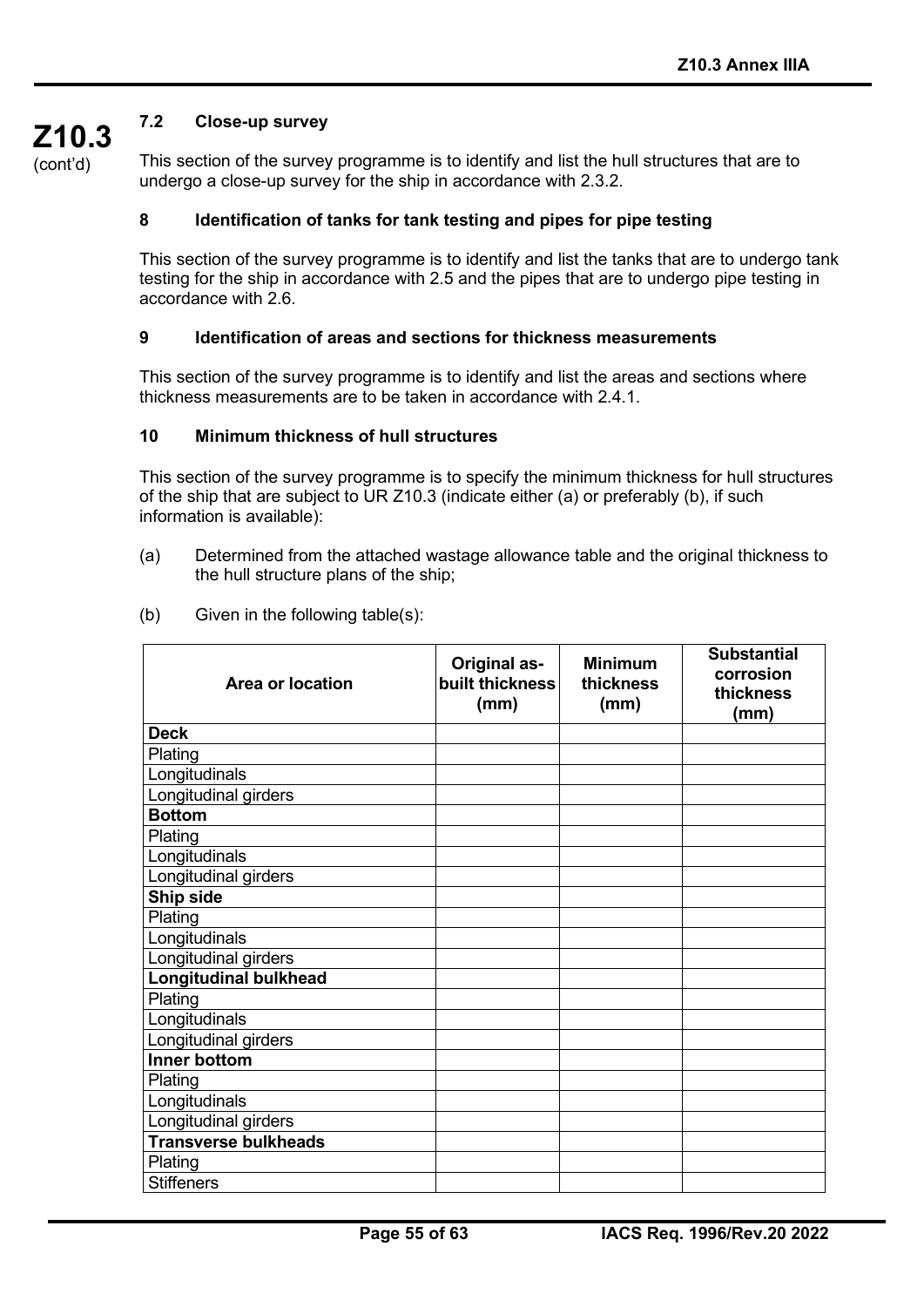| Transverse web frames, floors<br>and stringers and diaphragms |  |  |
|---------------------------------------------------------------|--|--|
| Plating                                                       |  |  |
| <b>Flanges</b>                                                |  |  |
| <b>Stiffeners</b>                                             |  |  |

Note: The wastage allowance tables are to be attached to the survey programme.

#### **11 Thickness measurement firm**

This section of the survey programme is to identify changes, if any, relating to the information on the thickness measurement firm provided in the Survey Planning Questionnaire.

#### **12 Damage experience related to the ship**

This section of the survey programme is to, using the tables provided below, provide details of the hull damages for at least the last three years in way of the cargo and ballast tanks and void spaces within the cargo area. These damages are subject to survey.

| <b>Tank or</b><br>space<br>number or<br>area | <b>Possible</b><br>cause, if<br>known | <b>Description</b><br>of the<br>damages | Location | Repair | Date of<br>repair |
|----------------------------------------------|---------------------------------------|-----------------------------------------|----------|--------|-------------------|
|                                              |                                       |                                         |          |        |                   |
|                                              |                                       |                                         |          |        |                   |
|                                              |                                       |                                         |          |        |                   |
|                                              |                                       |                                         |          |        |                   |
|                                              |                                       |                                         |          |        |                   |
|                                              |                                       |                                         |          |        |                   |
|                                              |                                       |                                         |          |        |                   |
|                                              |                                       |                                         |          |        |                   |
|                                              |                                       |                                         |          |        |                   |
|                                              |                                       |                                         |          |        |                   |

#### **Hull damages sorted by location for the ship**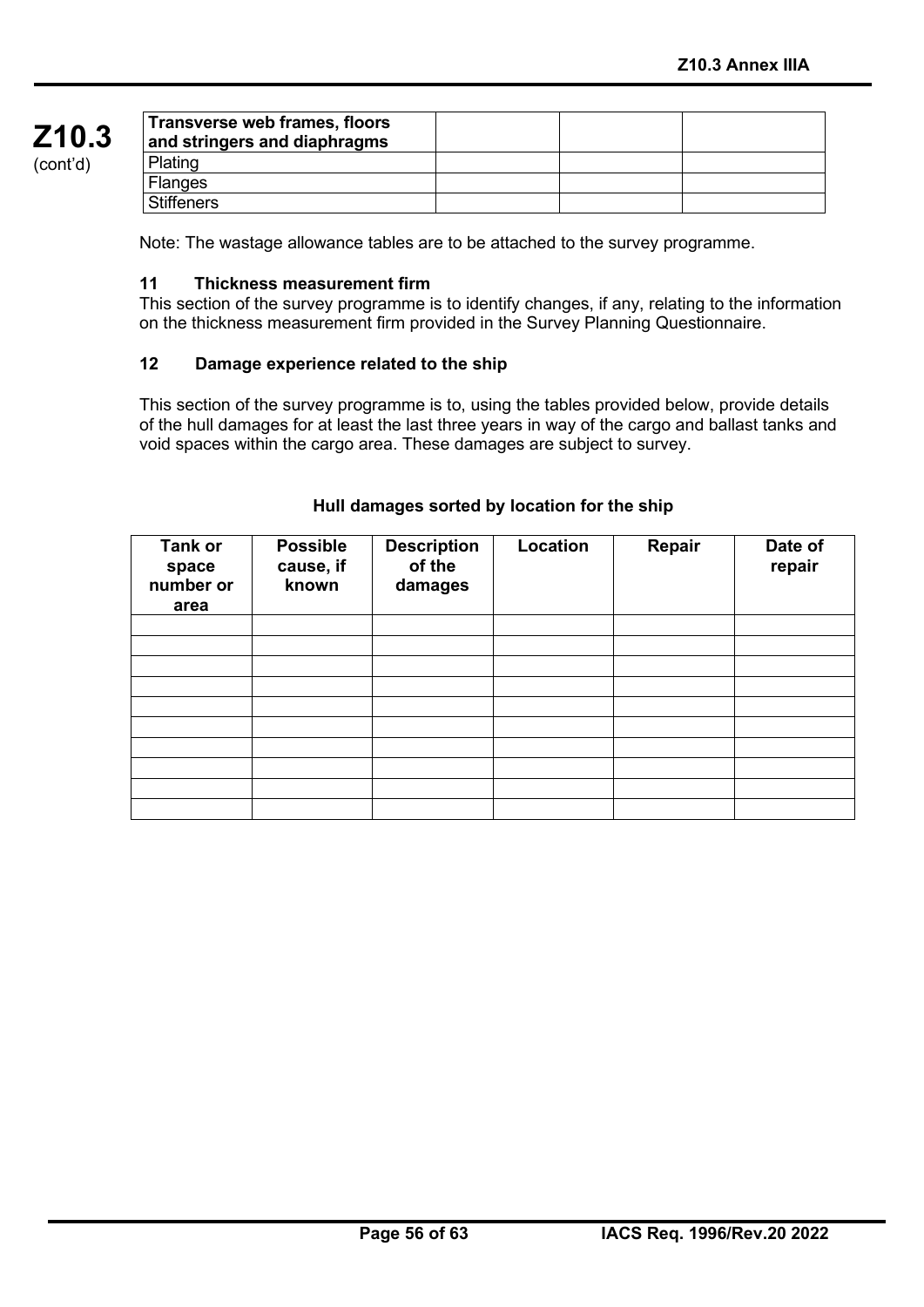

## **Hull damages for sister or similar ships (if available) in the case of design related damage**

| Tank or<br>space<br>number or<br>area | <b>Possible</b><br>cause, if<br>known | <b>Description</b><br>of the<br>damages | Location | Repair | Date of<br>repair |
|---------------------------------------|---------------------------------------|-----------------------------------------|----------|--------|-------------------|
|                                       |                                       |                                         |          |        |                   |
|                                       |                                       |                                         |          |        |                   |
|                                       |                                       |                                         |          |        |                   |
|                                       |                                       |                                         |          |        |                   |
|                                       |                                       |                                         |          |        |                   |
|                                       |                                       |                                         |          |        |                   |
|                                       |                                       |                                         |          |        |                   |
|                                       |                                       |                                         |          |        |                   |
|                                       |                                       |                                         |          |        |                   |
|                                       |                                       |                                         |          |        |                   |

## **13 Areas identified with substantial corrosion from previous surveys**

This section of the survey programme is to identify and list the areas of substantial corrosion from previous surveys.

#### **14 Critical structural areas and suspect areas**

This section of the survey programme is to identify and list the critical structural areas and the suspect areas, if such information is available.

#### **15 Other relevant comments and information**

This section of the survey programme is to provide any other comments and information relevant to the survey.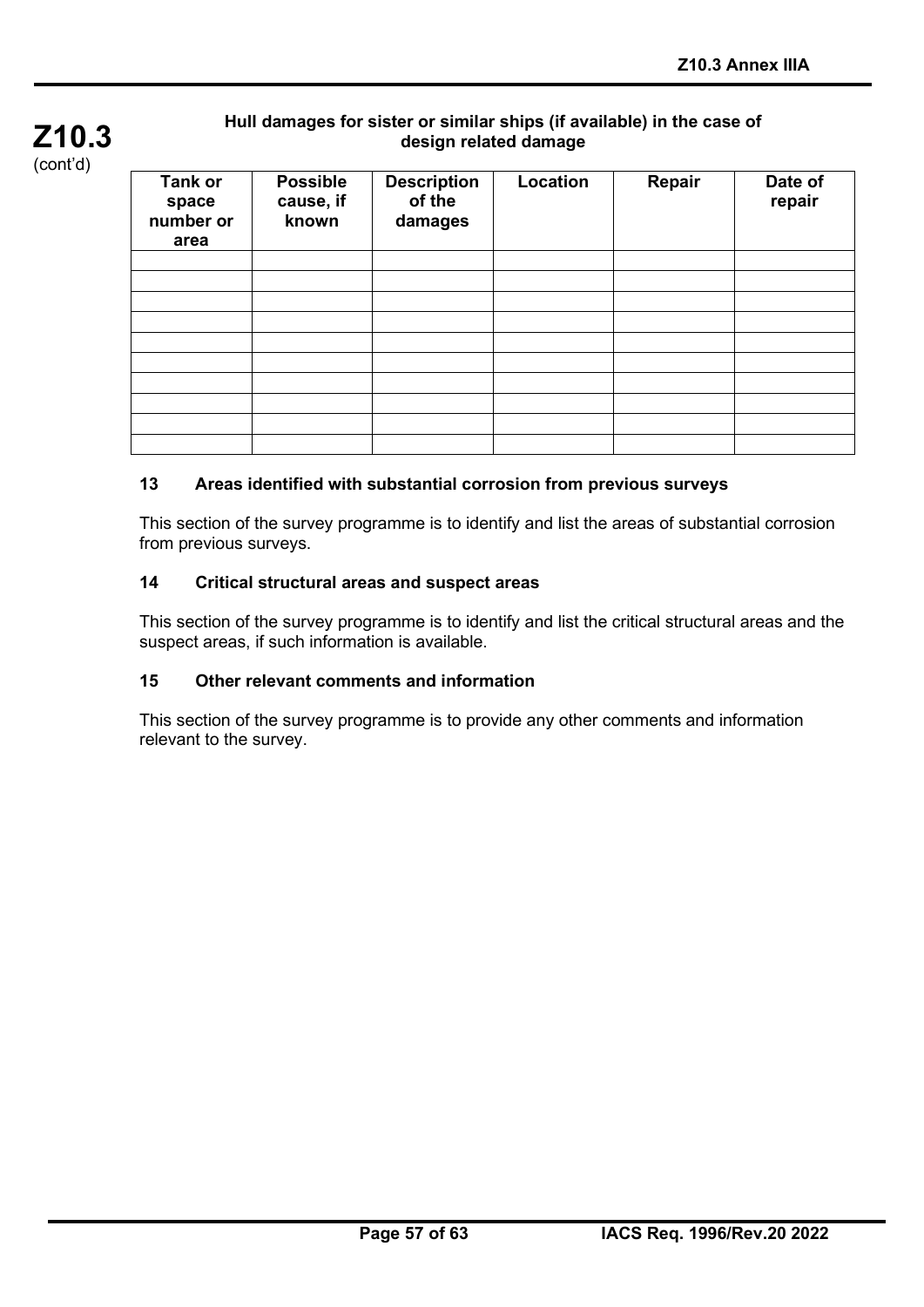#### **Appendices**

(cont'd)

**Z10.3**

#### **Appendix 1 - List of plans**

Paragraph 5.1.3.2 requires that main structural plans of cargo and ballast tanks (scantling drawings), including information regarding use of high tensile steel (HTS), clad steel and stainless steel to be available. This appendix of the survey programme is to identify and list the main structural plans which form part of the survey programme.

#### **Appendix 2 - Survey Planning Questionnaire**

The Survey Planning Questionnaire (annex IIIB), which has been submitted by the owner, is to be appended to the survey programme.

#### **Appendix 3 - Other documentation**

This part of the survey programme is to identify and list any other documentation that forms part of the Plan.

Prepared by the owner in co-operation with the Classification Society for compliance with 5.1.3.

| representative)         |
|-------------------------|
| Classification Society) |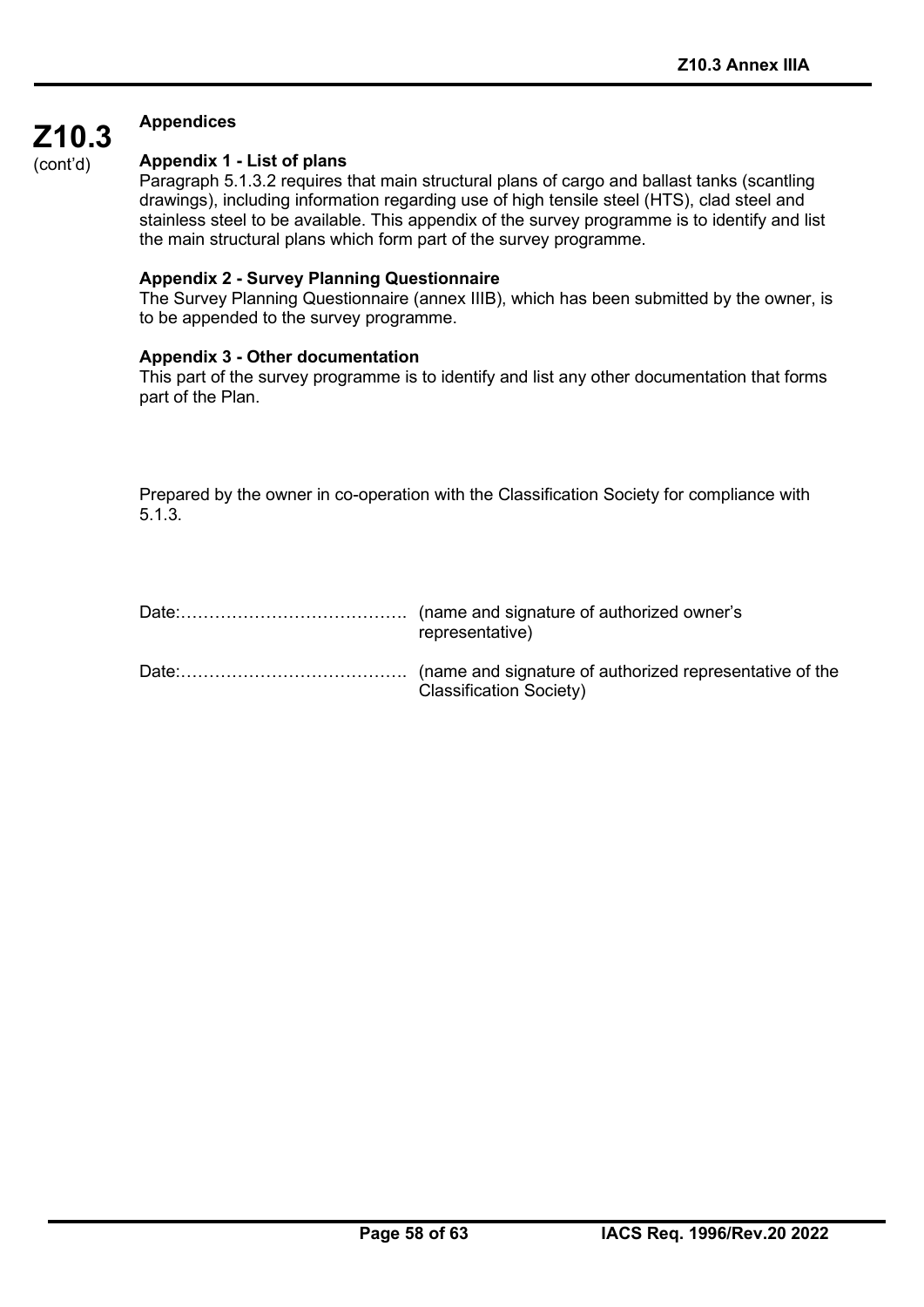## **Z10.3** (cont'd)

#### **ANNEX IIIB**

#### **SURVEY PLANNING QUESTIONNAIRE**

The following information will enable the owner in co-operation with the Classification Society to develop a survey programme complying with the requirements of UR Z10.3. It is essential that the owner provides, when completing the present questionnaire, up-to-date information. The present questionnaire, when completed, is to provide all information and material required by UR Z10.3.

#### **Particulars**

Ship's name: IMO number: Flag State: Port of registry: Owner: Classification Society: Class ID: Gross tonnage: Deadweight (metric tonnes): Date of build:

#### **Information on access provision for close-up surveys and thickness measurement:**

The owner is to indicate, in the table below, the means of access to the structures subject to close-up survey and thickness measurement. A close-up survey is an examination where the details of structural components are within the close visual inspection range of the attending surveyor, i.e. normally within reach of hand.

| Tank<br>No.   | <b>Structure</b>  | C(Cargo)/<br><b>B(Ballast)</b> | <b>Temporary</b><br>staging | <b>Rafts</b> | <b>Ladders</b> | <b>Direct</b><br>access | <b>Other</b><br>means<br>(please<br>specify) |
|---------------|-------------------|--------------------------------|-----------------------------|--------------|----------------|-------------------------|----------------------------------------------|
| F.P.          | Fore peak         |                                |                             |              |                |                         |                                              |
| A.P.          | Aft peak          |                                |                             |              |                |                         |                                              |
|               | Under deck        |                                |                             |              |                |                         |                                              |
| Wing          | Side shell        |                                |                             |              |                |                         |                                              |
| <b>Tanks</b>  | <b>Bottom</b>     |                                |                             |              |                |                         |                                              |
|               | transverse        |                                |                             |              |                |                         |                                              |
|               | Longitudinal      |                                |                             |              |                |                         |                                              |
|               | <b>Transverse</b> |                                |                             |              |                |                         |                                              |
|               | Under deck        |                                |                             |              |                |                         |                                              |
| <b>Centre</b> | <b>Bottom</b>     |                                |                             |              |                |                         |                                              |
| <b>Tanks</b>  | transverse        |                                |                             |              |                |                         |                                              |
|               | Transverse        |                                |                             |              |                |                         |                                              |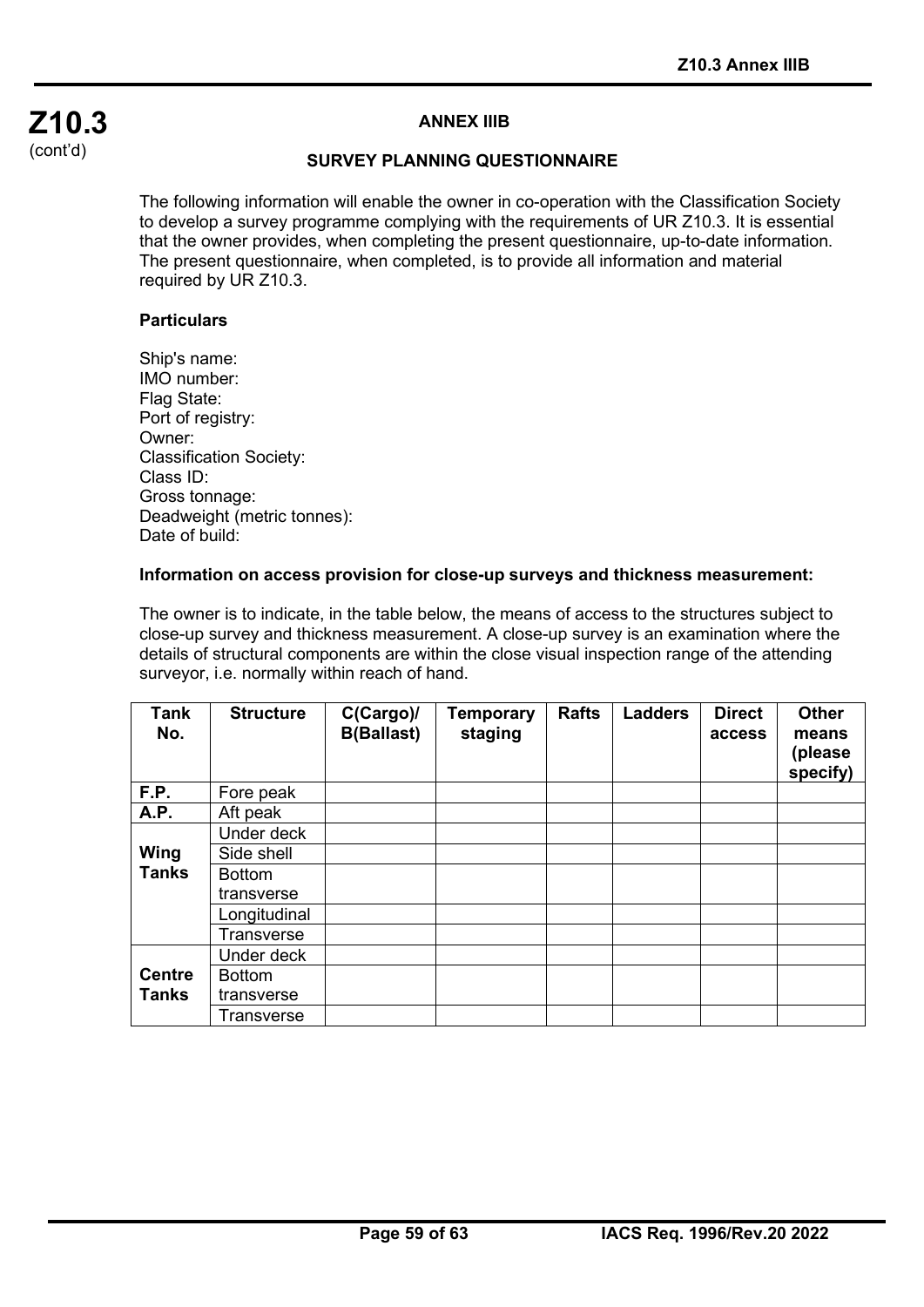**History of heated cargo for the last 3 years together with indication as to whether cargo was heated**

#### **Owner's inspections**

Using a format similar to that of the table below (which is given as an example), the owner is to provide details of the results of their inspections for the last 3 years on all cargo and ballast tanks and void spaces within the cargo area, including peak tanks.

| Tank No.                   | <b>Corrosion</b><br>protection<br>(1) | Coating<br>extent<br>(2) | Coating<br>condition<br>(3) | <b>Structural</b><br>deterioration<br>(4) | <b>Tank</b><br>damage<br>history<br>(5) |
|----------------------------|---------------------------------------|--------------------------|-----------------------------|-------------------------------------------|-----------------------------------------|
| Cargo<br>centre tanks      |                                       |                          |                             |                                           |                                         |
|                            |                                       |                          |                             |                                           |                                         |
|                            |                                       |                          |                             |                                           |                                         |
|                            |                                       |                          |                             |                                           |                                         |
| <b>Cargo wing</b><br>tanks |                                       |                          |                             |                                           |                                         |
|                            |                                       |                          |                             |                                           |                                         |
|                            |                                       |                          |                             |                                           |                                         |
|                            |                                       |                          |                             |                                           |                                         |
|                            |                                       |                          |                             |                                           |                                         |
|                            |                                       |                          |                             |                                           |                                         |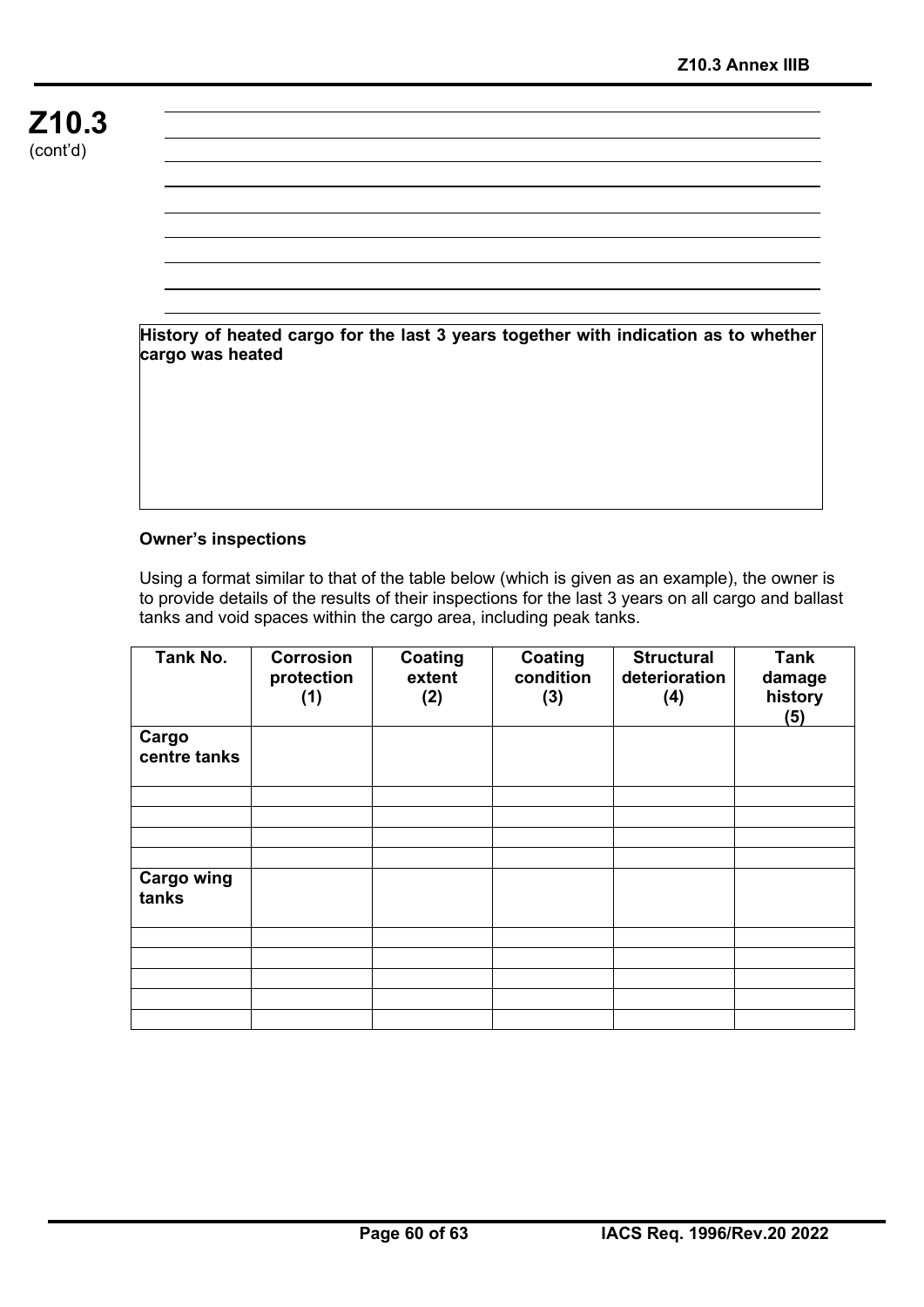## **Z10.3**  $(const'd)$

| cont a |  |  |
|--------|--|--|
|        |  |  |

| Tank No.             | <b>Corrosion</b><br>protection<br>(1) | Coating<br>extent<br>(2) | Coating<br>condition<br>(3) | <b>Structural</b><br>deterioration<br>(4) | <b>Tank</b><br>damage<br>history<br>(5) |
|----------------------|---------------------------------------|--------------------------|-----------------------------|-------------------------------------------|-----------------------------------------|
| <b>Ballast tanks</b> |                                       |                          |                             |                                           |                                         |
| Fore peak            |                                       |                          |                             |                                           |                                         |
| Aft peak             |                                       |                          |                             |                                           |                                         |
|                      |                                       |                          |                             |                                           |                                         |
|                      |                                       |                          |                             |                                           |                                         |
| <b>Miscellaneous</b> |                                       |                          |                             |                                           |                                         |
| spaces               |                                       |                          |                             |                                           |                                         |
|                      |                                       |                          |                             |                                           |                                         |
|                      |                                       |                          |                             |                                           |                                         |
|                      |                                       |                          |                             |                                           |                                         |

Note: Indicate tanks which are used for cargo/ballast.

- 1) HC=hard coating; SC=soft coating; SH=semi-hard coating; NP=no protection
- 2) U=upper part; M=middle part; L=lower part; C=complete
- 3) G=good; F=fair; P=poor; RC=recoated (during the last 3 years)
- 4) N=no findings recorded; Y=findings recorded, (Description of findings is to be attached to the questionnaire)
- 5) DR=damage & repair; L=leakages; CV=conversion (Description is to be attached to this questionnaire)

Name of owner's representative:

Signature:

Date: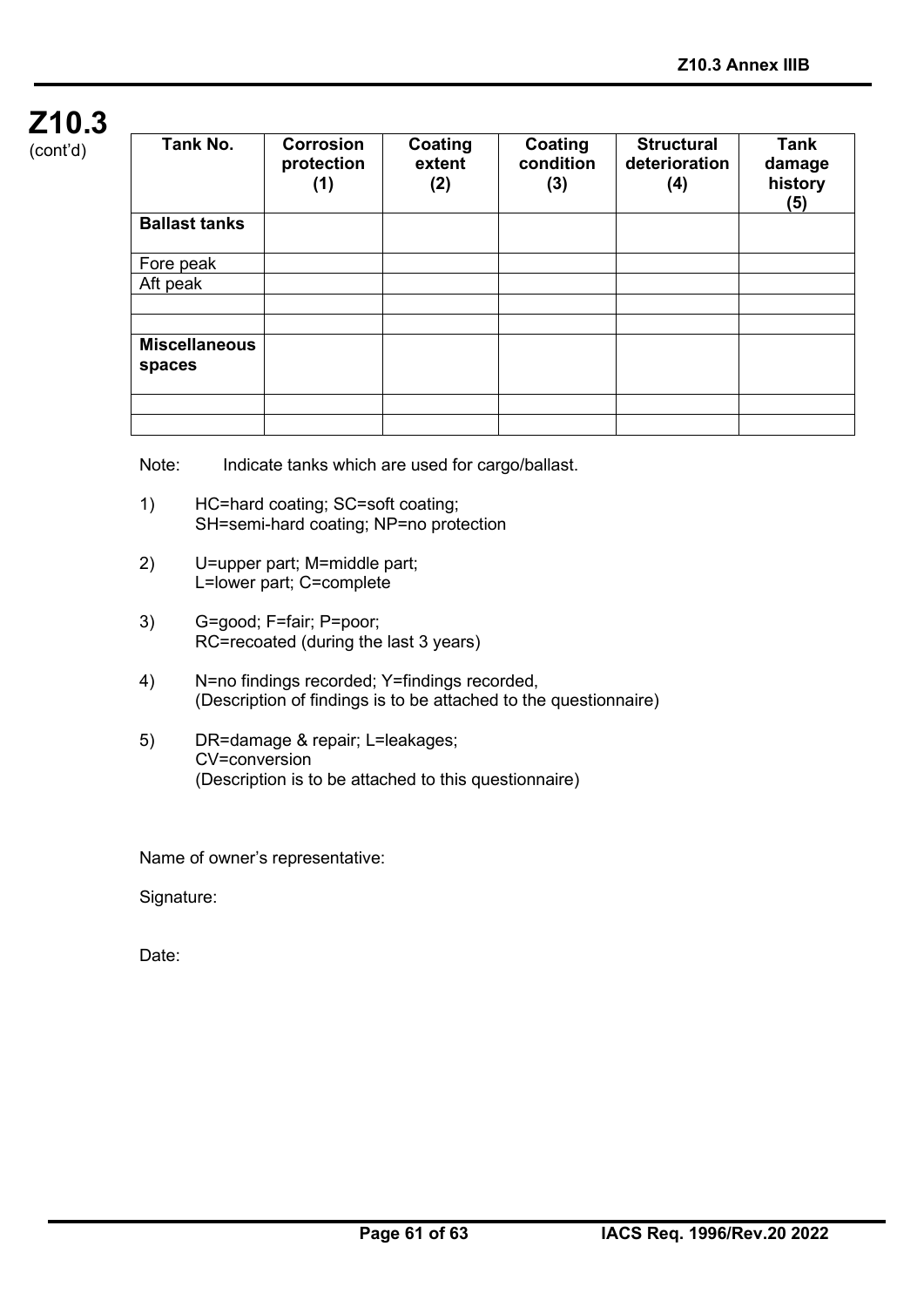

(cont'd)

List the reports of Port State Control inspections containing hull structural related deficiencies and relevant information on rectification of the deficiencies:

#### **Safety Management System**

List non-conformities related to hull maintenance, including the associated corrective actions:

**Name and address of the approved thickness measurement firm:**